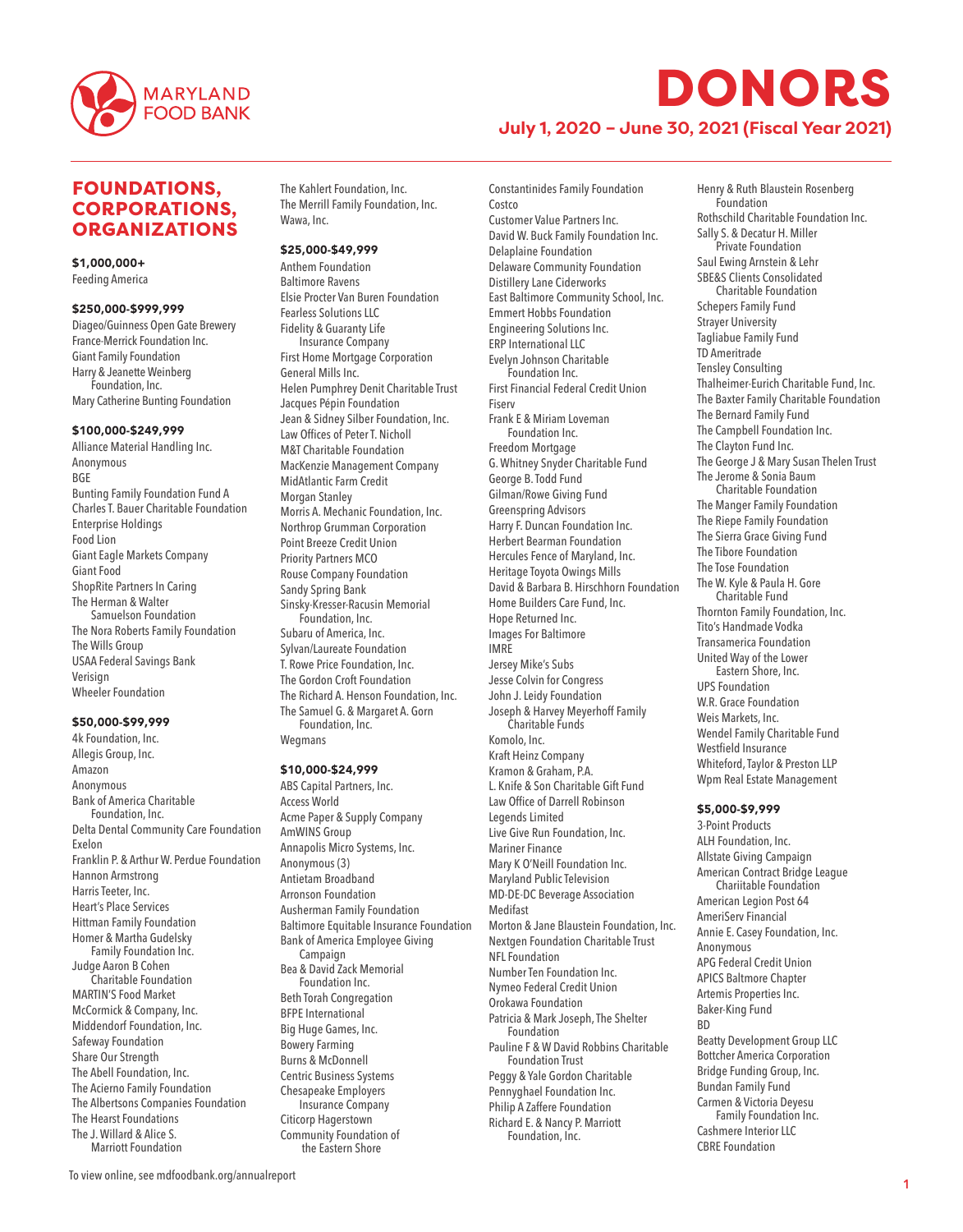### \$5,000-\$9,999 *CONTINUED*

Charles A. & Lois H. Miller Foundation Chesapeake Community Advisors Inc. Circle Fellowship Church Community Foundation of Frederick County Inc. COPT Corteva CSG Government Solutions, Inc. Curt Anderson Polticial Campaign Account Dart Foundation Daughters of Charity Ministry Dynamed Solutions\* E&J Gallo Winery Earle & Annette Shawe Family Foundation Eddie's of Roland Park Education Affiliates Elizabeth B. & Arthur E. Roswell Foundation FILA USA Frank & Frances Fleishman Charitable Foundation Fund for Educational Excellence Fund for the Common Good Fusco Financial Associate, Inc. Games & Stuff Garceau Realty Geosyntec Consultants Goodell, DeVries, Leech & Dann LLP Harford Mutual Insurance Index Analytics LLC INEOS Pigments Inovalon Jackson Charitable Foundation Jeffie's Choice Johnson & Johnson Matching Gifts Program Keston Family Fund KLNB Kramer Family Foundation Law Offices of Friedman & Friedman LLP Lord Baltimore Capital Partners LLC Macht Fund of the Associated Maryland Primary Care Physicians Mathias Washington County Charitable Trust McGriff Insurance Services MECU of Baltimore, Inc. MedStar Health MHz Marketing Inc. Morgan Properties Morgan Stanley Foundation Moser Family Foundation Next Phase Solutions & Services Inc. Noblis, Inc. NRG Energy NuStar Foundation O. L. Pathy Family Foundation, Inc. Old Westminster Winery Orano Paternayan-Ramsden Fund Pevco\* Precision Concrete Construction Company Rogers Wilbur Foundation Inc.

Ruckert Terminals Corp Semmes Bowen & Semmes Sparkjoy Foundation SpartanNash Foundation St. Andrew's Christian Community Church State Farm Companies Foundation Summit Chemical Co. Target The Baltimore Montessori The Class Produce Group LLC The Foundation for the Promotion of Individual Opportunity The Fullwood Foundation The GoodCoin Foundation The Helen J. Serini Foundation The Lancelotta Foundation The Marksmen Company The Michael S. Hollins Foundation The Robert W. Awalt, Sr. Family Foundation, Inc. The Sisco Family Fund The Troll Family Charitable Gift Fund The Walker Strahorn Family Fund TJ Davis Charitable Gift Fund TJX Foundation TOSA Foundation Verizon Foundation Vestry of the Church of the Redeemer Willis Towers Watson Woodhull Giving Fund XPERTECHS Yard House Zickler Family Foundation

### \$2,500-\$4,499

Abel Charitable Fund Alex Brown Realty Inc. Alexander Design Studio Allegis Group Foundation Alliance Franchise Brands Amazon Smile Foundation Arris Atlantic Pool Covers BACHS Healthcare Baird Foundation, Inc. Baker, Donelson, Bearman, Caldwell & Berkowitz, PC Banerjee-Koffman Charitable Fund Bessie Shields Foundation Bristol-Meyers Squibb Foundation Brown Advisory Cameron & Jane Baird Foundation Campbell Foundation, Inc. Candy Kitchen Shoppes, Inc. Cava Mezze Grill LLC CBIZ, Inc. Clorox Company Cole Family Foundation Comcast Corman Kokosing Construction Company Crosby Marketing Communications Delmarva Public Radio DeVito Family Trust Disaster Aid USA DLA Piper US LLP Domino's Pizza

Environmental Research Group LLC Fedder & Garten P.A. Frangakis Family Charitable Foundation Gordon Feinblatt LLC Great Chesapeake Bay Schooner Race, Inc. Greek Ladies Philoptochos Hartman Executive Advisors Hastings Family Fund Henneman & Associates Highland Home Inspections, Inc. Horel Foods Corporation Charitable Trust Howard Bank Innovative Emergency Management, Inc. Inatek Solutions Inc. Johns Hopkins University Press Jones Implement Co\* Joseph D. Baker Fund Jovian Concepts Karma Deeds Inc. Kayne Family Fund Leidos Biomedical Research, Inc. Maryland DC Wireless Association Inc. Maryland State Court Catholic Daughters of America Mathematica McCormick Retiree Association, Inc. McLean Mortgage Corporation Michael S. Hollins Foundation Microtel LLC Morgan Stanley Wealth Management Morris Weinman Memorial Foundation Inc. Naiop Maryland Inc. Nationwide Insurance Foundation NorthMarq Capital LLC Ocean City Elks Lodge #2645 Open Society Institute P+G Built Solutions Perry Hall Recreation & Parks Council Phoenix Sales & Marketing PowerTrain, Inc. Prostatis Financial Advisors Group Republic National Distributing Company Foundation, Inc. Resolute Technologies LLC Retirement & Investment Group LLC Richard N. Funkhouser Foundation RK&K Salem Evangelical Lutheran Church **Salesforce** Saratoga Insurance Brokers, Inc. Scope Infotech Inc. Sheetz Inc. Sisters of Notre Dame De Namur of Markland Avenue St Vincent De Paul Society TableField Catering TCG, Inc. Textron The Christmas Project The Pascal Foundation, Inc. The Wolman Family Foundation, Inc. Thrivent Financial Tilstar Medical LLC University of Maryland Medical System

US Bank Verdence Capital Advisors Wicomico Presbyterian Church Wiessner Foundation for Children, Inc.

#### \$1,000-\$2,499

A. E. Dott & Associates AAA Club Alliance Abundant Life Chiropractic PC AFS Financial Group LLC Agnita M Stine Schreiber Foundation Inc. Allan Myers Alpha Kappa Alpha Sorority, Inc. Xi Delta Omega Chapter American Society Of Plumbing Engineers Baltimore Chapter American Truck Historical Society Anabaptist Foundation Anago Of Baltimore Anco Inc. Ann & Jamshed Mulla Charitable Fund Annapolis Friends Meeting Antex/Matchmaster Ariosa & Company ArmadaCorp Capital LLC Arnold Financial Services Artisan Glass Works, Inc. Atlas Container Corporation Avon Protection AWIN B&K Distributors Inc. Ball Aerospace Baltimore Orioles Banta Campbell Architects Inc. Barker Family Fund Barnes Evans & Lohse Barton & Loguidice DPC Bath Fitters Battelle Always Giving Battelle Baxter, Baker, Sidle, Conn & Jones, P.A. Benedict A. Andrew American Legion Post 296 Benjamin Family Charitable Fund Berman McAleer Charitable Foundation Bethany Lutheran Church Bethany United Methodist Church BGE BNI Annapolis Tuesday Breakfast Bobs Discount Furniture Charitable Foundation Brassica Protection Products LLC Brightwood Club Association Brodie Management Inc. Brummer Orthodontics BTS Software Solutions LLC Buczynski Building Resilience Fund BW Papersystems C & K Clark Family Foundation C J International Inc. C&S Wholesale Grocers Inc. C.L. McCoy Framing Co, Inc. Campbell & Company, LP CareFirst BlueCross BlueShield Cargill Salt, Inc. Carmelite Sisters Of Baltimore

Rosenberg Martin Greenberg LLP

RSM McGladrey, Inc.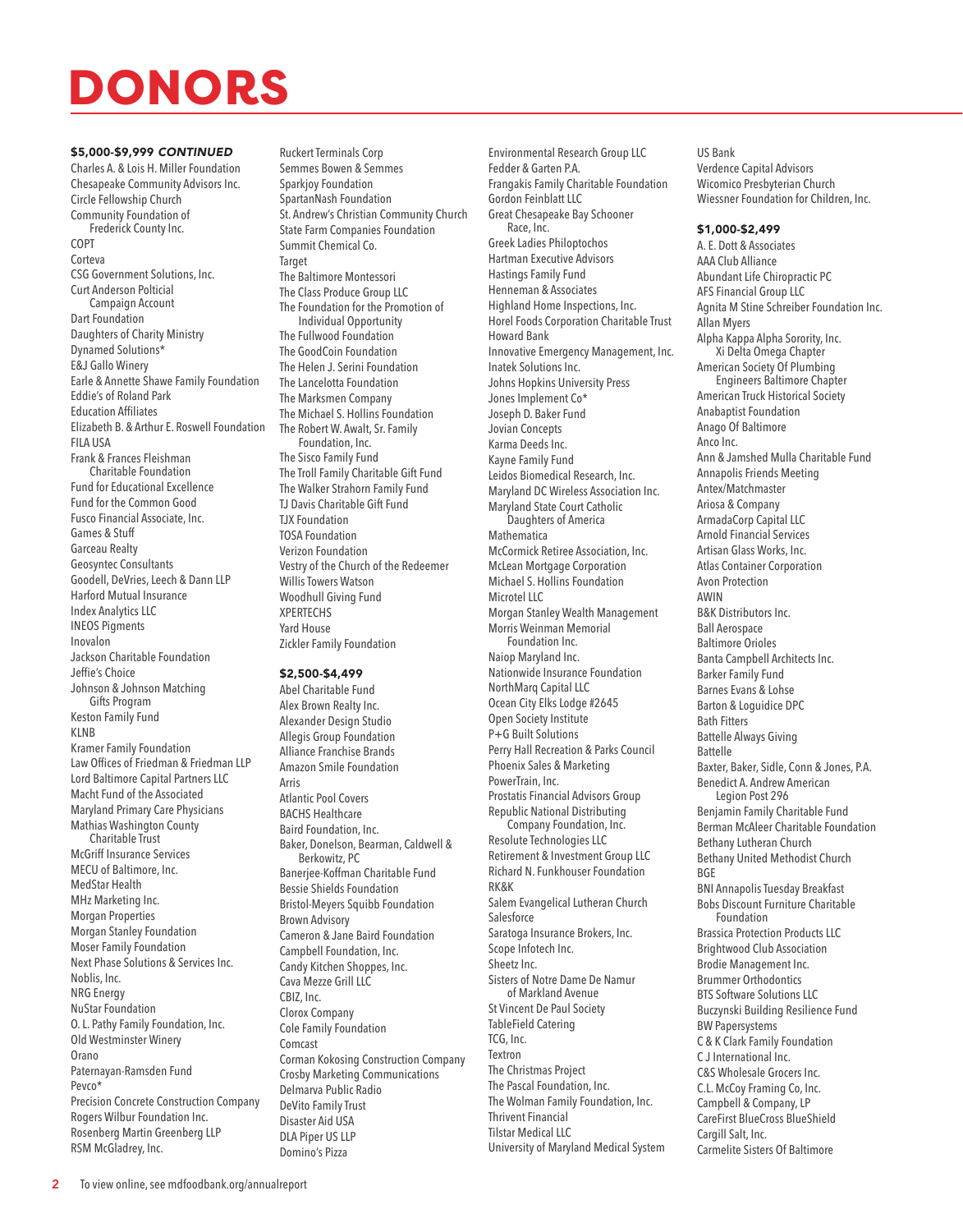

Carroll Masonry LLC Carroll Motor Fuels | High's Stores Catholic Community At Relay Catzen Computer Consulting Corp Cboe Global Markets C-Care LLC Center For Spiritual Living Greater Baltimore Chaney Enterprises Foundation Fund Charms Inc. Chesapeake Area Society of Healthcare Engineering, Inc. Chesapeake Contracting Group Chesapeake Realty Partners Chesapeake Utilities Corporation Chizuk Amuno Congregation Cho-Packer Fund Chubb Charitable Foundation Cigna Foundation Coca-Cola Community UMC Concrete Construction Services LLC Continental Realty Corporation Creative Staffing Creeks & Conservancy CSO/CSI Custom Software Systems, Inc. Dayspring Church Delmarva Power, an Exelon Company Design Collective Dissenter Law Club Diversified Property Services Eden Brook Condominium Association Inc. Ellicott City Masks Emergent BioSolutions EMO Trans Enon Baptist Church EP Henry Corporation Erickson Living ERIMAX, Inc. Ferrovial Construction Fidelity Brokerage Service LLC Fidelity National Financial FINRA First American Title Ins Co First Baptist Church of Cherry Hill First Christian Community Church of Annapolis Flavor & Fragrance Specialties Inc. Form Services Inc. Freedom Baptist Church Friendship United Methodist Church GEBA Gelman, Rosenberg & Freedman General Electric Foundation GK Consulting LLC Glass Jacobson Financial Group Gorfine, Schiller & Gardyn, P.A. Grace & Hope Mission, Inc. GRC & Strategy Greater Chesapeake Charitable Foundation Grimm + Parker Architects Gutschick, Little & Weber, PA Hagenbuch Weikal Landscape Architecture Hagerstown Korean Church

Halethorpe-Relay United Methodist Church Methodist Halle Family Foundation Inc. Harbor Periodontics Hasson Giving Fund Hazen & Sawyer Heritage Harbour Womens Club Herrmann-Draper LLC Hillis-Carnes Engineering Associates, Inc. Hoffman Family Charitable Fund HRS FLOORING I5 Technology Group Icatalyst, Inc. Iliff, Meredith, Wildberger & Brennan, PC Independent Project Analysis Inc. Ingalls & Snyder LLC. Inner Visions Spiritual Life Maintenance, Inc. Integrated Financial Solutions Interclypse James & Jacqueline Stradtner Foundation Inc. Johns Hopkins University Applied Physics Laboratory Joy in Childhood Foundation Kane Giving Fund Kao USA Inc., Salon Division Karna LLC Katharine of Alexandria Community Services Inc. Kingsway Bible Baptist Church Kiwanis Club of Hamden Midtown Knight Island Management LLC Knox Family Charitable Fund Kohnken Family Foundation Inc. Kohnken Family Foundation Kris Konstruction Inc. Law Offices of Peter G. Angelos, PC Lawyers Against Hunger Inc. Layton's Chance Vineyard & Winery LLC Legum Foundation, Inc. Lerch, Early & Brewer, Chtd. Lewis Family of M.R. Ducks Lieber Institute for Brain Development LINK Logistics Real Estate Loring, Wolcott & Coolidge Trust LLC Management Recruiters of Baltimore, Inc. Managerial & Professional Society Of Baltimore Inc. Martex Builder Inc. Martin Luther King, Jr. Community Church Martin S Rosenthal Md Mary Jean & Oliver Travers Foundation Inc. Mary Jo Putney, Inc. Maryland State Bar Association, Inc. MDHIMSS Med-IQ Menemsha Family Fund Micronel USA Inc. Miles & Stockbridge Miller Family Foundation Monroe & Florence Foundation Inc. Monster Lead Group MORI ASSOCIATES Inc. Mountain View Primary Care

Mt. Olive Christian Fellowship Church, Inc. N. David & Janet M. Campbell Family Foundation Nancy Glazer Dickman Family Foundation, Inc. Neal Lehner Family Fund Nikipro Foundation, Inc. Offit Kurman, Attorneys at Law Open Bible House of Prayer Baptist Church Open Door Fellowship Open Door Foundation Inc. Pascale Stevens LLC Patmos-Solomon's Lodge No. 70 Patricia A Patton Legal & Mediation Services, Pa Peak Kitchen & Bath LLC Pemberton Pharmacy & Gift Pew Charitable Trusts Phyllis R. Mitchell Financial Services Inc. Pink House Trust PLM Trailer Leasing PMM Companies Pohlad Family Foundation Post Consumer Brands Powell Recovery Center, Inc. Power Of Faith Ministries Prince George's County Public School Retiree Association Professional Travel Agents of North America Inc. Profiles Propeller Club of the US Port of Baltimore Pruitt Title LLC Quarry Connection Quevera LLC RAVE Consulting LLC Ray Family Foundation Rebirth Tabernacles of Glory Recreation Deeds For Special Needs Residential Mortgage Services, Inc. Rifkin Weiner Livingston LLC Rims - Chesapeake Chapter Ritual Dispensary Rosedale Federal Savings & Loan Association Ruth & Elliott Kamen Memorial Charitable Trust Salisbury Fraternal Order of Eagles #4503 Salisbury Lodge #817 Salisbury Sunrise Rotary Saylor Family Fund Secom Shapiro Shore United Bank Siemens Ind Inc. Sigman M. & Mary B. Hyman Foundation Skene Design Slalom LLC Smiles4Children SoftTech Solutions, Inc. **SparkPost** St James Apostolic Faith Church St. Martin's Evangelical Lutheran Church Sweeny Family Grant Fund TEDCO

Tevis Energy

The Columbia Bank The Contrary Captain The English Family Foundation The Foundation for Enhacning Communities The Hartford Life Insurance Companies The Hossein & Guitty Ejtemai Foundation The Kamin Foundation, Inc. The Kunduru Foundation The Lagna Family Fund The Lawrence Golding Foundation The McCord Family Fund The Millison Foundation Inc. The Pittsburgh Foundation The Russell Family Charitable Fund The Schmid Fund The Seip Family Foundation The Susan O. Owen Charitable Fund The Talbott & Ann Bond Family Foundation The Vertex Companies, Inc. The Walker Family Fund The Warner Family Charitable Account Tony Tank Tribe #149 Towson Elks Lodge #469 Towson United Methodist Church Trust U/W of Helen M. Hughes Tylerton United Methodist Women Ulman Financial\* United Concordia Dental University Of Maryland Medical System/IST Epic Clinical Appl Upper Potomac Chapter Military Officers Association ViaSat, Inc. Vidoori, Inc. Vietnam Veterans of America Baltimore Vintage Wine Estates Visual Sound, Inc. Vytex Corporation Wais Vogelstein Forman & Offutt LLC WBB, Inc. Whiting Turner Contracting Company William Blair Private Wealth Management Winegrad, Hess & Heimlicher LLC Wittenbach Business Systems WJP Restaurant Group Women's Club of Towson, Inc. WYPR-FM Zion Church of The City of Baltimore Zuckerman Spaeder LLP

## INDIVIDUALS

\$100,000+

Anonymous (1) Jane Brown and Neil Didriksen Kathryn and Harvey Ramsdell

#### \$50,000+

Anonymous (1) Sandra & Robert Hogue Mr. James S. Riepe Julia & Mechelle Roberts William E. Seale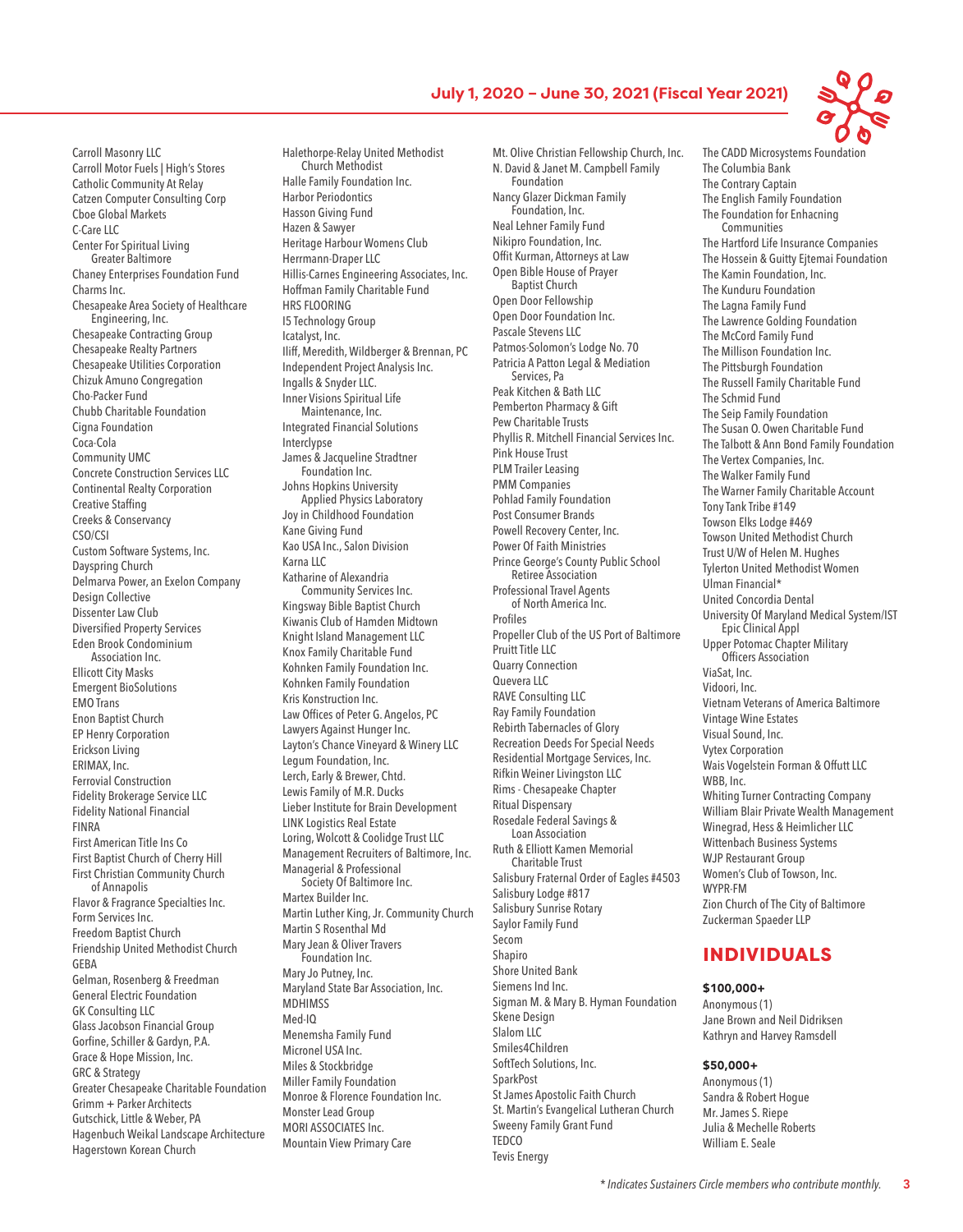### Hunger Action Council members contributed gifts \$1,000-\$9,999

#### \$25,000+

Anonymous (4) Andrew R. Becker Linda & Wayne Bowers Alex & Ashlea Brown Mary Catherine Bunting John G. Dreyer\* Andrea & Frederick Dunlap Carolyn F. Eckes Mitzi & Norman Glick Leah Jager & Jeffrey Leek John O. Meyerhoff, M.D. & Mrs. Lenel Srochi-Meyerhoff Bruce & Leslie Meyers James & Mary Miller Anne Modarressi Linda & Rollin Olson Elaine Miller Reed Rebecca Reese Brian & Mary Jo Rogers James Siegel & Carol Diggs Carolan & Brian Stansky Stetz Family Charitable Fund Ms. Jessica Strauss & Judge Andre Davis Christine & David Wallace Susan & Watson Warriner State Senator & Mrs. Christopher West

### \$10,000-\$24,999

Fran & Sergio Acle Mary Kay Allgood Dr. Joann G. Alspach Anonymous (10) Alan Berlow & Susan Blaustein Karen S. Besson Neal & Sandra Black Richard L. Bond The Brandenburg Family Charitable Fund Carter M. Brigham James I. Bryant Gilbert & Virginia Burnham Celeste Butler Bernadette V. Cannon Tom & Angela Cassidy Bonnie & William Clarke Sherri & Andy Cohen Drs. Sandra & Ralph Cope BJ & Bill Cowie Alene & Matthew Crenson\* Ellen & Linwood Dame Jennifer & David Dardis Carmen & Alicia Del Guercio Donna Z. Eden David & Stephanie Eiswert Edward & Ruth Fahrmeier Brent Faiyaz Kathryn & Daniel Farrell Michael & Carmel Fisher Liz & Robert Flanagan Dana & Brendan Foley Dave & Diane Frace\* Robert Frankel Dr. Louis F. Fries Paula C. Frohring Michael Garvey

Gertrude & James Ginsburg Andrew Rogers & Samantha Goldstein Jacquelin Grant Gillis & Lynn Green Nancy L. Hackerman Joseph & Arlene Halpin Paul T. Harrell Dr. D. Burke Haskins Richard & Carol Heacock Joanne & Gary Heiligman\* Robert & Margaret Helm Scott Helm & Lesley Malin Paul D. Hemme Helena Hermes Barbara & Michael Hettleman Melissa Hilbish Harry & Marcia Hochman David & Brenda Humm Jonathan H. Hyde Darlah L. Jasper Rick & Cassandra Junk Michael Keelty Mr. Lawrence J. Keen, III Doug & Elizabeth Kinney Hallie & Justin Label\* H. Kirke Lathrop Gary M. Lattin John & Lynn Lazzarus Richard H. Levi Richard & Mary Lou Lindholm Michael J. Lynch Ellen & Larry Macks Edward F. Maddox, Jr. Barbara & Paul Mansfield Carolyn & John Maroon Jessica Mattos & Jacob Frelick Matthew McLaughlin Andrew H. Miller Michel Modell Maria & Bill Montgomery Kathy & Tim Moore Michael & Cathy Mosman Lawrence Muldoon Sarah E. Myers Leroy L. Niemyer Myra & Marvin Novick John & Margaret Oehrli Lila E. O'Meara-Judkins Robert Smith & Claire O'Neill Smith C. David Pauza Mary Ellen Pease & Charles Scheeler George & Karen Philippou Nancy Powell Margaret M. Raymond Stephen & Kyoko Redd Ronald D. Riggin Craig & Cynthia Rosen Jason Rubin & Alan Cohen Nancy D. Savage Lorraine Schapiro Steve & Susan Shattuck\* Joanne Shelton Kathleen & William Siciliano Robert M. Slater Terry Squyres & Alan Reed

Andrew Stern & Joanne Gold Barbara Stewart & Peter Bowe Tracy Thor Pat & Robin Tracy Karin & Lukas Utiger\* Susan & Fred Valerino Susan & Paul Vogel David E. Waters Natalie & Kyle Waters Brenda Stone & Daniel Watson Caroline H. Wellman Louise S. Widdup Susan & Scott Wilfong Andrea H. Williams Sheila J. Williams Carla S. Witzel Jeffrey & Ann Young Irka Zazulak

### \$5,000-\$9,999

Deborah & George Adams Keith Adelsberger\* Sue Alfandre Nancy & Richard Allchin Anonymous (17) Anonymous\* (3) Kenneth Appleton Mohammad Arafa Nancy & Preston Athey Donald & Katherine Awalt Stephen & Deborah Awalt Alicia & James Bachman George J. Bachrach, Esq. Joan Bailey-Wilson Kathleen A. Barber Sandra & Gentry Barnes Robert H. Batchelor, D.V.M Paul Behrens Dale P. Bennett Jane E. Benson Eduard & Ann Berlin\* Beatrice Blacklow Aislinn Blazejak Ari Blenkhorn\* Jay Bobele Bonnie & Nicholas Bogdan Michael & Virginia Borner Constance & Denis Bourke Kathryn Bradley\* Elena & Scott Bradley Florence Brody Richard S. Brown Laura & Stephen Brown Edward Brune Grace S. Brush Elizabeth M. Buck Georgia & Stephen Bupp Susan & Robert Cavender Melinda & John Byrd Debbie & Dave Campbell Judith Carroll Daniel Chamberlain Nora H. Cheung\* Walter & Judy Chrysam Thaddeus Ciprich

Martha D. Clark Helenmary & Neal Cody Sandra J. Cohen Richard Contel Dale E. Dahlke Barbara & John Dandridge Dawnavan S. Davis Wind Horse Offering\* Linda & Phillip DiNenno Grace A. Dorney Koppel Patricia A. Dorsey Alice Dorshow Steve Dratter Chantal A. Dukette Martha A. Dunbar Felicia Emry Carolyn A. Espy George Eysymontt Ira B. Fader Roger & Cheryl Fiery Don L. Firmani Anne Fisher Dr. Melinda D. Fitting & Dr. James N. Eastham Charlene & Vance Fletcher Susan A. Ford William H. Ford Jacqueline T. Fowler Helen & John Frenck Ms. Kathryn Fricks Louis F. Friedman Les Fritts Attorney General Brian E. Frosh Jack & JoAnn Fruchtman Elizabeth M. Furlong Carl Gable Stephanie & Daniel Gallagher Doreen Gantz Catherine & Jeffrey Gara Diane & James Gardner Jamie H. Garner Charlotte Gaydos Katherine Geary Julie & Greg Gesterling Tom & Nancy Giannopoulos Maura Gilday Tiffani Glover Beverly S. Goldberg Uithoven Joanne & Nicholas Gounaris Sheila Graham\* Sarell Greenberg Jody & Doug Greenstein Amita Gupta & Charlotte Sumner Selby Hall Elizabeth S. Hamberry Douglas Hardesty Lana W. Harding Jennifer Hare\* Rachel Harrington Tom Hartsock Joanne M. Hayes Margaret R. Heffern Mark E. Herman Barbara Hill & Ancelmo Lopes Anne E. Hoke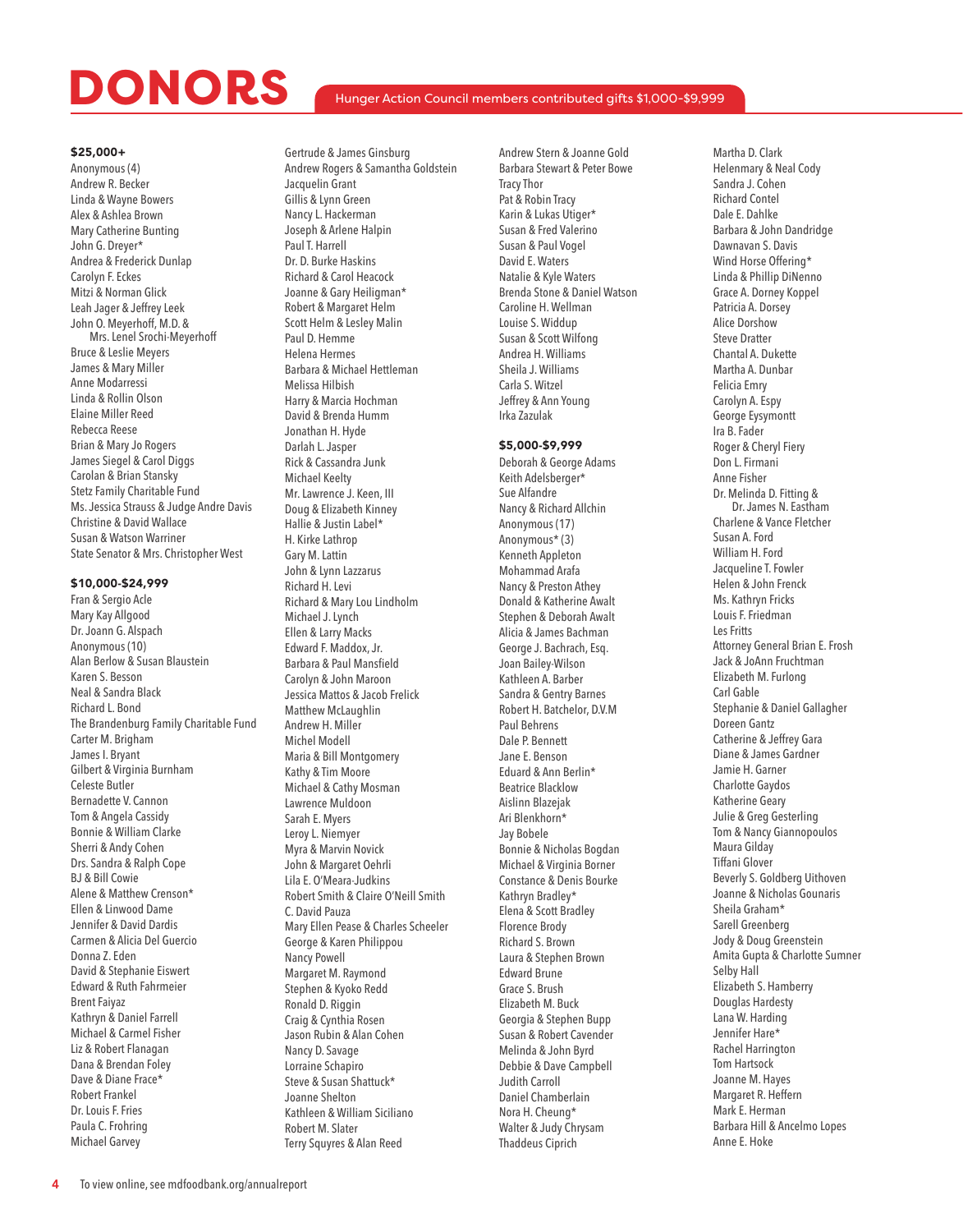Victor & Diane Hoskins Willard Hottle Christine A. Howell Maria Hrabric Donald W. & Yvonne M. Hughes Mary Hughes\* Harriet & David Hutzler Ebony Hypolite Scott & Catherine Iodice\* Alice Jackson\* Brenda & William Jews Christian D. Jones Michael Joseph Michele E. Joyce Michael Kalis Inc.orporated Sheldon & Catherine Kalish Mr. Thomas P. Kane Robin Kaplan Townsend D. Kent Mike & Terri Klatzkin George & Catherine Klein Michelle & Bruce Kopp Daniel R. Kostick Robert Krasnansky Rajesh Krishnan & Virginia Anderson Kristen Krzyzewski & David Yalowitz Catherine & George Kuehn\* Gail Lambers Doris B. Lankford Mrs. Andrea Laporte Louis Larragoite Lucy Robins & Kevin Larrowe Jennifer Lawton & Mark Grimm James Lay Mary & Ronald Leach Chanel Z. Li Miles R. Lichtma Betty J. Lichtman Donna & Jim Linksz Eric Mark J. Lopez\* Edward H. Lublin Rufus Lusk & Jessica Damen Brigit M. Macksey Rana Malek & Nilesh Kalyanaraman Patrick & Vicki Malone David Martin Seial & Amal Mattu Jonathan & Beth Mayers John & Julie McAllister Debora McDonald Phyllis McIntosh Peter J. McKenney Christine & Mark McKevitt Annie & Kenneth Means Lucy S. Melvin Robert & JoAnne Mench Jeffrey & Angie Mentzer\* Jill M. Merchant\* Kathleen Howard Meredith Sharee Merenov Craig B. & Paula Krahn Merkle Mary & Thomas Milan Jay M. Miller\* Paul & Valerie Miller George Milne

Noel D. Mistichelli Ann J. Morton Deborah Mullen Marc & Vicki Munafo Rosemary Murtha Martin & Beverly Myers James B. Myers Kelly & Joshua Nelson Cathy Neuman & Richard Gross Joseph Nielsen Ruth Nimmo Patricia Noble & Kathleen Ellis Regina H. Novotny Lydia Obeng Margaret M. Obrecht Jack O'Hara Jane O'Leary Felicia Orr Jen Osborn Stephen & Julia Outhwaite Susan O. Owen Ella Page Mr. & Mrs. Edward S. Palanker Ryan Paquin Lillia D. Patterson Kevin Pearson & Stephen Murphy John & Dorothy Peccia Patricia Peck Mark Pesola\* Brian Pieplow Edmund Pirali & Sarah Smith Robert Pokras Stephen Porter Susan & Pete Powell\* Mary T. Power George Psoras, Jr. Susan & David Pumplin Kathryn & Richard Radmer Elaine & Roger Ralph Shanthi Ramshankar Thomas S. Rees Anne C. Reid Katharine F. Reineman James & Susan Reiner Vittorio Rendor Rebecca & Braden Renick Brian Repp\* Sorra Reybold Jamie & Pat Rice Meaghan Richmond Kristin & Keith Riekert-Strohman Susannah Rienhoff\* Daniel & Mary Ripienski Robin Ripley Kenneth G. Robertson Tobey Roland Janice & Albert Romanosky Linda & David Roots Scott Rosenberger Beth & Peter Rosenwald Peter & Cynthia Rosenwald Debra & Barry Roth Patricia M. Rudolph David Safier\*

Daliah K. Salahuddin, M.D. & John Shavers, M.D.\* J. Mark Schapiro Donald & Laura Scheeler Martin Schmidt & Kate Schmidt Moninger Karimah & William Schoenhut Marla Caplan & Kenneth Schuberth Mark G. Schultz Laurie & Steve Schwalb Kenneth Sembach Carolyn & Scott Semel Keith & Jenny Shapiro Marjorie Shapiro Mary F. Shock Portia Simermeyer Sheila Simmons Patricia & Timothy Sinclair Jennifer & Burke Smith John & Susan Smith Kevin G. Smith Mary S. Smith Richard & Anastasia Smith Robert & Teresa Smith Scott & Patricia Soffen Richard Spies Jessica Spina Jay Sriram Diane M. Staiger Jeffrey W. Stehr Sheri & Jeffrey Stern Daniela Stoia Brian Strom Brian Szychowski Carolyn & Scott Tilden Sandra E. Tripp-Jones Edith A. Trout\* Peter W. Troy Sandi & Joseph Tunney Annie Umbricht\* Beth & George Van Dyke Lori & Eric Veiel Radha A. Venkat William Volz Susan & Robert Waldman Jennifer & Andrew Walen Larry D. Walker David & Gay Warshaw Dana M. Weant Marvin Weissberg Peggy & Robert Welch Rita E. Whalen Thomas M. White\* Adlene A. Wilks-Wright Joseph Wills Frederick Wire Mark & Barbara Wynn Marvin & Sheila Zelkowitz Betty Hodes & Joseph Zorbach Robert J. Zyriek

## \$2,500-\$4,999

Robert W. Addy Mary Ann & Anthony Aellen Janice & Timothy Agazio Susan & William Allen

Donna Anderson John J. Angelone Anonymous (26) Anonymous\* (12) Karen & Lee Arnold Drew & Diane Asson Heather & Clifford Athey Cara & Tom August\* Jessica A. Ayers Ann M. Bader Jim Barnett Mary & Stephen Baron James Barr Diane E. Batchik Patricia & Michael Batza Jennifer Beauchamp Carol & Marian Bell Lawrence E. Belluchie Sheila Bender Stephen G. Benka Bernard J. Benton Jennie Decarrier-Benzon & John Benzon Carol & William Berg Jill & Ivor Berkowitz Paul R. Berning Patricia B. Bernstein Margaret M. Bershtein Jack C. Bisby John W. Bishop Nancy Strahan & William Blackstone Shellie N. Blakeney Douglas L. Bland Marsha Block Michael Bloomberg Andrea Bloomer Brenda Boone Jeanne & Allen Boone Susan Bourne Elise D. Bowman Steven E. Brandon Michael Brewer Robert L. Brittingham Theresa G. Brogan\* Martha & John Brognard\* Kathleen Brooks Robert M. Brooks Jay S. Brown Joe Brown Maggie Brown Nancy Brown Peter Brown Raymond Brown Alice A. Brumbaugh Courtney Bruno Michael & Kimberly Bucci Nancy D. Buchenauer Elizabeth J. Buck Ira R. Burcham Shirley & Edward Burke Joelle & John Butler\* Zahid W. Butt Susan S. Cahoon Lynne M. Calais Christina Camp Michael C. Campbell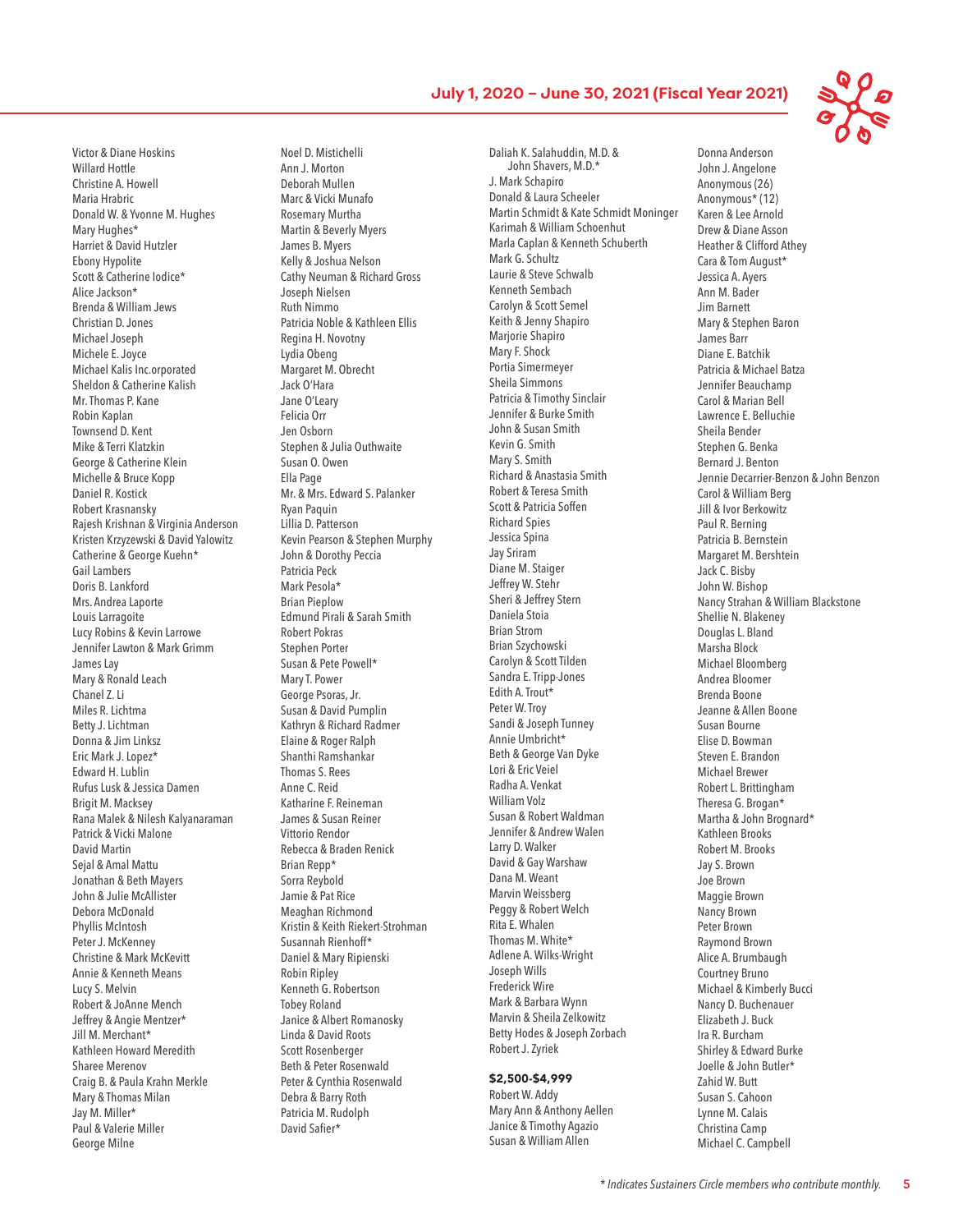### Hunger Action Council members contributed gifts \$1,000-\$9,999

#### \$2,500-\$4,999 *CONTINUED*

Susan Campbell Charlton Campbell-Hughes Judith Campbell-McKennis & Bill Campbell Daniel Carter Eden K. Casterline Aravinda & Shukti Chakravarti Kuang-Hua Chen Srujana Cherukuri\* Julie S. Cheung\* Angela & Theodore Chiappelli Joseph Chilcoat Conrad Choiniere Jane Chung Sharon G. Clark Merlene Y. Clarke Eileen Coale Harry & Felipa Coleman\* Carly J. Collins Dennis & Julia Collins Leslie Cobb Lane & Craig Combs\* Mrs. C. Russell Conklin Anne & Dennis Connolly David & JoAnn Cook Jennifer Cooper\* Colleen & David Copley Elaine & Scott Corey\* Maryann & Rich Corkran Daren A. Cortese Keith & Kathleen Couch Cheryl A. Councill Scott & Betsy Cowperthwaite Joellen Craft David Cragg & Jacqueline Johnson-Cragg Carolyn & Perry Cregan Bryan Crockett Karen J. Crook David & Theresa Crowther Jan C. Culp Patricia A. Curchin Amy & Patrick Curran Emma G. Curran\* Jill Cyford Dessolene Davis Harry & Phyllis Davis Lauren Davis Patricia & Michael Davis Timothy Davis Robert DeBoy Michael Dehaemer William Delapaz Thomas A. Denes Robert & Joanna Dickinson Irene & Alan Dietrich Nancy O. Dietrich Barbara Z. Ditto Erek Dixon Bill & Kimberly Dockman Garth Dolan Thomas J. Dolina Sharon A. Donovan Mark & Jacqueline Donowitz Dianne & Kenneth Doolan David & Judy Drager-Davidoff William Drain & Jeanne Blakeslee

William Driver\* Kevin & Martha Dunbar James & Liz Eaton\* Jeffrey P. Edgerton David Eirich & Marie Laferriere David Elstner Catherine T. Emig Norman H. Engelberg Deborah & Philip English Lauren E. Englum\* Jeffrey Estock Robert M. Esty\* Janet Evans Andrew J. Ewald Donna & Ronald Fallon Patricia Fantom Caliope Farber Jean M. Feldscher Peter & Jeanne Fellowes Gregory J. Ferguson Rebecca Ferleman\* Jim & Jennifer Fetters Bernard Finn & Marguerite Walsh Allen & Ellen Fisher Jonathan Fishman Kevin C. Fitzpatrick Robert C. Flaherty Kathy & Roger Fleury Thomas Flocco Fran & William Flowers Donna & Joseph Flynn Gillian Hwei-Chuan Foo Teresa & Gian Piero Forcina Denis K. Forsha James L. Francis Lisa & Robert Francisco Rhona A. Frank Susan M. Franklin\* Mark A. Frantz Evelyn D. Frederick Daniel Freedman Gladys & Matthew Freedman Victor Frenkel Paul & Cynthia Frentz Phyllis Frere Mary & Herbert Frerichs Paul Friedlander Edgar C. Fritsche Tom & Leslie Fruscello Benjamin S. Fuld Anna Fuller Maurice & Debra Furchgott Elizabeth & Douglas Furlong John J. Gallagher Michael G. Gallagher Maggi Gallaher\* William C. Gardner Simpson Gardyn Robert & Linda Gentry George V. George Katrina Gessner Denise M. Giacomozzi Andrea & Price Gielen Ollie Gilford Dick & Patricia Gilligan

John R. Glennie Mary K. Gobbett Christopher D. Gocke June A. Goddard Stuart Goldman Jessica Gomel Dennis Goode Glen Goodwin Deborah & Frederick Gordon Randall S. Goshorn Cynthia Graham Sharon Sforzini Grant Ronald Gray Melissa & Matthew Green\* Rachel & Timothy Greenier Richard H. Greenlee Seth D. Greenstein John T. Grega\* Elizabeth & Dennis Grimes Robert R. Grimes Linda & Stuart Grossman William D. Gruhn Paul Gubisch Patricia Gullett Susan & Daniel Gutkin\* Ben Hackerman Ola & Earl Hadlock Barry S. Halpern Haroon Hameed Kamilah Hamilton Barry W. Hannah John Hargrove Carolyn Harrington & Christopher Taney Benjamin S. Harris II\* Joan A. Harrop Barbara M. Hathaway David E. Haupt Katherine & Samuel Hawkins Bethany K. Heaton\* Alan Heck & Korva Coleman Daniel Heller\* Kathy & Glenn Helme Irene & Robert Henrick Paula B. Henry Nancy & Stephen Hester Kathryn & Douglas Heydon Susan Hill & James Byers James Hodges Kathy & Lynn Hofflan Isaac & Mary Holden James & Melissa Hook Cheryl A. Hopkins Elise A. Hopkins Claire & Ralph Hruban\* Kathleen Huddleston Peggy S. Hughes Richard Hughey Richard & Felicia Hulit Susan & Joseph Hulme Robert A. Hummel\* Diane Hunter Maaria Hussain & Ali Abbas Lorraine & Mark Illuminati Anne G. Imboden Rajiha & Kamil Ismail

Hillary & Jim Jacobs Edward Jacobson Daniel & Laura Jacoby John E. Janowiak Joseph & Jeanne Jehl Joel & Donna Jessee Murzy Jhabvala Katherine Johnson\* Susan & Robin Johnson William Jones Kelley Richard G. Jones Jacqueline Rogers & Hans Jorgenson Roberta & Stewart Jung Michael S. Karas Judith E. Karp Robert Kasper Barbara & Sigmund Kassap Eric A. Katkow Mark & Lisa Kaufman Soma R. Kedia\* Sharon & Roy Keeny Gregory R. Keier Christopher W. Kelly Mark P. Kelly Carol & Waldemar Kerbel Bonnie Kerr Mirta M. Keys Sue Ann Kichline James Kiehne Jenny & Don Killgallon\* Suh & Young Kim Joan King Virginia K. Kirk\* Thomas D. Kirsch Dan Kirschbaum Gregory & Vivian Klassen Kathryn & Ronald Klauda Barbara & Marcel Klik Bill Kline Bryan J. Knepley Marion E. Knipp Christina Kobeski Raj Konduru Ray B. Kosby\* Erik N. Kovach Joseph Kovars & Vickie Swanson Robert A. Kowalyshyn John Kraft Kimberly Kreitner Abram Kronsberg Linda Kropp Donita R. Krueger Tina Kuhn Rob & Michelle Kunisch Fredrica & Rudolf Kuppers Anna Kuras Patrick Kurpius Jennifer LaFrance Edward Lain Scott & Becky Lambros John E. Lamp Mr. & Mrs. Ed Land Jo Ann & Anthony Landers Sylvia & Harrison Langeler Elaine & Ludwig Lankford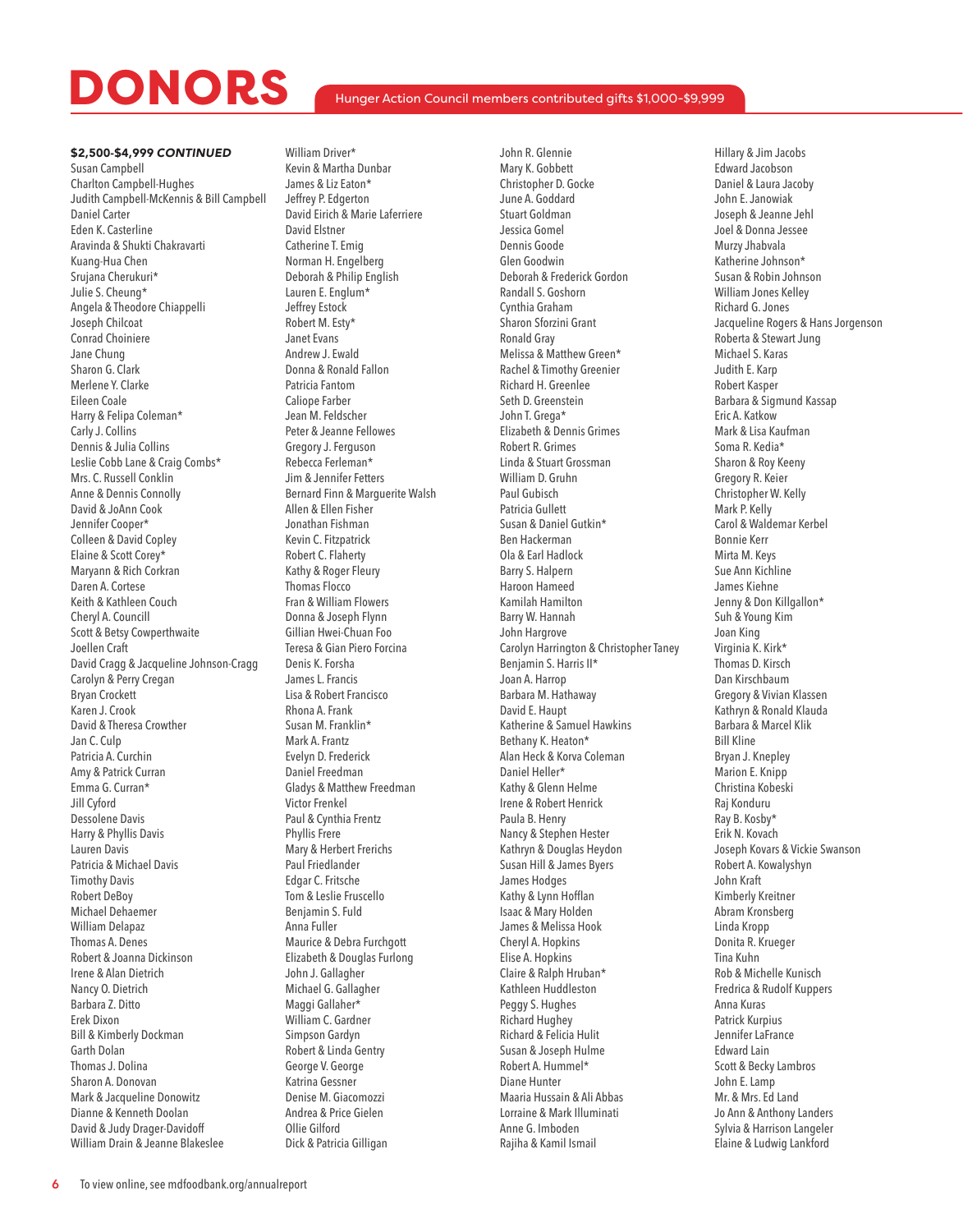Joanne C. Laporte Jody & Nathan Lapp David Larkin Robert E. Laubach James D. Lautar Howard Layer Mr. John I. Leahy Nels Leavey Katie & David Leavy Jon Leberknight Rosa C. Lee\* Bob & Anne Lepczyk Emily S. Levenson Patricia & Leo Lezzer Angelena Lienert Carol Lilly Joseph B. Lindemon Russell E. Lingner Claire Liversidge Hank Lobe Charlotte A. Locklear Tamieka L. Lockley Nancy P. Lohr Sara Lombardo & James MacNicholl Anne & John Long Benjamin & Inna Loring Sarah A. Lutterodt Jane Lynn David & Julie Lynn George D. MacArthur\* Paul & Beth Macmillan Karen Magalotti Maureen G. Maguire David C. Mahlmann Frieda L. Malcolm\* Thierry Marbach Louise & Paul Marks Lynn M. Marselas\* Suzanne & Robert Marsteller Laura Mattern Jeff M. Matthews Robert V. Matthews Kathy & Joseph Mattos Cynthia & Robert Max Pamela & Wade Mayberry Jane G. Mayrer Ellen & Glenn McAvoy Denise W. McCafferty Jennifer McCahill Paul & Ruth McClelland Kathleen & Stephen McCloskey Harriett McConnell Nathan McCoy Eileen & Joseph McGraw Kathleen McGuire Laura McKenna Marion McKie William H. McKinnis Clayton M. McKittrick Emily & Patrick McMahon\* Mary F. McManus Catherine & Thomas McNamara Judylee Meade Andy Meister

Donald & Rosemary Merritt Sean Metcalf Carol & Ronald Mettam Chrissy & Eric Miller David Donabedian & Dinah Miller Margaret E. Miller Stephen M. Miller Travis Miller Sandra & Richard Milstead Leo Mims Melissa & Theodore Mina Dennis Miner Gregory Minnick & Valarie Napawanetz\* Jacqueline Mintz\* Thomas Moench Dorothy & James Moler Marilyn Mooney Jennifer & Joel Moore\* John Moore Frank Morabito Ken & Renee Moreland Kim & James Morgan Jenny G. Morgan\* Leslie Morgan Rochelle & Michael Morrell John H. Moss Patryce Toye & Kenneth Moss Barbara C. Motley Ronald Moultrie Mary & Richard Munford Larry E. Munson Ralph J. Murphy Willie J. Murphy\* Rebecca Zeligman & Eric Naumburg Katherine Nelson George J. Nemphos Lucie Nilson Julie & Jason Nogueira Daniel Ochsenschlager Jennifer D. O'Grady Nicholas Olcott\* Ludge Olivier Susan & David Olson\* William D. Orthwein Theresa A. Ottery John C. Owens Reine Didon Pachner Ed & Pat Panuska Cindy Paradies & Larry Moscow Dr. Leslie A. Parker Natalie Parrott Shirley C. Parry Margaret & Jim Pasquarelli James Pastoriza Nicholas Patchan Jack Patterson John Pauliny Mitzi Perdue Amy & Steven Pereira Jeanette & David Perin Rick & Wendy Peters Don & Joan Pettit Jonathan Philipson & Beth Salvucci-Philipson Hollis A. Phillips

Matthew L. Pirnot Jennifer & Donald Poole Scott D. Potter Mr. & Mrs. George Powell Jr.\* Sandra J. Pritchard Michael J. Prucnal Larry J. Puglia Joanna Pyper & Richard Wormsbecher Rebecca Rabin & Scott Bloomberg Virginia Raftery Jackwelyn Raley-King\* Donna M. Rand M. Keith Rawlings Karen M. Reardon Erik Rebeck Fay Reed Raymond Rehrer & Pauline Cilladi Leigh Reichard Randi Reichel Gerald Rescigno Charles Reuland Antoinette & Jack Reutemann\* Louisa Rey Lilia Reyes Maureen & Richard Reynolds Calvin Richardson Melissa & James Richardson Meg & Bob Ricks Tona A. Riggio Megan M. Riley Bruce R. Rippey Christina & Stuart Ritter Clare & Paul Ritterhoff Judy Honig & Stephen Robb Stephanie Robbins\* David & Cathy Robinson Sam Roop Lawrence Ropeik Linda Rosenthal & David Truchman Donna & Brenan Roser Abba & Carol Rubin Nancy & John Sacci Amy & Hytham Said Ida & Jasbir Saini Tamara & Anton Samuel David & Marilyn Sanders Jamie Sapia\* Lee & Karl Sattler Joseph B. Schamp Paul & Chaya Schapiro Kathleen C. Schmidt Randy Schmitt Diane & Edward Schneider Janet & Michael Schoenfeld Michael Schuller Patricia Schulte Elizabeth & Michael Schuncke Ann & John Seed Rafael Sela\* Judy & Tim Shahan Frederick & Linda Shanks Joan & Harvey Shapiro Susan Sharkey\* Lisa & Gary Shearer

Scott Sherman & Julie Rothman Roger & Mary Shewell Evelyn & Thomas Shields Young-Rok R. Shin Patricia & Aaron Simon Michelle & Robert Singleton Peggy & Charles Six Daniel A. Small Patricia A. Smerdzinski Mr. Alexius D. Smith, Sr. Carl & Claire Smith Daniel Smith & Linda Way-Smith Jeremy A. Smith Rita Smith Roy & Victoria Smoot Colleen & Rick Smulovitz Norma Snow-Goldberg Glenn Snyder David R. Soderblom Robin A. Sokoloski Peter Solomon Sanya Springfield\* Allen Spurr Anirudh Sridharan\* John R. Stanford David Stanton & Debbie Armbruster Ann & Richard Stavely Keith E. Steele Tiffany Steffes H. Lee Stierfoff, Jr. Mark Stirling\* Maxine L. Stitzer John Dee & Margaret Stone Ruth & Harry Strauss Nancy & Ronald Summers Parker Sutton Dimitri Sverjensky Christopher Swartz Catherine & Lonnie Swiger Doug Taphous Richard Taylor\* David Teichman Scott Tetreault Stuart Thawley Stacia P. Thaxton Catherine S. Thomas Katherine Thomas Lloyd-Ellen & Evan Thomas Melissa & Adrian Thompson\* Virginia Thompson & Jay Davis Willie L. Thompson Linda K. Thomsen Peter & Anne Tillinghast Linda & Stephen Tillinghast Pegeen A. Townsend Barbara J. Trammell Robert Travers Thomas Travers Priscilla M. Travis Mark & Claire Treanor Lorraine & William Tropf Jack Tucker & Alison Witow Helena R. Tuttle Wendy K. Tuttle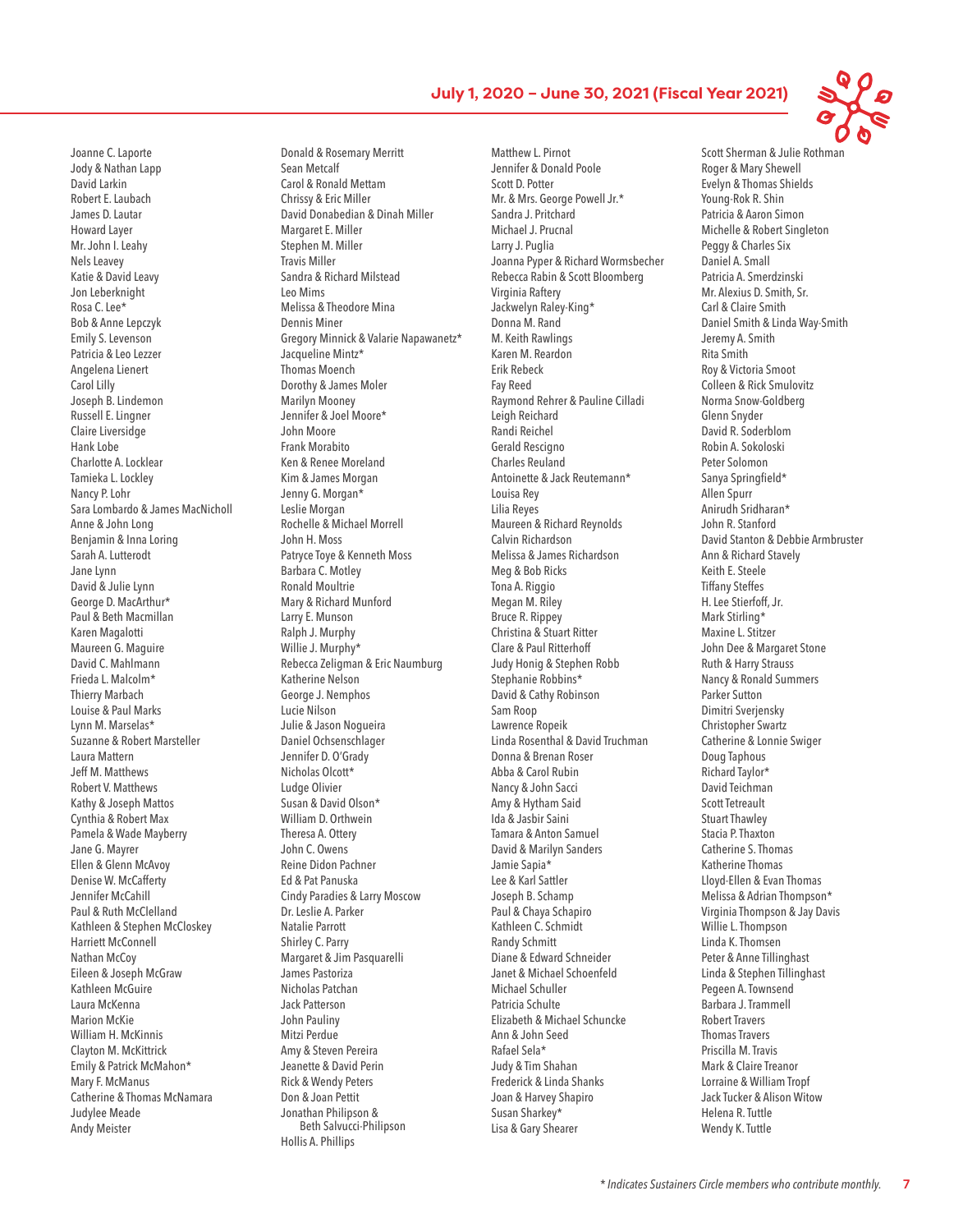### \$2,500-\$4,999 *CONTINUED*

Joe & Sandy Tweed Elizabeth B. Twohy Valerie Tyler Richard & Roberta Ufford Irvin J. Uman Jeffery L. Undercoffer Gladys & Mitchell Unger\* Laura & David Urban\* Irene Van Gerald N. Vanaken Judith Vandever Teresa Vanlue Melissa & Paul Varga Elizabeth Varghese-Kroll & Caleb Kroll Jody & John Varvaris Gabriel A. Villani John M. Vincent Rose M. Viscardi\* Meena Viswanath Carolyn Volpe Gary A. Wais Susan Wait David Ward & Rita Mendl Missy & Seth Warfield David Warren James L. Waurin Susan G. Waxter Patricia & Thomas Webb Michael J. Webster Daniel D. Weil Keith M. Weiner Marshall Weingarden Linden & Judith Welch Sharon & John Wenner Dale A. Wetzelberger Lyn De & Willie White Robert J. White Richard & Virginia White William Wichtendahl Larry & Linda Williams Richard Williams Ann Wilson David Wilson Joseph D. Wilson Karen E. Winegardner William F. Wingard Joan & Nicholas Wingrove Bradley S. Wirz Anne & John Wisniewski\* Barbara R. Wood Nicholas B. Woodward\* Elizabeth Wooten Stephanie & Raymond Wright Robert Wright Steven Yahr Susan & Guy Yates Lorelie & Matt Yockman Ellen D. Yorke David Young & Karen Plaisance Eric D. Young Jeffery Young Ryan Yu Deborah & George Zavoyna Elias & Nadia Zerhouni

Xiaotian Zhu & Hongying Xie Dena Zook-Howell

### \$2,000+

Paula Aaronson Elaine A. Aarsand Renee & Richard Abell Amanda & Maureen Ackerman Alisha Adams Deborah K. Adams Susan Adams Anees Ahsan Thomas C. Albert Judith Alexander\* James Allen & Jennifer Lasko Anthony Amadeo Paula & Mark Amadeo\* Patricia A. Amenson Cynthia Amitin Maria Anderson Jean M. Andrew Anonymous (24) Anonymous\* (2) Lucy & Eric Arnold Merry M. Atadan Craig Auerbach Jean & Joseph August Allen Banegura Jane Banks Pamela & Steven Barger Lynda J. Barry Daniel Baur Barbara Bazemore Jonathan Beard Barbara & Horace Bearzi Edward & Edward Beaver Ken & Kathi Beerbohm Reesa Beggs Robert Windle & Paula Behm-Windle Robert H. Belson Douglas & Margaret Bem\* Jason & Jodi Bennett Eric Benschoter Michael Scott Benson Ronald A. Berk Cynthia A. Berman Nechama Bernhardt & Michael Field Michelle & Christopher Berry Ronald Berry Virginia B. Biedron Denise H. Bike Diana & Joseph Blaschak James D. Blum Donald P. Boardman Bonnie & John Boland Pratima & P. K. Bose Claudia Bowen Arlene & Stephen Bowes Jennifer Bracken Marsha & Charles Bradley Edward Brady Richard L. Braida Alice & David Brainerd Ed & Dolly Brake Katherine & John Breuer

Patricia A. Brewer-Smith Mr. Thomas Broadus, Jr. Patricia & Frank Broccolina David L. Brock Donald P. Brodeur Dave Brougham Ellen & Charles Brown Michelle Brown Monica Brown Robert B. Brown Janet & William Brown Guenter Bruckmann Joan & Barry Brunett Thomas E. Bryson Rose M. Burke Joe Burkert Pamela & Charles Buseck Eric Bush Edward F. Byrd Loretta & Charles Cain Robert Calder\* Susan G. Campbell Janet Grobstein & Michael Cantrell Joyce & Joel Carey Kathleen A. Carroll Tim Carroll Robert A. Casero Patricia & William Cashin Hugh & Barbara Cassidy Charles H. Chandler Susan Chase Pam Chen Danielle S. Chou James E. Chrzanowski Dale & Gina Clemons\* Linda & John Cole Christina & Jason Coleman Peter Comings\* Rick & Carol Condon Aloysius Connor Harold Cook John S. Cook James B. Cooper Allison & Daniel Corbett Garry C. Cosnett Jim & Esther Costigan Deborah & James Coulter Michael Borowitz & Barbara Crain Dylan Crolly Susan M. Cunliffe Mike Davey Victoria & Griffith Davis Harry J. Davis Wendy L. Davis Joseph Del Guercio Mary K. Delaney Mary B. Demyan Ruth Dennison-Tedesco & William Tedesco Louis & Barbara Denrich Beverly & Eric Depietropaolo Susan L. Derosa Everett Devries Luis F. Diaz Helen & Robert Dickens Craig & Bonnie Dickman

Debra E. D'Onofrio David L. Donovan Ann & Robert Doory Nancy Dorman Barbara & Milton Dorsch Douglas Family\* Carserlo L. Doyle Rebecca Drzal Joseph Gall & Diane Dwyer John B. Egger Susan Eisenberg Paul T. Elder Margaret J. Elseroad Joani Eng\* Benjamin C. Ertel\* Stacie & John Farley Diane L. Featherstone Sharon & Stephen Femrite Kathy & Russell Fendick Lisa & Bruce Field Charlie Fine Katherine R. Fishburn Gail Fisher Paul S. Fishman Patrick & Victoria Flood Lois E. Flowers Mark Foertsch Jelles & Kathryn Fonda Laurie G. Ford Paula & David Forman Katherine Foster Leslie & Harold Frank Oscar Franklin\* Gail F. Fricke Neil B. Friedman Phyllis & Raymond Fullem Louise P. Gaertner Carol J. Galbraith Kathryn Gauthier Douglas Fambrough & Savitri Gauthier Thomas C. Gayler Marie & Daniel Geisinger Sommer E. Gentry Mary T. Gerrity Susan Gillette Thomas A. Githens Samuel C. Glover Linda Gosey Anne & Michael Goudreau Don Grace Brian Gracie Richard H. Graham Hannah Gramling Elizabeth Greenland Edward Greenspan Barbara Grimm Craig Gross Jane C. Grove Anne & James Grubb Charles & Julie Grudzinskas Daniel B. Gubits Medda Gudelsky Preeti Gupta Sandra & Lester Guthorn Daniel & Jennifer Guy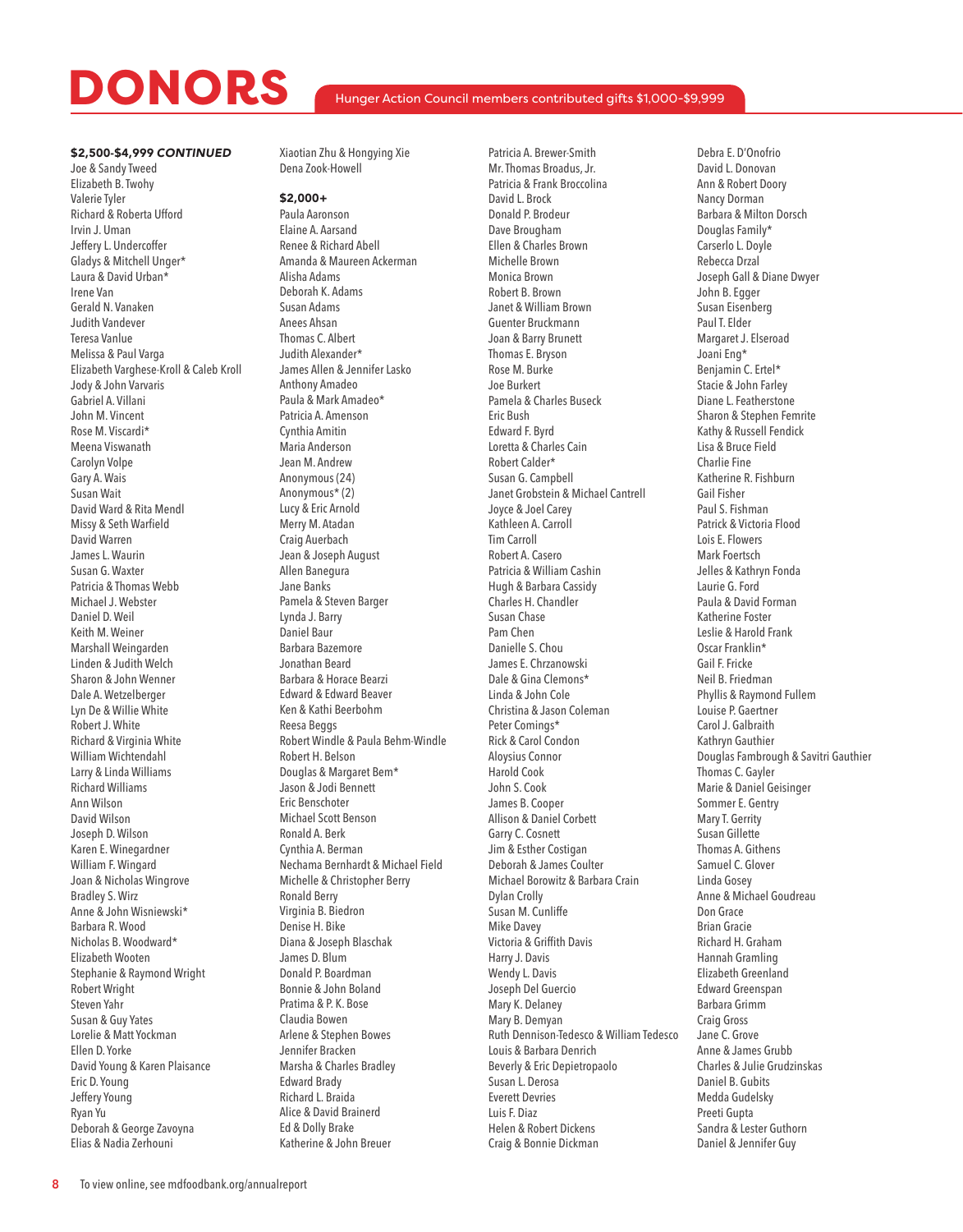Dianne & Darren Hackett Kathleen M. Hageman Samuel & Virginia Hahn Virginia M. Hall Mostafa Hanif\* Diana Harley John Harris Tasheena & Daniel Harris Marty Hartman West Raiden Hasegawa Thurman H. Hastings Dennis M. Hawver Tim Haynes Jacqueline F. Heckman\* Kristen Heerema William O. Heffernan Mary & John Hellman Kathy Hewitt Chip Hiebler Martin & Paula Himeles Patricia & Stephen Hinkel Mary E. Hinnant\* Charles & Margaret Hoff Ahmet Hoke Lorraine Holden Craig Holt Patricia Horst Bruce Howard Sandy & Bob Hoyt Will Hubbard\* Patrick Hughes Melvin Humphrey Margaret Herson & Daniel Hurson Katherine & Dave Hurst Naaz & Ajaz Hussain Richard Im Page Insley-Austin Justina Ireland John R. Jackson Susan Jackson-Stein Jason Jacobs Elizabeth M. Jaffee Kevin & Itza James\* Darren H. Jarboe Debbie Jensen-Grubb\* Bonnie E. Johnson Carol & Edgar Johnson Steven G. Johnson Lewis E. Johnston Margaret E. Johnston Ellen S. Jones Brian Jordan Susan Kaiser Perminder K. Kalsi Constance M. Kansler Richard Kanuchok Ellen Pam Katz Gary Kazlow Julie Keenahan\* Melissa A. Kelley Michelle & James Kempf Seth Kendrick Marcia & Lawrence Kenney Bob Kiffney Margaret K. Kirchner

Andrea N. Kirk Irvin E. Klein Frances & Joseph Kleponis Laura J. Klingler Carol & Robert Knight Carol Knox\* Paul Kohout Harry & Jane Kopp Karen Schneier & David Kornhauser Peter Kosterich Michael & Terrilyn Kotishion Roxanne Krigman Jon R. Krohmer Susan E. Kuklewicz Eleanor Kupris Julie Kurland & Marcia Diehl Steven Lagana Vanessa & Stefan Lallinger Su Zann Lamb Ward Lambert Mark McKerihan & Navah Langmeyer David Lapp John Laterra & Amy Fulton Suzanne Lathroum Yvonne Lau Garrett & Liz Layton Charlie H. Lee Janet & Craig Lee Jennifer H. Lee Michelle Leroy Erin E. Lesko Mark Levi & Sue Levi Paul & Carly Levin Kenneth B. Lewis Joseph Liberman Lawrence & Susan Liden Catherine J. Liebl Traci L. Lijewski Patricia Likakis\* Emily M. Littleton Cathy London Steven & Concetta Lovejoy Reena L. Lowery Sarah Lunn Ethan Lust\* Teresa & James Lynch Sherry Macglashan Deus E. Machina Jeffrey Maddrey Flemming Madsen Laurel & James Magruder Michael T. Maguire Michael Maiorana Chela & Christopher Mallon Debra & Christopher Mangin Marilyn J. Manlove Kim R. Marley Christopher & Jennifer Marron Ann-Lindsay S. Marsh Charmaine L. Martin Jake & Jennifer Martin Josiah S. Martin Linda A. Martin L. P. Marvel\* Sue & Dwight Mason

Suzanne A. Mason Mr. Albert J. Matricciani, 1SG. Captain & Mrs. W. G. Matton Michelle Mazurek & Kyle Orland\* Leah McAfee Andrew & Leticia McAlexander Susan A. McCarthy Mark M. McConnell Susan E. McCracken William A. McDaniel, Jr. Marlys & Peter McDevitt\* Brian J. McFadden Deborah & Scott McGee Maureen & Paul McHugh Cynthia & Michael McKee Elizabeth A. McKennon Elizabeth A. McKenzie Ellyn & Raymond McLaughlin Heather & Marc McPherson Michael McShea Philip J. McWilliams Nancy J. Meier\* April Merryman Martha Mervis Deborah A. Metz Maria T. Mickiewicz Robert Middleton Robert J. Miller Tina & Michael Miller Teresa Mitzel Camacho Teresa & David Moller\* Annie Burns & John Monahan Mervyn & Ann Pluta Suzanne & Loren Mooney Anna P. Moore Sharon & Geoff Moore Judith S. Morrison Joseph & Adamadia Moxey\* Bridget R. Mugane Kate Murphy Bryan Murphy Heather & Charles Murphy Leslie Murphy\* Virginia E. Murphy Margaret A. Murray Robert M. Naclerio Steven M. Neubauer\* Marie M. Newman Ethan S. Nochumowitz Roxanne Nolan Darrell D. Norton Alex S. Obaza Janine & Phillip O'Brien Kevin & Diane O'Connor Sarah E. O'Connor Shawn & Cherie O'Keefe Brian P. O'Lavin Beth O'Malley Benjamin & Inna Opara Linda Opiekun\* Carl & Carol Oppenheim Clar Cheilleachair & Owen O'Reilly Margaret & Scott Osborne Charles A. Padgett Russell & Lisa Pagano



Gerald Page Janet & William Palmer Frank W. Palulis Linda Panitz Linnie Parker Atul & Charuta Patil Patricia Patton Anne B. Peabody Christopher J. Pebenito Grete E. Pelikan Mary & James Perschy Christopher G. Peters Kanika Peterson Rodney O. Peterson Sandra G. Petty Michael Pham Albert E. Phillips S. Scott Phillips Al Pickering Jeffrey Pinco\* Rebecca Pines Gary & Leslie Plotnick Christina Z. Poe Kimber Poffenberger Holly D. Polf\* Sherrie G. Polk\* Leslie A. Porterfield Mary Potter Charles Poukish Michael D. Pressel Craig Primis Michael Quinn & Ellen Deibert Reiko T. Rager Debra & Michael Ramey Amy Rappole Ayoub & Roya Rashtchian Rebecca L. Rawls Will Reybold Theodora & William Reynolds Sung S. Rhee Anne D. Richardson Stephen A. Richardson Herbert Ridder Christopher & Anita Rizek Michelle & Maxime Rizzo Jeanne & Raymond Roberts Carol A. Robinson David Rodgers Agatha & Manuel Rodriguez Colleen E. Roh Annette Romanoff Elizabeth Rose Laura & Trevor Rose Gillian Ross & Michael Gowan Lissa R. Rotundo Barbara H. Rowe Bruce R. Russell Melissa & Aaron Sacks Roxanne R. Sale Brandon & Sara Sanders Sherry & Homer Sandridge Deborah Santor Lauri & Jeffrey Schloz\* John Schnell Dr. Lee C. Schneyer\*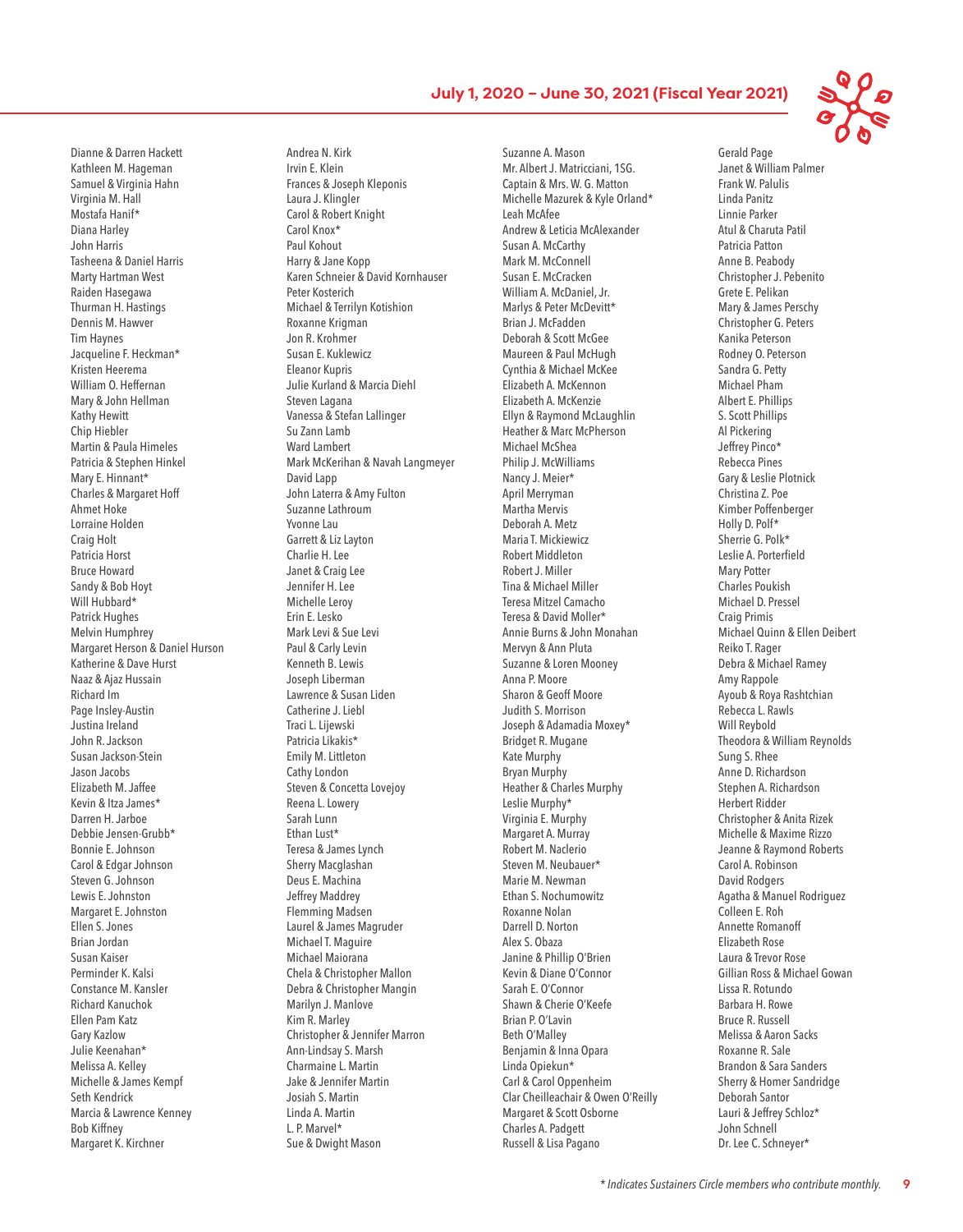### Hunger Action Council members contributed gifts \$1,000-\$9,999

\$2,000+ *CONTINUED* Sandra E. Schultz Beth R. Schwartz Cheri Scobie Sally Scott & James Potash\* William E. Sealey Brian Sequeira Ginny & David Seyler Simi S. Shahabdeen Harriet & Howard Shapiro Christine & Stephen Sharpe Lee & Sheila Shaw Ricky J. Shaw Molly Shea Theresa Shea Nathan Shenck John & Rebecca Shillingburg Virginia Shook\* Lynn & Terry Shorb Bruce R. Sidell Robert Silcox Jeanne & George Simmons Michelle Simon Gerard Simoneaux Jim S. Simrall Judith Simulis\* John H. Singleton\* Laverna Smetana Amy Smith Lafreda & Michael Smith Rita M. Solinsky Emily Greenberg & John Sondheim John Spain Brian Spiva\* Jennifer A. Stabler Leslie & Teddy Staples Joette & Glenn Stasse Shirley & Ronald Stetser Derek Stikeleather Amy & James Stolarski Cornelius S. Stripling Joseph Plummer & Stephanie Studenski Stephen & Kristin Sturiale\* Brendan S. Surrusco Brian D. Sweeney\* Ann Szakmeister Kevin Taff Margaret M. Tanavage Doug Taphouse Jeffrey Taylor Mark R. Teeters Betty L. Thompson Ward Thornhill Annie Thornton Linda Tice\* Cynthia Tifft Timothy E. Trainor Edward L. Trimble Suzanne & Fred Tuerk Tonya D. Tuggle Thomas & Colleen Turner Delbert W. Tweit James & Vivian Tydings William A. Tydings Karen Ulikowski

Susan & Joseph Urban Kelly A. Valentine Wanda I. Vanderwal David C. Vario Richard D. Ventre Charles Vogan Sandy Vogel Shelley Von Hagen-Jamar & Steven Jamar Charolette Von Salis Jo Marie & Craig Walrath Lenny & Susan Wanex Margaret Warden David & Marie Warner David Warren Barbara Washington Patricia & Jeffrey Watt Paul Weber\* Corey & Ric Weible Sam Weinstein-Mayer Barbara Welcher Peter & Leola Welcher John & Marie Wells Patricia K. Wenck Joseph Wetherington Doug & Carole White Markell Whittlesey Kelly Wiggett Holly & Edward Wight Susan D. Wilkins Rachel Wilkinson Richard Winelander James D. Winkler\* Martin L. Wittel Dr. Jane L. Wolfson & Mr. John K. Miller Caleb Woo Brenda S. Wood Sibyl & Elton Wright Rex C. Wright Robert A. Wright Mary P. Wyant Jean Wyman Eritha & John Yardley Marlene & Michael Young Eric J. Zeller Phyllis G. Zerhusen

#### \$1,500+

Ann & John Abbott Lura J. Abbott\* Karen & Peter Acosta Anne Agee Mary Agner & Criss Nichols Theodore & Elisa Ahmanson Theodore & Margaret Ahrendt Jonathan Aibel Kathryn P. Alexander Deal & Colleen Allen Connie Alston Debra & Bruce Angevine Anonymous (34) Anonymous\* (9) Jacalyn & James Apgar Annie & Austin Applegate Margaret D. Arcangelis

Carl Aron Carol & Stewart Axelbaum Kevin L. Ayala Dennis Ayers & Sheryl Feruzza Peter Bacon Timothy W. Baker Gregory F. Ball William F. Band Dave Bandy Katherine Baria\* Patricia A. Barkley Jeffrey Barnes Loel Barnes Linda Barry\* John Baumgartner\* Norman W. Baylor\* Christine Beauchene Michelle & Kevin Beever Daniel Beil Louise & James Bell Scott P. Bellows Mary & Paul Bendel-Simso Soren & Inge Bentzen Sigval & Martha Berg Jeff & Jane Berkow\* Courtney Bindl Robert L. Bingham Nicole Bishop William Blackwelder Sylvia Blair Samuel A. Bleicher Anne Bleiler Ms. Barbara A. Bloom Robert G. Blue Margaret Boblitz Ray Boedecker Diva Bole Salvatrice Bonefas Timothy S. Boniface\* Dorothy L. Borgmann Laurie S. Borman Rachel Borris Nancy E. Bosworth Jeffrey & Linda Bowers Ellen D. Boyd Mary F. Boyles Sharon & Walter Brauckmann\* Mark Brenneman Lawrence Brenner & Roderic Hooks Parke M. Brewer Kevin Brien Carolee M. Brink\* Corinne Brinkley Peter C. Brockmeyer Agnes Brooker Linda M. Browdy Darlene C. Brown Vernon L. Brown Roger Bryan Mary & Robert Buchanan Shelley & Keith Buehlman Ann Marie Bugdal

Henry S. Burden Joan & Peter Burdette Yvonne Burgee Cindy & Donald Burggraf Calvin Burnett Laura A. Burns\* Judith A. Burrows Quentin Caboga John Cahillane Sean & Nina Callahan Valerie A. Campbell\* Bruce Canham Patricia & Frank Capuzzi Louis E. Carlat Jeanne R. Carman Ann W. Carneal Elisha & Daniel Carter Kathleen & Paul Casey Donna F. Cashara Linda & Anthony Caviglia Christine Charlton Herbert G. Chissell Margaret & James Choplick Paul Ciaravella Janet C. Ciarkowski Barbara & Donald Clark Rebecca B. Clark\* Sun Clemons John M. Cobb Deborah Coble\* James & Caroline Cochran Katherine Wilson & Robert Cole Margaret Colleluori & Albert Matricciani John Cook Ms. Julie Copley Amy Corbett Paul Corbin David & Cathy Correll\* Anne & Bruce Cottle Tracey Crawley Sarah Crockett\* Carl Cross Claudia Crusan Jon Csanady Mary & Robert Cumming Susan Daily Lorraine & Richard Dalrymple Ronald J. Daniels Mohammed M. Dar Ellen & Mike Datena Anne K. Davis Ms. Elizabeth A. Davis John C. Davison Jay A. Davos Christopher deFilippi Thomas J. Dekornfeld Woody Derricks Denise Detweiler Ms. Ann R. Diamond Ron Dickey & Linda Lampkin\* John A. Dillinger Christopher P. Dillon\*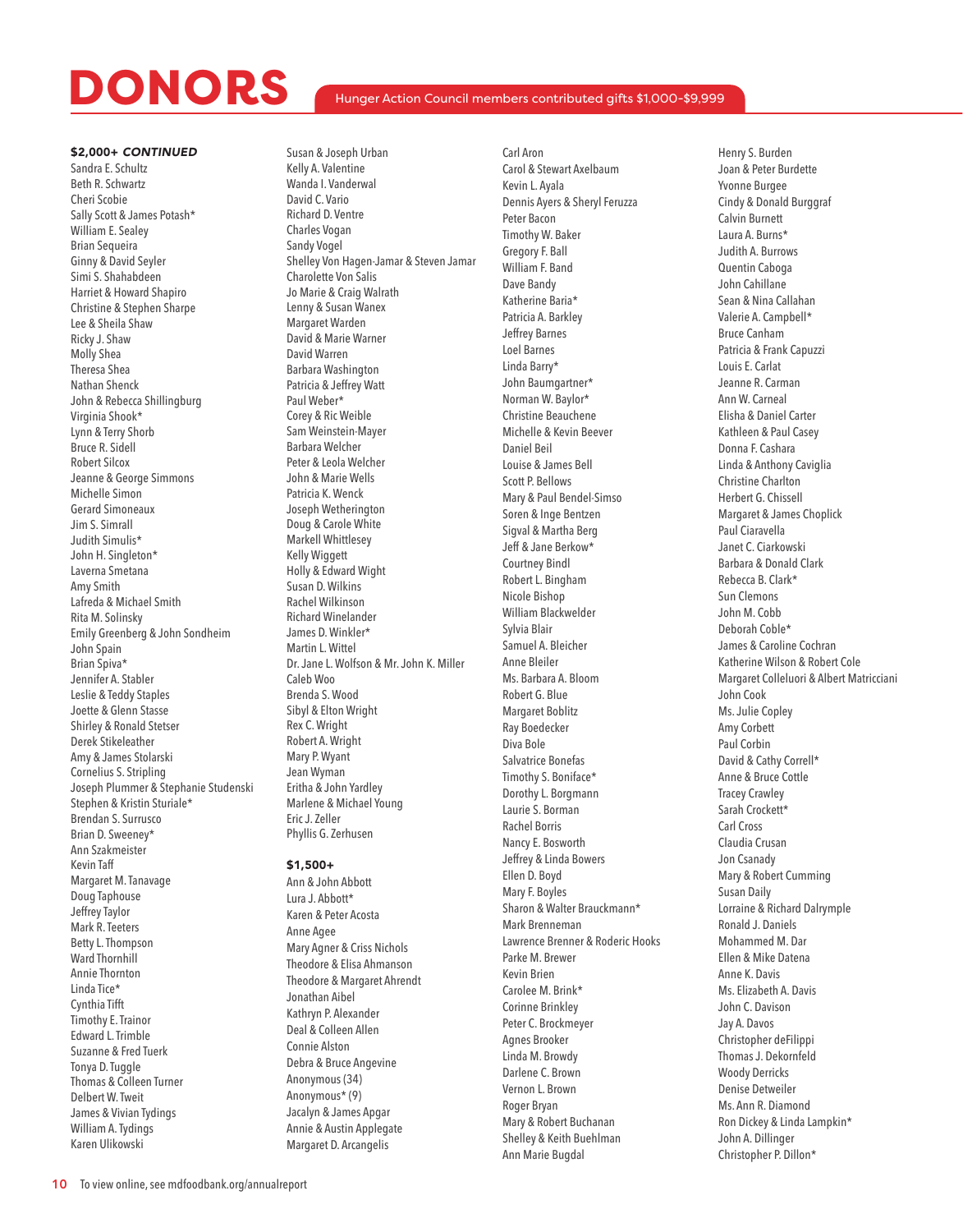Mary M. Dimaio Padmini Dixit Laura K. Dixon\* Carol L. Dobak Mary Foggo & William Dolan Susan Domowitz Deborah A. Donohue Dianne Donovan Bonnie L. Dorsey David & Judith Douds John J. Doyle Cinthia I. Drachenberg Bruce Drenning & Margaret Dolan-Drenning Sheila Dugan\* Rosemary & Paul Dumont Alice & Charles Dyer Daniel R. Eden Susan & James Eitnier Elizabeth Elliott John Ellis\* Lauren Emmett Gregory Emrick Olimpia & Michael Etts Carol & Timothy Evans Paula Evans Stuart Rehr & Julia Evins Richard W. Fairbanks\* Patricia Farley Katherine & Bernard Farrell Alison & Andrew Fass Carol & Edward Featherston Robert F. Feehley John Feffer Pamela O. Felton Alexander A. Ferguson\* John Ferma Linda & James Ferrant James Ferrette Donna & James Field Mary Fields & Walter Fileds Sheila T. Fitzgerald Edith W. Foland David McSpaden & Martha Forlenza Gina M. Forno Robert L. Fox\* Bonnie & Thomas Fox Regina A. Franco Christina R. Frank Jason Freedman Margaret & John Fries Jay Frogel & Susana Deustua Alice K. Fuller Michael & Diana Fusting Barbara & David Gamble Roberta & Craig Garrison-Mogren Diane Gassaway William W. Gay S Gibson Daniel W. Gillespie Megan M. Gillick\* Faith Gilroy

Geraldine F. Giossi Rebeca L. Girvin Sheila & Robert Glesmann Amalia Gnanadesikan Eileen & Barry Goldschmidt\* Joel Gonzales Charlotte O. Goodwin Vincent D. Gordon Mr. David A. Green Brigette Greene Callie L. Greene Leah & Joseph Greenstein Mary & Peter Griffin Lael & Jeffrey Grigg\* Preston J. Grimmett Caroline & Francis Grumbine Beth Grupp James K. Guanti Thomas & Barbara Guarnieri Peter & Mary Guth Sandra Hagenhoff Jemal S. Hajibrahim Megan B. Hale Laura F. Hall Raymond Hamelin Ada Hamosh Jennifer Han Ronni Hargrove Chris & Patti Harman Ray Harvey Robert J. Haupt Danielle & Chad Hawkins Richard Hegstrom Timothy M. Heidenberg Christina Helble Katherine Helfrich Jenny & Brian Henderson Peter C. Henry George & Ricki Henschel\* Mary O. Hepple Marie T. Hergenroeder Sandra D. Hess Mary HigginsCessna\* John W. Hilditch Christy & Clinton Hilliard Charles S. Hirsch Nancy & Mark Hitt Roy Hoagland Judy Rae & Kim Hodgson\* Saundra & Stephen Hodgson Andrew W. Holmes Julie A. Holmes Patrick Holmes & Elizabeth Biliske Brenda K. Hook Eric M. Hopkins\* Mary Horky-Clarke & Ellis Clarke Donald G. Howard Eva Howard Eleanor Howe Bette N. Hoyt Guy Huguenin Carolyn & Marc Hurwitz

Kevin J. Idstein Leona & David Illig Aimee Jacobs Kurt Jacobson Leslie & Arthur Jacoby\* Julius Willinger & Maria Jakobowski Brenda & Nigel James Myra R. James Barbara L. Jarvis Martha Jasper Sue E. Jenkins Bonnie L. Johnson Cynthia Johnson Luke Johnson Mrs. Marta D. V. Johnson Jr. Margaret A. Kaiser\* Mary Ellen & Leon Kaplan\* Neal Kaske Brian C. Kaste Judith & Richard Katz Sankar J. Kausik Bill Keagle Jane & Peter Kearns David A. Keech Richard Keegan John J. Keenan Lisa & Duncan Keir Barbara Keirns Carol & Robert Kendrick Julie Kennedy Simon D. Kenney Cynthia L. Kess-Wilson Doretta A. Keyser\* Camarie Y. King Daniel R. Kiselik Mr. Louis Kissel Michael & Evelyn Klakring Eric M. Klein\* Kay Klingman & Leo Niederer Nicholas G. Klise Verna M. Knorr Paul Koehler Richard Kohles Suzanne & John Koneyak Anthony Konstant Brandon M. Kopp Elise M. Krikau & Russell M. Hubbard Maureen & William Kristofco Mani V. Kurian Valerie Kutchey Robert R. Lance Barbara & Robert Landau Anne S. Langley Lisa K. Larsen Michael Latini Phillip Lauman Brent & Missy Laytham Patricia & Rodney Layton Jennifer Lee-Summers Nancy & Robert Lefenfeld Frederick C. Leiner Benjamin Lelonek

Kristen & Chad Lenca Joan & Richard Lessans Yvonne & Peter Lev Suzi Levin Sara Cosgrove & Daniel Levy Charles Conaghan & Audrey Lewald Joan & Roger Lewin Andrea E. Lewis Charles & Elaine Lewis Kevin A. Lewis Edward Li Catherine A. Liberatore Mark Likness Sylvia Lilliech Mary H. Lis Gail & Robert Liss Beverly A. Little Theresa R. Lorch Roger Lord Martha Love Phyllis & Edward Lowe Rick K. Lowe Anne Luke\* Kimberly & Michael Lungociu\* Mary C. Lynch Meghan Lynch Paul Lynch Gary & Gary Magno Grace Mahanes Sarah Manekin & Ari Abramson Soroosh Mani Sheryl R. Marder\* Ava & Jeremy Martin Lynne K. Martin Michael Matthews Cathy Mavris\* Jeff May\* Adam Mazurek Keith R. McAllister James McCarl Margaret M. McCarthy\* Lee B. McChesney Katie McCornish Melissa McDivitt Debra McDonald Karen J. McDonaugh Page McGavisk\* Mary & Brian McGunigle Marla McIntosh\* Margaret & Thomas McKavitt Robert A. McLaughlin John McManus\* James J. McNeely Stacey & Benjamin Mednick John F. Meitl Natalie & Daniel Mendelsohn Donna A. Mennitto\* Joseph C. Mesaris Henry R. Messenger\* Hilary Messer David Mewkalo Phil Meyerson\*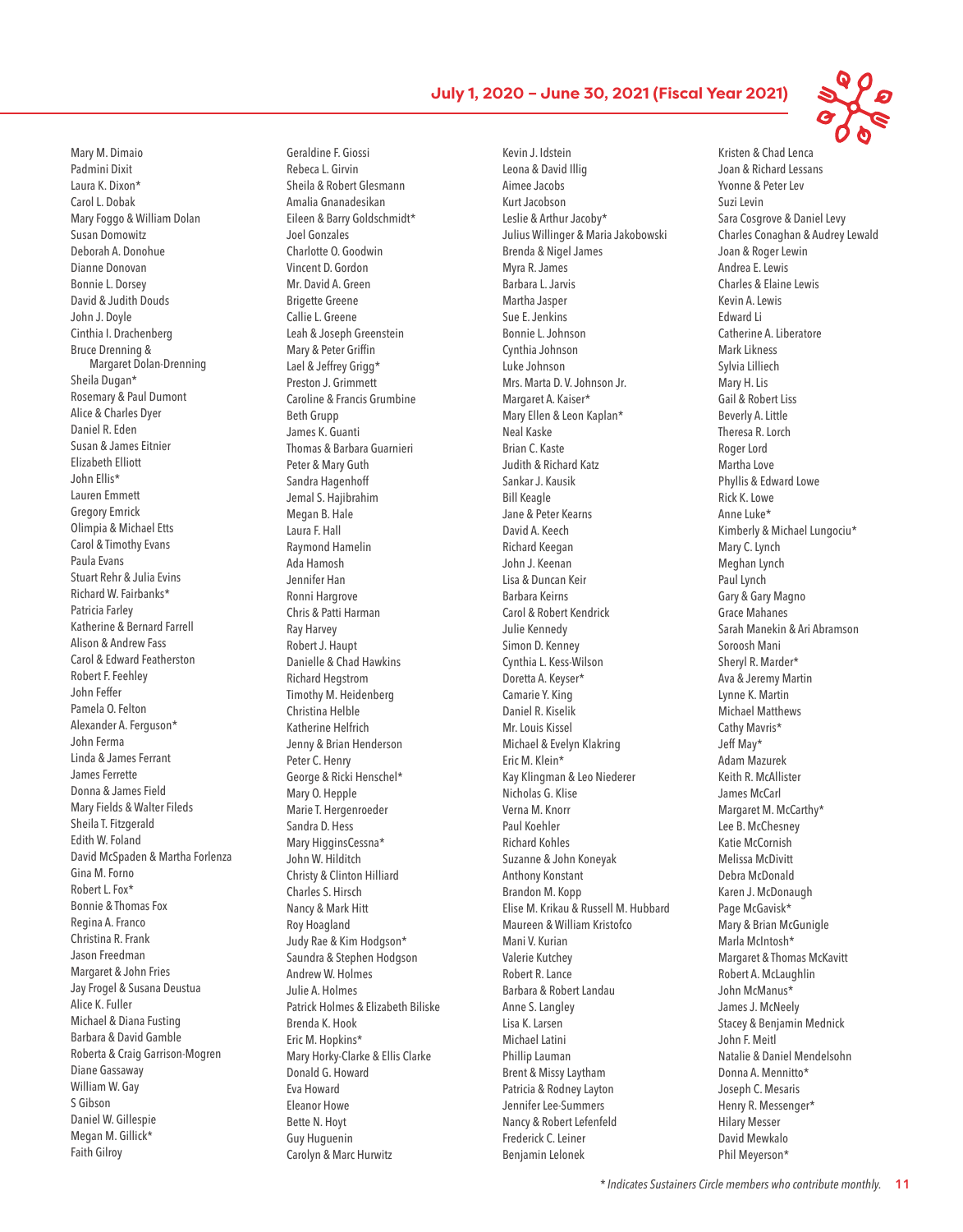### Hunger Action Council members contributed gifts \$1,000-\$9,999

### \$1,500+ *CONTINUED*

Maria & Andrew Mikitka Jan C. Miles Ann Millan Barry L. Miller Clare Miller Kevin Miller Paula Miller Steven V. Miller Gene Mitchell Bill & Helen Moeller Carol D. Mohlhenrich Arabian Moore Danny Moore Ralph L. Moore\* Janice & Richard Moore Mary Ellen Moorman Robert Morales Richard P. Morgan Steven B. Morgan\* Gregory Morrison Ella C. Mose Rob & Bonnie Mueller Sunni L. Mumford Jeffrey Smith & Mary Murphy Patricia G. Murphy Joanna Musumeci Laura G. Myers Larry A. Nathans Susan Nehra John R. Nelson Richard Newcomb Gloria & Ozzie Newsome John W. Newton Marilyn Newton Ernie Nichols\* Elise-Marie & Andrus Niiler Dorothy W. Nixon Nina & David Noble Nancy O'Connor Joyce Ordun John F. Ormonde Carolyn Ortwein Deniz O. Ozkok Andrea Pacheco Franchella M. Pailen-Watkins John M. Palese John & Dianna Palien\* Jeremy C. Pamplin David Panneton\* Sai Paruchuru Ketan Patel Rhonda Patterson Rosemarie & Evans Paull Claude E. Peacock David Pedersen Charles Peters\* Samuel M. Peters Sandy & Wayne Pfau Judy Phares\* Stephanie Phifer Kit & Evelyn Pilgrim

Allison J. Pinder Ellen & Edward Podhajsky Virginia T. Pond Cheri Porcelli Maggie Porter\* Patricia & Norman Posner Sharon & Gary Prada Rebecca Puente Mr. Clyde E. Pyers Gary L. Quesenberry Joyce Raine Janice Ralston Marsha & John Ramsay Joan & Rajeev Ranadive Janis H. Randall Mary E. Ray Bryce C. Redington Elmer M. Reed Stephanie L. Reidy Lisa & Bennett Rhodes Ellen F. Rhude\* Irene L. Ringwood John Ritson Patricia M. Roberts Michelle & Nathan Robertson John D. Rodgers Beth Ronnenburg Matthew & Susan Roswell Richard F. Roy Frank & Christy Roylance Stephen V. Ruane Linda & Stan Rubin Malcolm & Carol Rubinstein\* Wiley S. Rutledge\* Judith W. Ryan Lawrence M. Rychlak Mr. John Sagle II Deborah A. Salmi Paul Salo David Sanders Milan & Harmeet Sandhu Aimee & Clayton Sann Tonya & Michael Saunders\* Judith A. Schank Travis S. Schanz Mark Schenerman & Amy Bober-Schenerman Randall Schmalz Geraldine & Francis Schmidlin Robert Schreter Richard A. Schrott Ae S. Schwartz Julie Schwartz Dr. Pamela E. Scott Robert J. Seward Thomas Sewell Mark Shadle Dorothy D. Shaffer Karen Shallenberger John J. Sharer Richard A. Shaw Angela Sheldon\*

Natalie Shipman Brian & Laura Siegel Susan & Terry Simonette\* Lisa O. Singh Carole & Edward Siragusa Ken & Rhonda Sisk Elizabeth A. Skinner\* John Slack Joseph P. Smaldone William Small Claire M. Smith Kimberly & Frederick Smith\* Galen Smith Dora & Louis Smith Paul Smith John & Linda Spence Kevin Spencer & Stephanie Perry William D. Spencer Elizabeth A. Stafford\* R. Ann Stahl\* Ruby & Charles Starr\* George & Judith Stefano Janet L. Steinberg Anne & Wesley Stephens Todd Stevens\* Debora Stewart\* Elsie Stewart Raqyya Stewart Mary Alice A. Stookey Mr. Louis F. Storm Leonard Straight Kristina & Joseph Strakna David & Elli Straus Peter & Jodi Susser Nancy L. Swaim Elizabeth & Thomas Swann Laura J. Sweeney John J. Sweitzer Mark Szybist Nancy Taylor Thomas\* Christine J. Teasdal\* Robert Terschuur Donald & Margaret Thompson Richard E. Thompson Elizabeth Toth Joseph Towery & Chris Collins\* William A. Trapmann Theron T. Trout Jiwanjot K. Tulsi Mike & Meg Underwood Jessica A. Unterberger Madhu K. Vadnere Cathleen & Arthur Vail Katherine B. Valdez Keith Vallerani Karen M. Van Dyk Craig Versteeg Rosemary Versteegen Donna Vierra Jessica Vitak Jill Voran Charles Walker

Janice & Michael Wallach Ken & Joan Walters Mary Wamsley Theresa Ward K Waters Myra Waters Cynthia Watson Patrick F. Weaver Ronald Weber Marijane Weeks Julian Krolik & Elaine Weiss Charlotte & Arnold Weisshaar Alison A. Wells Bettina Welsh Adam D. Wendler Carrie & Kevin Wheeler Daniel J. Whelton Jack & Sue Whitelaw Denise Wible\* Edward L. Wienefeld Sandra Wiley Arle & Randolph Wilkins David A. Wilkins Marie B. Williams Roland B. Williams Melanie & David Williamson Harold Wilson Michael D. Winaker Robbin & Gary Witlen Santina Wolf Barbara A. Wooten John W. Wright Alfred M. Wurglitz Heather Yap Larue Yaskowitz M. Church Yearley Nancy Yue Joan D. Zelinka Lynne M. Zheutlin Krista J. Zodet\*

### **\$1,001+**

John Abell\* Ketaki Abhyankar\* Faisal A. Abulhassan\* Robert E. Adams Adeyemi Adesina Christine & Ralph Albano\* James L. Albert John & Barbara Alden\* Irene & Paul Aldridge Christopher N. Allan\* Dominique Allen\* Theresa & Kenneth Allen Tina M. Allgaier Heather Ames\* Najib B. Amin Mark Ammons Sheldon Amsel Julie M. Anbarchian Lori Anderson Anonymous (35)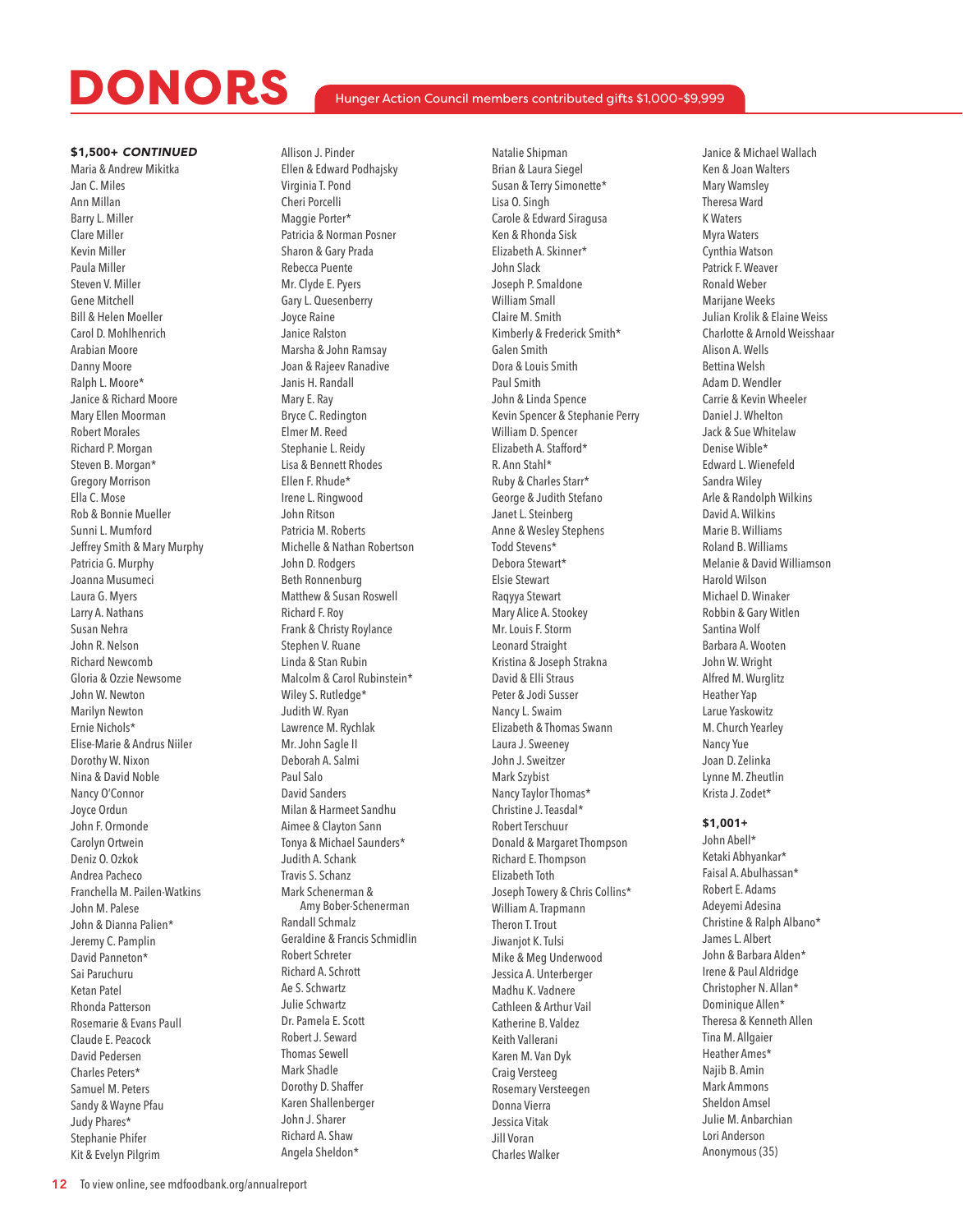Anonymous\* (21) Nychell J. Anthony Tony Antony\* Stanley L. Apple Nancy & Randal Arbaugh Anthony Armiger Michele & John Armstrong\* Robert Arning\* Allyn J. Arnold Ann & Allen Arnold Carol & Roderick Arnold Bryan Arvai Christopher Ashworth Jeannine August Kathleen A. Awalt Carolyn Ayres Mary B. Backus Frances & Richard Bader Michael A. Baeder\* William G. Baetz Albert J. Baker Robert Baker Stanley R. Baker Walter P. Baker Robert L. Baldauf\* Allison & Ben Banbury Christopher Bandell Louis Barbier Cynthia R. Barbour\* Elizabeth & Michael Bargmann Julia & Barry Barker\* Sarah Barkow Anne Barnes Tim Barrett Linda & Kevin Barstow Mary M. Bartles Alfred V. Bartlett\* Deirdre Battle\* Dorothy & Frank Baumeister Dr. William Baumgartner Clare Bayley\* Patricia & Coleman Bazelon\* Katharine Beatjer Linda & Richard Beatty\* Steven R. Beavers Lauren Reding & Thomas Bechtold Donald J. Beck\* Paige E. Beck Joyce & Colin Bell Valerie & Hank Bell Charles B. Belser Mary J. Benjamin Lara R. Bennett Hacala Debby Bennett Michelle & Robert Bennett Mona L. Benson Ivy & David Berney\* Dara Bernstein Shawn A. Berry Anne Bertinuson Jennifer Beschorner\* Weston Bethancourt

Julie Bethke\* Ramneesh Bhatnagar\* Elizabeth R. Bilger Dorothy & Paul Biser Gail & Robert Black Evelyn & Medford Blake Dawn & Howard Blanchard Jennie S. Blanchard\* Mary Blanchard Lara Blatchford Brian Blatter Ellen & Mordecai Blaustein Jeffrey Blum Robert Blum\* David S. Blythe Tom & Erika Bode Jennifer & Arthur Bohlinger Hilary Bok\* Scott Bolgiano Erin R. Bolton\* Michelle & Kenneth Boretti Sherry & Tony Borkowski Alexander Borman\* Susan Born John D. Bosley Peg & Bill Bossemeyer Carol Boston Jennifer Bosworth\* Laura Bowen\* Shearman Douglas Bowers\* Melinda Bowersox Steven M. Boyland Austin Brady Lori & Patrick Brady Steven Brandon Peter Brandstrom Charles Brannan Marie Brannan\* Carolyn & David Braverman Patrick & Denyse Breault Lori & Edward Brennan John M. Brennan Kathryn A. Brenneman\* Elaine G. Breslaw Anna Briseno & Vickie Yiannoulou Barbara S. Brittain Debra W. Brocht Michael Lelyo & Mary Brock Linda & James Brooks Douglas & Kyle Brooks Bernard Brown\* David Brown Joy & Timothy Brown Steven R. Brown Sherrie & John Brun Doug Bruns\* Robert L. Bryan Trisha & Dale Bucklen\* Beth Feigin Bugnaski Alison Burbage Elizabeth Burdock Kirsten A. Burger\*

Anne C. Burich Paul E. Burke Sherry L. Burke Zachary Burnett\* Christopher Burrell Marsha J. Burrell Hester & Charles Butterfield\* Eunice L. Byrd William & Joan Cale Susan & Charles Calhoun Thomas Callahan Francis Callard Mary Calomeris\* Rick Calvert Colin B. Campbell\* Joan E. Canfield Michael Capalbo Constance R. Caplan Jacqueline Carberry Arlene & Joseph Carco Christi & Brian Carlisto Kimberly & Robert Carney Nathan Carpenter Todd A. Carpenter Susan M. Carroll Octavia L. Carter Thomas W. Carter Carolyn A. Cassady Heather T. Cassetta\* Sandee Castagna\* Joel V. Caudill John A. Cavaluzzi John P. Caves Sandra Cawley\* Samantha Marie Jones Chafe Natalie Chagnon Peter Chambliss Diane Charles Michelle & Arthur Chenoweth\* Sharon & Russell Cheshire Nick Chester Sally B. Childers Robert A. Childs Sara F. Chinnis Dennis J. Chisholm Shirley & John Chisholm Bernadette & Dennis Christmas Hong C. Chun Jonathan Clancy\* Paulette Clancy Alfred J. Clark\* Frank H. Clark Veronica M. Clarke Carl & Anne Clement Mary Jo & Bradley Closs Daniel Cochrane\* Robert E. Cody Irvin Cohen Avis & Marshall Cohen Stephen & Michele Colburn Terry Coldiron Meghan & John Cole\*

Alice & Glenn Coleman Matthew & Zakamska Collinge\* Joanne D. Collins Laura D. Collins\* Debra P. Colmers\* Keith Colton Patricia & George Conly Nancy Connell\* Charles H. Connors Barbara L. Conrad Kathleen T. Cook Bonnie Cooney\* Lloyd Cooper Rosanna & Bill Copes Ann H. Copp James Corkum Denise Cortis & John Russell Dinah Cottrell Amy & Michael Coveyou Gloria & John Cowgill Denise M. Cox Ronald F. Cox Gary Coyle Susan Crabb Martha S. Creaney Julie Crockett Cynthia Crosswhite Stephen Cumblidge Saundra & Paul Cunningham Kelly Cyr\* Dorothy Czajkowski Ira O. Daar\* Garry & Joyce Dabbs Paul A. Dabisch\* Jane Daddezio Kat & Robert Dahm Elizabeth Dame Donna & David Daneman Anne & Wallace Dann Marissa Danna\* Diane C. Darrah Angelia Dashiell Amy J. Davidoff Joseph Davila Barbara A. Davis Eric Davis Loretta M. Davis Robert & Nina Davis Patricia H. Dayton Portia De Filippes Barbara J. De Lateur Susan R. Del Carmen Amy S. Delisa Claire Derbyshire Susan D. Detwiler Vanessa & Richard Deutschmann Michele DeVincentz\* Dona DeZube Janine M. Di Stephan\* Dr. Antoino Diana Jane Diaz\* Guy M. Dickens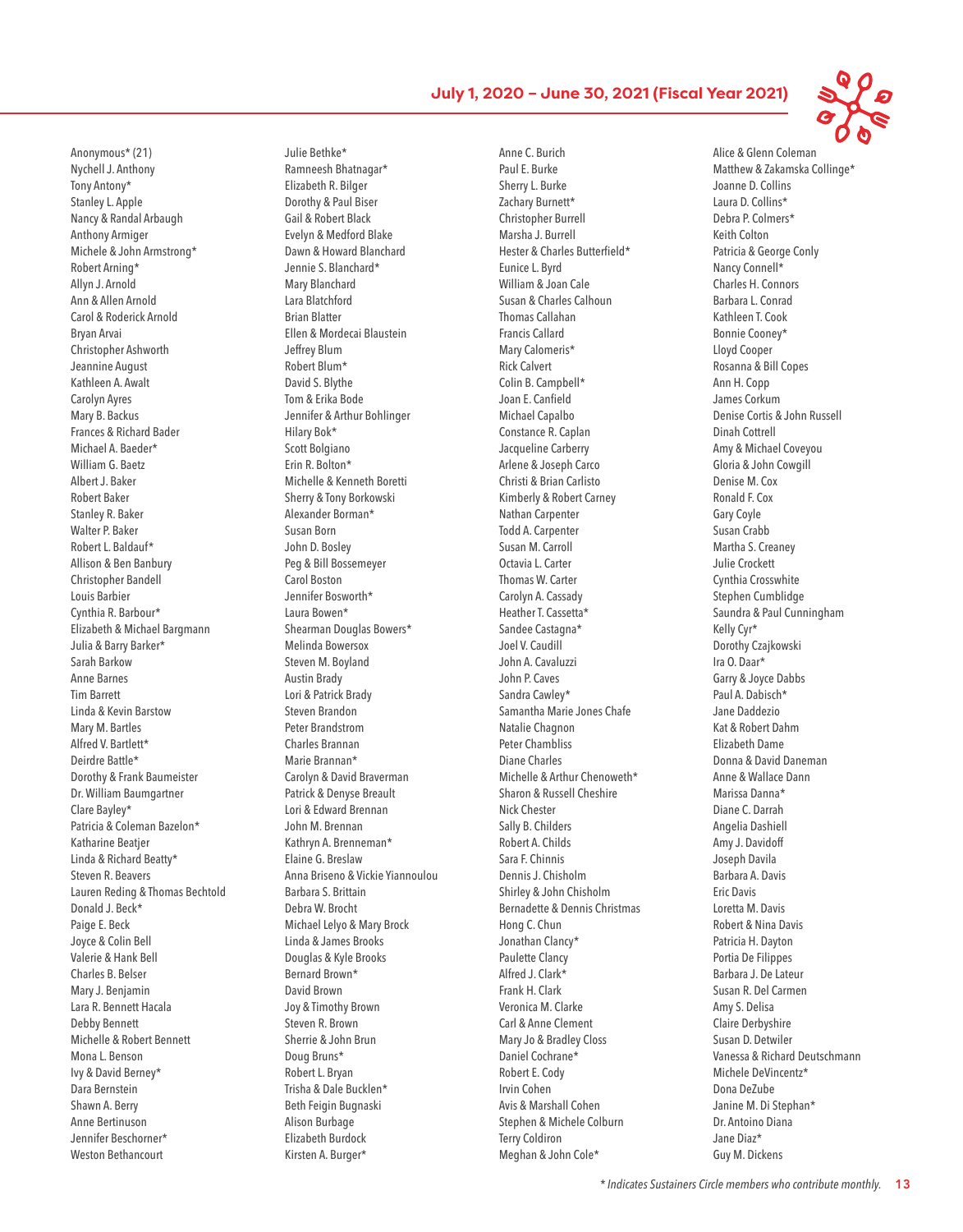### Hunger Action Council members contributed gifts \$1,000-\$9,999

### \$1,001+ *CONTINUED*

Sue Diefenbach Stacey Digan Michael Dinkleman Christopher DiPietro\* David Diprima Beth Dixon\* Christina Dobrzycki Jenny Dodd\* Judith & Gayle Dolecek Juan & Cheyenne Dominguez\* Gerald Donahoe Thomas Donaldson\* Thomas J. Donohue Martha I. Donovan Terry Dorsey\* Mike Doughty John J. Dowling Dennis Draper Jana Drgonova\* Brian Driscoll Susan M. Duke\* Lisa Dumont Michael D. Dunn Richard Durai Joe & Becky Duvall Dan Dwire\* Dennis Earle Patricia A. Eckhardt Donald Eddins Kathryn & Wayne Edelen\* Janet & Bennett Edelman Karen Egorin & Martin Yaker Thomas & Carol Eisenhuth Anna Ellis Mary Ellis\* Robert Elwood David Engelhardt Jane Epstein Oliner & Stephen Oliner Christina Erd\* Blair A. Ertel John & Ann Ewalt Mahya Faghih Donald L. Fair Mary K. Faul-Lynch Barry Feinstein Bert A. Feliksik\* Nora C. Ferguson\* Gladys M. Fernandez John M. Ferriter Jerome & Patricia Filteau Brenda K. Fincher Clare C. Fisher Margaret Fitzpatrick Marilyn Flack Mark I. Fleisher Stanley A. Fleming Virginia W. Flinchum\* Robert & Patricia Foard Heather Follweiler Linda Fontaine

Janice M. Ford Patricia E. Ford Frank Forte Angella P. Foster\* Kimberly S. Fox\* Suzanne K. Fox Elizabeth C. Frank\* Peter E. Frank Harold G. Franklin Robert Frazer & Barbara Solomon Barbara & John Frazier Lillian Freudenberger Chris F. Frey Iris & Lawrence Fricker Kathleen & Richard Friedman Kevin Fuhrmann Ann C. Fulks Joseph Furey Terri M. Gagnon\* Susan & Stephen Gane Nikia Gantt Margaretta D. Garman Herbert S. Garten Daniel & Jillian Gelb Marcia Gellis\* Margaret Gemmell Jonathan M. Genn Bruce & Karla Gentile Timothy D. Gerber Joseph W. Germershausen\* Laurie Gill Samuel D. Gilton Steve Girard\* Chandler R. Givens Jane Gleason Ellen L. Gleeson Raymond Glenn Carolyn A. Glorioso Sandra P. Gohn Amy & Dwight Gold Amy Goldberg Susan & David Goldner Laurence D. Goldstein Elizabeth Goldstein-Rice\* Darcy Good Helen M. Gordon\* Helena & Kenrick Gordon Amanda Goss & Brandon Mead\* Elias & Elena Gouel Marilyn Gould Michael & Barbara Goyette\* Anna Graeber David Gray\* Brendan H. Greeley Jane & Larry Green Vivian Green Geoffrey Greif & Maureen Lefton-Greif Cheryl G. Griffin Winter & Clark Griffith Constantine Grimaldis

Patricia E. Grimes\*

David Grimm Daniel Grogan Carol Grohman Mark Gruszecki Jason Gubi\* Mariana Guerrero Shivam Gupta\* Diane F. Gutterman Rebecca A. Haberman\* Stephanie & James Hagberg Edith Hahn Ruth S. Hahn Sirpa Hakkinen\* James & Angela Hale Kelly Hall Carol Halpin Donna Hamilton Catherine R. Hammond Susan G. Hammond Billal Hammoud Richard Hampson Robert & Janet Handy\* Henry Hanna David Hanson\* Uzma J. Haque Margaret M. Hardy Christine Harrig Pamela & Michael Hart Camille J. Harwell Frann & Jeff Haskell James Hatfield\* Margaret J. Hayes\* John H. Hayward Christine J. Heckler Debra & Jim Heckler Amy S. Heine\* John Heinecke\* Ted T. Hellene\* Lance Hellman Janice Henderson Kenneth Henderson Lisa R. Hendrixson John D. Hergenroeder Rebecca M. Hergenroeder Hannah Hethmon James Hickey Bob & Zoh Hieronimus Dr. Becki Hill\* Bethany T. Hill Ellen S. Hill John Hillegass\* Martin Hilliard Rosemary C. Hines\* Sarah J. Hines\* Benjamin Hobbs & Julie McDill Antonina A. Hoffer\* Robyn & Calvert Hofferbert\* Carol Hoffman Karen J. Hoffman Phyllis Hofkin Brendan P. Hogan

Leslie Belloso & Gerard Hogan Patricia Holahan Melissa Holliday Karen Hoover Melissa L. Hopp Kevin Horejs\* Franchedia Horne\* Patricia E. Horne Rebecca A. Horney\* Patricia Horowitz Jane M. Houck Russell & Carol Houseal Deborah & William Howard\* Jeremiah A. Hubbell\* Todd Hufnagel\* James R. Hughes Carol & James Hull Margaret Hume Robert Hume Brian Humphreys\* Lorna Hunter Jill Hunter-Williams\* Carol Hurst Elaine Hurwitz Fred & Carol Hutzley\* Jessica L. Iannetta Mariya Ilina\* Ralph E. Ingalls\* Joe & Mickey Irr Mary Frances Isakov Gloria L. Jacob Deborah Jacobs Sarah Jacobs\* David & Brenda Jaffe Anne & Thomas Jagodits Christina L. Jarina\* Brenda Jayne Mollie W. Jenckes Kevin P. Jenkins\* Margaret J. Jenkins Erica Johns\* Julia C. Johnson Pamela R. Johnson Janis R. Jones Jeanne & Paul Jones Robyn K. Jones Saundra P. Jones Jill Jonnes\* Michael W. Judd James Just Janet & Paul Kahla Lisa Kahn Sharon Kalbarczyk & J. Zigler Lil Kallas Anthony Kalloo\* Jonathan Katz\* Sally Katz Steve Kaufman\* Anugeet Kaur\* Thomas Kavukat\* Stephen Kay\*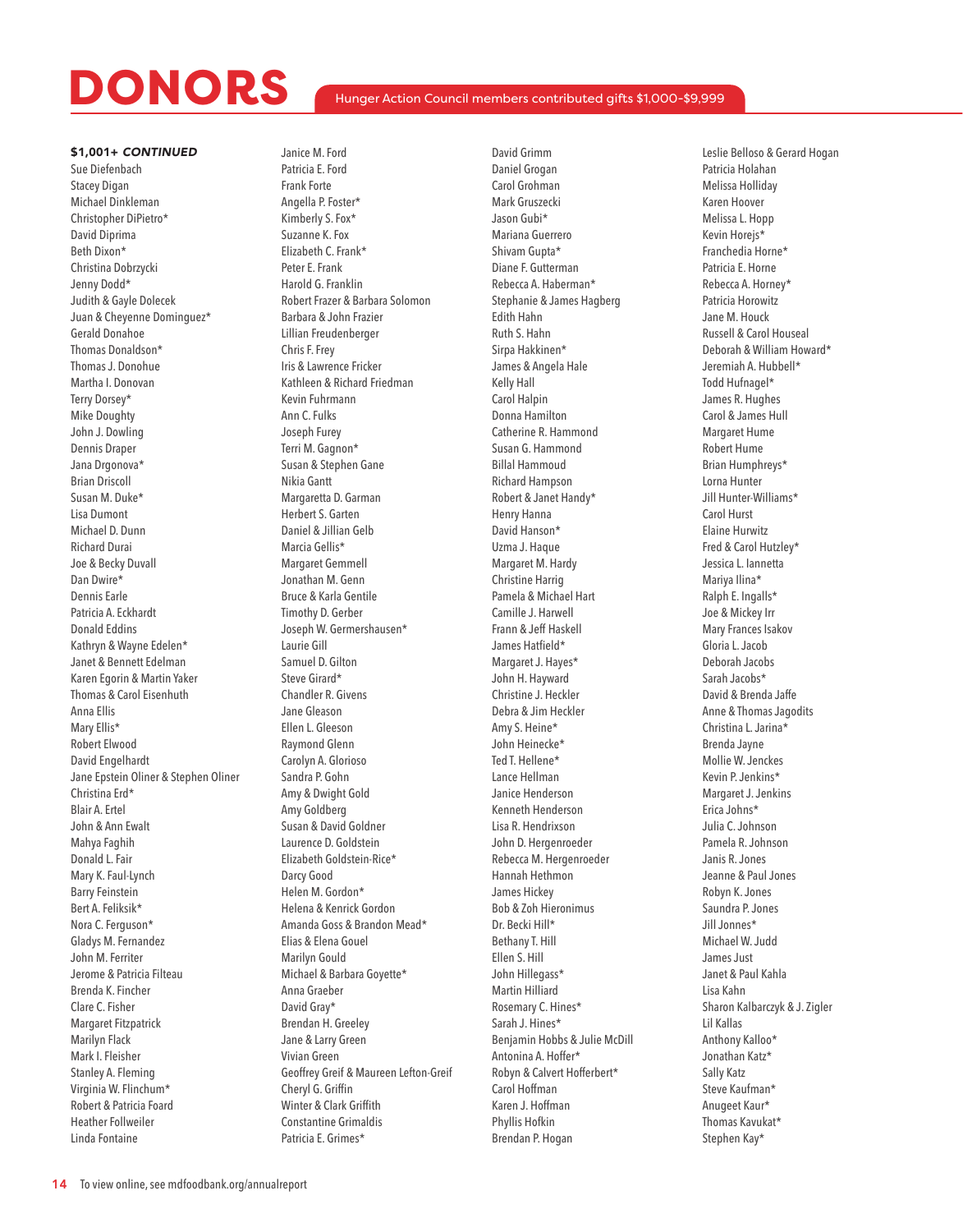James Mullane

Anthony J. Kayser\* Jennifer L. Kazi Jack & Margaret Keane Barry Kearney William T. Kearns Jeffrey A. Keates\* Kathleen D. Keeffe Hough\* Louise T. Keelty David Kelling R. Gordon Kelly Thomas M. Kelso Mark Kelty Alice Kennan Michele S. Kennedy\* Boris Kerzner\* Steven D. Kesler James Kestler Ann M. Keys Cecil W. Kiilehua Claire S. Kilchenstein Jeffrey S. King David & Elaine Kittredge Rachel L. Klein Kurt P. Kleinsteuber William K. Klingaman Mark E. Klotzbach\* Philip Kneip Katharine Knott James Knotts Fred Kobb Richard W. Kommers William Kopp Sharon Kopstein Allison Korn & Alan Clardy\* Andrea & Eric Korphage\* Jennifer Koshy Krishnadas Kossery Laura Kowenicki & Mark Ollerenshaw\* Ira L. Kowler Lisa Krayer Andrea & Gerard Kriss\* Bob & Alicia Kunisch Ginny & Ralph Kurtzman Janet & Thomas Kusterer Walter Ladish Barbara & Robert Lagas\* Victoria G. Laidler Ethel Landis Maribeth & Thomas Lane Delia & Marvin Lang John Lange Mary Ann & Steven Lapides\* Joel D. Lapin David Larrabee Lisa A. Lasfargues Patricia J. Lasher John R. Latini Arthur Laupus Patricia J. Lawton Mark A. Leaphart\* Christopher Falzone & Juliette Lecomte Gerri & Steven Leder

Dustin Lee\* Art Leeming Anthony C. Lehman Gil Lehmann Amir Satvat & Jessica Leight\* Sandra & Larry Leitch\* Laura K. Leizear Barbara L. Lems Marc P. Lennon Mary E. Lepley Judy D. Letcher\* Joseph A. Levin Dale Levitz Ken Lewandowski\* Robert E. Lewis Zhi Li\* Lina & Peter Liebhold Jeffrey Lifton\* Shari Lineberger Ann Marin & Robert Lipsky Amy & Harry Lloyd\* Tracey Logan William Logue Gail P. Long Richard G. Long Thomas Lorsung Susan & Gary Ludwig Jean & Richard Luebke Lillian Doherty Luksenburg\* Mr. Jack Lustgarten Prudence J. Lyle Brendan Lynch\* Paul Lynner & Jayne Gary Bruce C. Lyon Richard L. Mac Lean M W. Madden Marilyn R. Magee Harold & Susan Majeran Edward K. Maker Sara & Christopher Malec\* Shahma Malik & Atif Zeeshan Kathleen & Brian Mallare Katherine A. Malloy\* Theresa P. Maloney\* Lisa & Joseph Mandato Robert & Vivian Manekin\* Mary Manion Crystal Mannfolk\* Eva Marquez Marjorie Marsh Jane Martin Joanne Martin\* Kathryn Martin Marion C. Mashburn Larry Mason Keith Massey John T. Masters Janet & Andrew Maszaros Beverly Mathews Theodore E. Mathison Carol Matlin Christa & Thomas Matte

Milton L. Matthews Michael W. Mattingly Jonathan Max-Sohmer Anne E. Maxson Dennis McCahill Arthur D. McCain Katherine & Robert McCarter Jane McCarthy Michael & Jennifer McCarthy James D. McClure Sharon McClure\* Lynn E. McCoil Charles McCormack\* James McFall Victoria McGinty Jeffrey McGlew Amy McGuire Brenda & Brian McHale Michael R. McKibben\* Sherry & Michael McLean Betty McNally David & Beth McNamara Catherine & John McNamara Grace & Richard McNeil John M. Mead Kathy Mechling Rosario C. Medina Mrs. Earle B. Meek Dustin D. Meeker Nicholas J. Megas Jeffrey Mendell & Eddie Adkins Julio J. Menocal\* Sabrina Metzger\* Steven Meyer Carol S. Miller Douglas Miller\* Cynthia & Jon Miller Marion Miller Mimi & Wayne Miller Naomi E. Miller David Milner John K. Miskelly Noel Mistichelli\* Frederick & Venita Mitchell Linda K. Mitchell Amy E. Moffitt\* Kaushik Mondal Stacey & Greg Mongold Carol A. Moore Debra Moore Diana Moore\* Leigh Moore Veronica Moore Jean P. Moran Elizabeth Morath\* Richard L. Moreland Belinda Morin\* Susan E. Morrow\* Camden Morse Michael J. Motes Rosemary Mountain\* Richard Muegge\*

Pamela Mullen Jeffrey Munchel\* Timothy Munn & Lisa Simeone Daniel Murnane\* Sharon Murray Jonathan A. Myers\* Richard H. Myers Andrea P. Naft Beverly A. Naill\* Anita Nair\* Linda & Kenneth Nakasone Deepti Natali Walter H. Naylor Joyce W. Neal Kevin & Barbara Nekula Scott A. Nelson\* Lionikis Nemo Susan & Philip Nester Laurie J. Neubauer Linda J. Nevaldine\* William Newton Wai-Yee & Wai-Har Ng Louis Nielsen James J. Nolan Lou & Richelle Nolan\* Patricia J. Nyman Mara O'Connell\* James N. O'Donnell Mary O'Hara Joan H. Olesen Maria & James Oliver Mark Oliver Eric D. Olmscheid Richard A. Oloizia Barbara & Philip Olsen\* Steve & Michelle Orr Marybeth Orsini Cindy & Robert Ostrowski\* Desoye Osunsade Marcus Page Vinaya & Ramanohan Pai Patricia R. Palumbo Aswini Panigrahi Shriram S. Paranjpe Robert Parenti Benita G. Parker Connie Parker Marcella Parsons\* Andrew & Brenda Pataki Jay Patel\* Mary E. Patt Russell L. Patterson C. James Patti\* Colin Paul Ellen Paul\* Peter B. Peard Maria C. Pearson\* Joan Peddicord Catherine & Thomas Peddy\* Michael & Traci Pellegrini\* John D. Pelton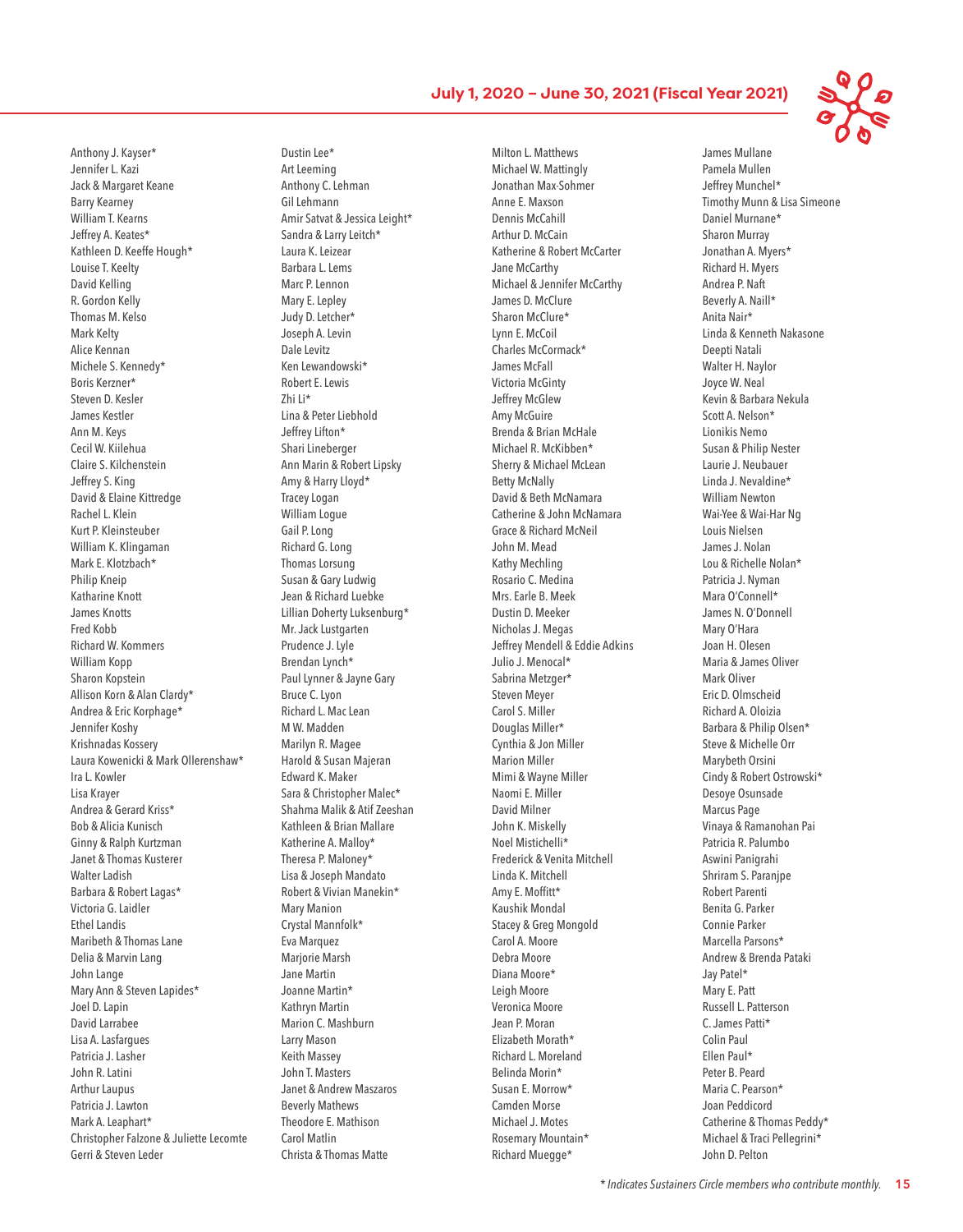### Hunger Action Council members contributed gifts \$1,000-\$9,999

### \$1,001+ *CONTINUED*

Scott Pendleton William Perkins\* Efrem Perry Marjorie B. Perskie Rose A. Pesce-Rodriguez Sheila & Thomas Peter Frederick W. Peterson Jennifer Pett\* William W. Pheil Brian D. Pieninck Barbara Pilert Brian Pillinger Natalie & Thomas Pilon\* Virginia Pinto Candice Pipes\* Katherine Pisano Edward V. Pittman Elizabeth Plunkett\* Kathleen Plunkett Elizabeth A. Pogue Catherine & Albert Pokorny Susan & George Polacek\* Matthew Polk Dale Pomeroy Matt & Lindsey Post David B. Powell Marilyn H. Powell Michael A. Powell Garrett & Penelope Power Maryjane Praetorius Derek Propalis\* Deborah Puhak Johanna Purvis Patricia D. Quiton Eric Raabe Michael Ralph Kannan Ramaswamy Krithi K. Ramaswamy Joyce Ramelmeier Adam Ramos\* Robert M. Rams Catherine & John Randall Fatema Rashid Lisa Rasmussen Pranay & Meriam Ravikumar Duane C. Rawlings Nancy B. Ray Warren P. Reames Mahidhar Reddy Suzanne Redington Jay Reese Tim & Jenny Regan Robert F. Reilly Camilla Reminsky\* Shannon Reynolds\* Pauline Reznicek & Eric Hindman\* Nancy N. Rhinelander Dawn M. Rhodes Ron & Smriti Rhodes Timothy J. Rhue Linda Riach

Barbara J. Rice Floyd Richardson Richard A. Riddle Karen & Paul Riesner Edward & Marilyn Riggan Katherine & Homer Riggins Donald J. Riley\* Eileen & Douglas Riley Sue & Virginia Rinker Anne F. Riordan Wendie G. Riordan Teresa Rippeon J. Michael Ripple Tanya Riseman Cara Rivera\* James Robertson Jerome Robinson\* Percel Robinson Terese & Howard Robinson Stanley & Jane Rodbell Carrie Roder John Rogers Karen Rogers Lorraine Rohlik Martha Roll Michael I. Rose Michele Rosen\* Karen L. Ross Debbie & Richard Ross Jennie Z. Rothschild Richard H. Rountree Lucy P. Rouse Naomi & Howard Rovner Akexis Rudo Nancy L. Ruley Robert Rupp Luanne Rusk Alvin D. Russell\* Roger Marcus & Sheila Russian Paul G. Saleeb Syed S. Salim\* Peggy Sampson Carole L. Sanner Christopher Santiago Roslyn M. Sarshar Darlene Sartain Joan & Ryan Sattler Gale Sauer\* John Sauer Gregory Savord Matt Scanlon Ursula A. Scheffel Antoinette M. Schell\* Frances M. Scher Steven Schmit Donna & Allen Schneider Bernadette Schneider Cathy Schneider John L. Schneider Suzanne Schneider\* Letieri & Nils Schnor\* Ann W. Scholz

Erin & Brian Schott\* Amy & Randy Schreffler\* Shawn Scoles Nolie & Susan Scott Vera & Gregory Seekins Leslie Seff in honor of Gearald Seff\* Mark & Annette Segall Sharon & Jeffrey Seligson Janice M. Senn Darlene A. Seresin\* Cathy H. Serrette\* Gayle M. Seward Wayne V. Shaff Lois A. Shaffer Mirat Shah\* Dina M. Shahmohammadi Fyza Shaikh\* Robert M. Shapiro\* Lila Shapiro-Cyr Deborah & Brian Sharkey\* Kathleen & Joseph Shatus Amy G. Shea Janine Sheldrick David Sheppard\* Sarah P. Shields\* Tess Shiras Darla & Jaimie Shores\* Michael & Jill Shuck Norma & Michael Shylanski Walter E. Simmons David Sirignano Frank Sisto\* Robert B. Slatkin Ann G. Sloane Reta & Richard Smit Albert & Tracy Smith Alexander J. Smith Carolyn A. Smith Eleanor H. Smith\* James Smith\* Joseph Smith Joyce & Wilbur Smith Kathleen J. Smith Lee Ann Smith\* Maxine I. Smith Samantha D. Smith Shannon E. Smith\* Tracey Smith\* Paul L. Smock Natalie Smolkin Andrew H. Smoot Jaqueline G. Snelson Donald & Shirley Snyder Morgan Snyder Patricia M. Socha Tana Soffa Douglas R. Sommerville Linda S. Sordillo Emily N. Spanos Stuart M. Speedie\* Donald Spicer & Nthakoana Peko\* Ruth & Charles Spivak

Umasuthan Srikumaran\* Ross & Theresa Staley Nancy & J. Snowden Stanley Rick & Lisa Staples James D. Stapleton\* John & Meghan Starr\* Susanne S. Stelling Janice E. Stenger\* Lori L. Stern\* Pam L. Stewart Charles Steyer Linda & Raymond Stinchcomb Diane Stollenwerk\* Holly & George Stone Deborah J. Stonesifer George E. Stover William & Diane Straka Donald Street Sharon & Richard Strobel Mary Lou L. Stromer\* Robert M. Stroud\* Michael Stump\* Kathryn R. Styer Russia Sudler Michael J. Sullivan\* Julia Susman Christopher Sutherin Eric Svee\* Jaya Swami-Kamboj Shaun R. Swenson\* Joseph-Paul Swinski\* Sadig N. Syed\* Marylou & Craig Symonds Joseph H. Szymanski Debora W. Szymkowiak Lois M. Takara Angelina Taylor Donna J. Taylor Jacqueline Taylor Thomas Tedesso\* Rita & Harold Tewell Lystra & Reynold Thomas Alice & Mark Thomas Maysirria Thomas Ronald S. Thomas Frances Thompson Maria Thompson Victoria C. Thompson Joan Thonnard Catherine & Patrick Tighe\* Brad A. Toll Paula & Frank Tontala Linda Toole Cynthia L. Tootle Kelly Trageser Amy Trail Charles Trapp\* Richard W. Travis David A. Treasure Teal Anderson & Matthew Treskon Ryan J. Tretter\* Roberta Truman\*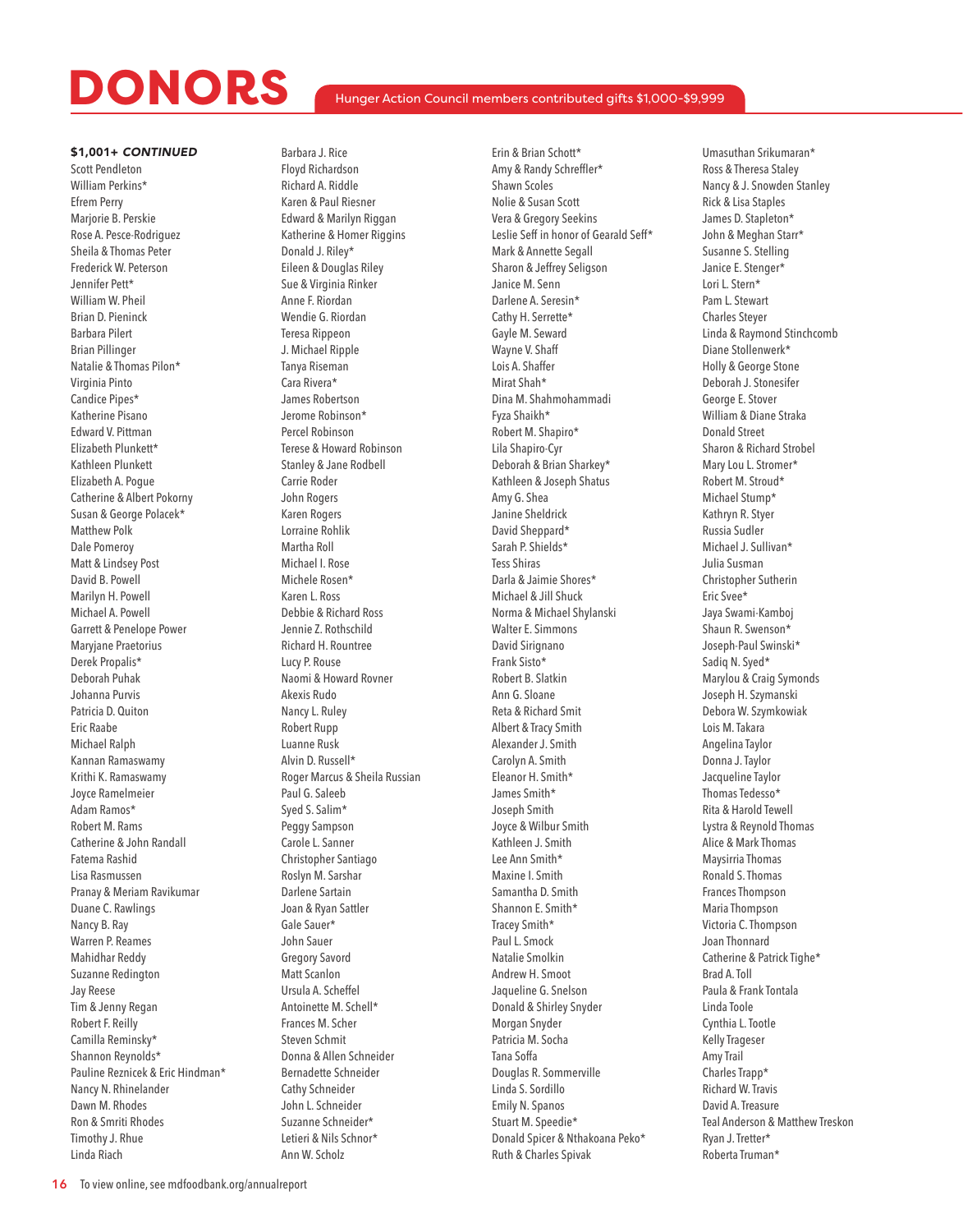\$1,000 Mohammed Abaza Annie M. Abaziou

Kathleen Tunney Frances & Frank Turc Loretta E. Tyler Donald Tush & Debra Vachon Marcela Valdes\* Barbara G. Valenta Mr. James Van Metre Fauzia & Peter Vandermeer Jana Varwig & Mark Laughlin Elizabeth Vaughan Mark & Jill Verna Barbara Victor Elizabeth Villa Christopher D. Villalba\* Olinda & Pierre Vining\* Julie G. Vocci Lura & Michael Vogelman Cynthia L. Vollmerhausen Dale Vroman Jacob Peter Vrooman Virginia A. Vukov Anne & Henry Wagner Jonathan M. Wald Linda & Kenneth Waldych Gerlinde Wales Felizer Walker\* Shana Walker Cynthia H. Wallace\* Bruce & Barbara Wallick Stacie R. Wallin Mary Judith Walsh Kelsey Walter\* John R. Ward Kimberly A. Ward William D. Ward Deborah Warden\* Alfred Warfield Stephen & Rona Warner\* John Warren Diane & John Wasowicz Donna & Paul Wasserbach Geraldine & William Waterfield\* Edward Waterman Matthew D. Watson Rick & Roberta Watts Thomas J. S. Waxter Angela & David Way V Weaver Ruby L. Webb Thomas P. Webb Kristina N. Weber\* Kay-Marie Webster Paul D. Webster\* John Weddle Beverly Weese\* Ellen & Jeffrey Weiss Michael B. Weiss Day Weitzman Lester & Wendy Weller Kenneth B. Welliver Robyn & Scott Wendler Scott J. Wenneson Eileen C. Wernsdorfer\*

Christopher H. West Deborah & James Wetzel Robert Wever Victoria & Richard Wharton Tracy L. White Scott L. Whiteford Katherine & Carl Wick Frederic E. Wierman Joan & Ralph Wiley Robert & Laura Wilke\* Phyllis M. Wilkins Mark M. Willen David Williams John G. Williams Stephen & Cynthia Williams Terrance & Michelle Williams Carol L. Willinghan Sandra & Gregory Willoughby Teresa Wilpers & Ruthmarie Kelley\* Anthony Wilson Pamela & Christian Wilson Joyce Wilson Theresa Wilson Linda & Michael Wilt Rebecca Gomez Wingate Helen S. Winters Mark E. Wise Josephine Wojciechowski Patrick & Stefanie Woodhouse Beth Woodland-Hargrove & John Hargrove Emily Woods Mary A. Woody Bonnie Woolston\* Joan E. Worrall\* Brent Worthington\* Benjamin Wright Bonnie Wright Charles Wright Ruth Wright\* Margaret & Thomas Wright Richard Wundcrlich Ultra Wyche Pamela & John Yagel Eleanora & Michael Yaggy Margaret M. Yashinski Cecilia Yazigi\* Linda H. Yienger Patricia Yoos Gabriel Young\* Laketa Young Ronald D. Young Thomas F. Young Karen & Troy Young William L. Young Julie Zadecky\* Kristy L. Zadora\* Naomi & David Zajic Sue Zavoyna & Spencer Manning Nancy K. Zeller Janet Zemllin Jacquelyn Ziegler

Shirley Abbott Arnold Abel Kevin & Sally Abell Tim Abeska Janet Abrams Baiba & Ronald Abrams Jamal H. Abuswai Dorothy Acker Jonathan Acton William Adams Wanda P. C. Adkins Martha Ainsworth Thomas Albero Martin V. Albert Shar & James Albert Kathleen & Guy Albertini Rachel L. Albrecht Carol & Tom Allen Sarah Allen\* Kristen & Stephen Allen Thomas E. Allen Sigmund A. Amitin Kathleen S. Anders John & Marie Anderson William Anderson Kenneth S. Aneckstein Phil Anglin Anonymous (44) Anonymous\* Janice D. Antinucci Karen A. Armacost Terry A. Armacost Megumi & David Armstrong Elisabeth F. Armstrong-Price William O. Arnold Charlene Arrington Theresa Arvidson Linda Ashburn Karin A. Athanas Jessica E. Atkins Deepak S. Atri Leonard M. Aumiller Catherine K. Austin Jonathan Austin Zachary L. Baca Hemchandra Baddela Dennis Baker Philip & Charlotte Baker-Shenk Nancy C. Ball Bill & Linda Ballard Cynthia W. Ballard Keith A. Ballard John W. Banes Raymond Bank Trish & Rod Bankes Edward Banks Brian K. Bare Eileen S. Barnard Clay M. Barnes Jennifer Barnes Kathleen & Stephen Barnett Hunter Barrington Jane & Gerald Barry



Terri Barry Mrs. Anne H. Bartlett Michael Basile Barbara F. Bass Barbara L. Bass Lindsay & David Batcheller Howard & Sarah Bathon Laurel T. Baty Lillian Bauder Patricia A. Baumann Annie & Robert Bavar Sarah Beach Elizabeth Becker Kathy Becker Suzanne Beckett Rachael Bedard Kevin Begley Corinne O. Bell Richard A. Bell Marie Bellantoni Cynthia & David Belt Igor Belyansky Andrea Bendewald Tania M. Benfield Linda J. Benjamin Peters George Bennett William Bennett Susan & Gregory Berezuk Gary Berger Brian W. Berghuis Josephine Bergin\* Richard L. Bergner Catherine & James Berkey Barry & Linda Berman Elizabeth A. Berner Ann Berry Bruce Bertell Cynda H. Bertier Arun & Anuradha Bhasin Joseph Bianculli Keith Biddlecomb Regina & Terrence Bidnick Joan L. Bielefeld Daniel M. Billig Gail Birdsong Maureen M. Black Mary Blair & Burton Kummerow Douglas Blandford Renee J. Blanding Jeffrey Blass Brian M. Block Lawrence & Susan Blount Lisa Mollo-Blum & Lawrence Blum Joanna & Richard Boales Rosanne Boehm William Bohn Stephen J. Boisvert Paul Botek Howard B. Bowen Meredith & Craig Bower Robin M. Bowie Margaret & Michael Bowler Jan M. Bowser Gillet & Jenifer Boyce Tom Bozzuto Travis Bradbury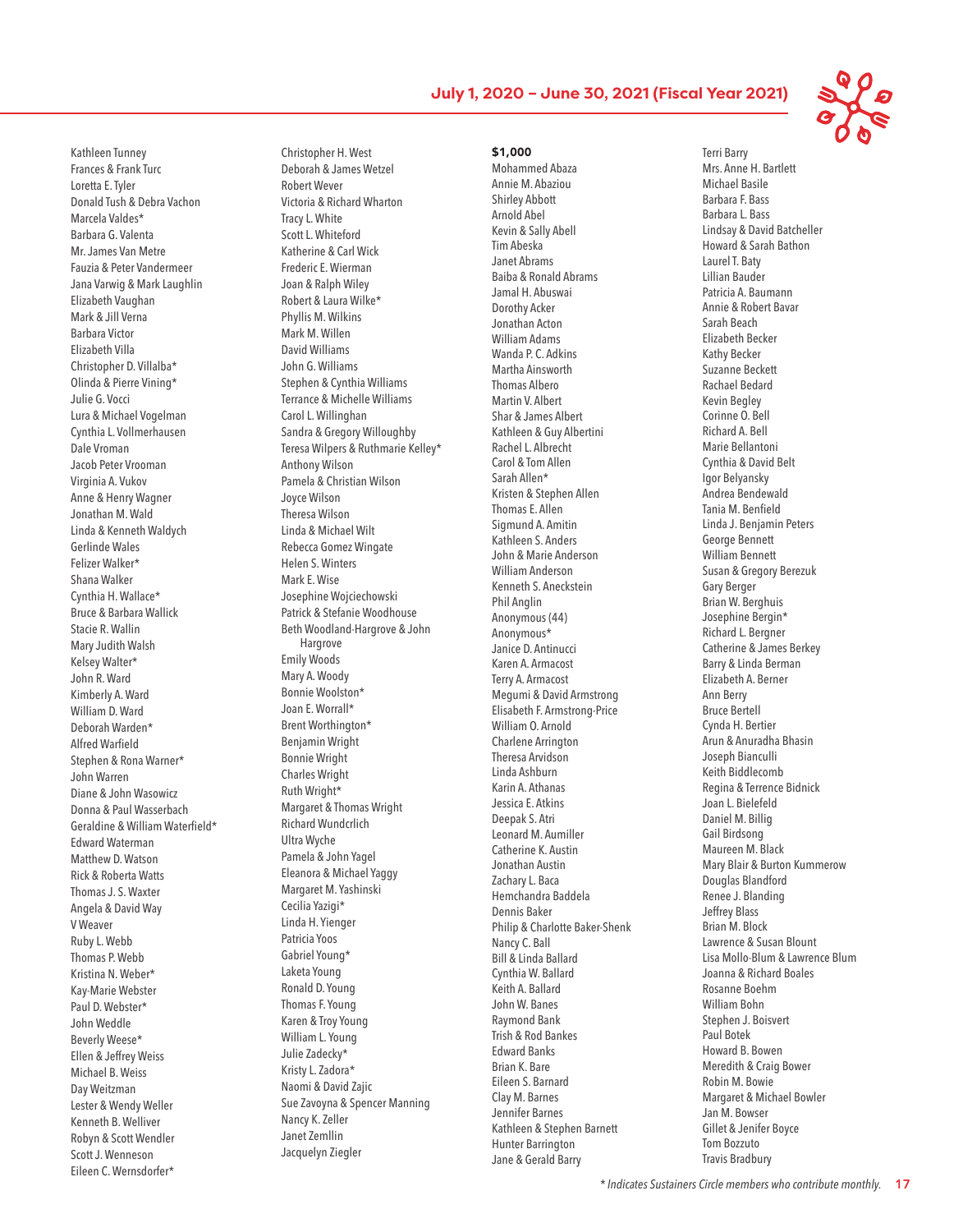### Hunger Action Council members contributed gifts \$1,000-\$9,999

\$1,000 *CONTINUED* Peter & Jessica Bradley James T. Brady Michael R. Brandau Shirley Bockstahler-Brandt & Daniel Brandt Linda & James Brandt Marietta B. Brandt Nancy Brandt Meredith & Claude Braxton Jim & Donna Breedlove Karen Brelsford Cheryl & David Bremer Catherine M. Brennan Daniel S. Brenner Dina Breslin Katherine Bridges Cynthia Bridner Carletta & George Briscoe Mary B. Briskey Randall G. Brockman Grace & Brandon Brockmeyer Cynthia Brohawn Jason Brokaw Anita R. Bronzert Joanne Brooks Barbara & Patrick Brown Bruce R. Brown Leslie & Christopher Brown Denise P. Brown Elizabeth Brown Elizabeth Brown Elizabeth G. Brown Gail Brown Thomas & Sandra Brown Timothy L. Brown Ciaran Browne Constance Bucklew Mr. John C. Buckley Katherine & Shawn Buki Ellen H. Burchenal Charon Burda\* Mickey L. Burnim Bruce P. Burns David V. Burns Darlene Burton Gregory Butler John C. Butler Matthew W. Byrne Jimmy Cachola Maureen A. Cadorette Esta L. Cain William Calk\* Juan Calvo Will A. Cannon Ruthie & David Carliner Cheryl & Blair Carmean Carol & William Carpenter Mr. Michael D. Carson\* Beth K. Cascioli Timothy & Martha Cassel Kathryn S. Catlin Ellen D. Causin\* Joseph Cavallaro Ann C. Cessaris

David Chaffee Stephanie & Ali Chaharbaghi Diane L. Chambers Jinlene Chan Mary & James Chandler Eugene Chaney Melissa & August Chiasera Frank W. Chickering Ami Chmielewski G. Sayeed Choudhury Steve Choyce Robert A. Chrencik Jon Christiansen Jan Churchill Daniel Chwirut Jane E. Clark Barbara & John Clarke Charles Lee Clarke Jose Clarke\* Janet & James Clauson Phillip A. Clough Clinton & Mary Clubb William M. Cochrane Louis A. Codospoti Dana L. Coggan Aaron Cohen Ellen & Allen Cohen Carol & Jeff Cohen Harvey S. Cohen Robert D Cole Jr Stephen Cole Daniel R. Coleman Michael D. Colgazier Andrew M. Collins Anne Collins Megan Collins Donald & Florence Combs Sara & Vaughn Comeau Laura Concannon Claire & George Conklin Donna Conneally Patricia & Edward Connell George Constant & Abigail Hess James Cook Melanie Cook Jon C. Cooper Margaret Cooper Jennifer & Randolph Cooper Gary Cordner Charles D. Corum Lauren Coughlin Mark Coughlin Jill M. Coupe Randy Cover & Sharon Thomas Ashley & Andrew Cox Fred L. Cox Clint F. Coyne Jan & David Craine Ann & Jim Crawford Marquerita Crawford Sharon & J. Joseph Credit Sean Creighton Curtis E. Crispin Rebecca Croissette Carolyn & Mark Crooks\*

Dena Crosson\* Jim Crowle Michael S. Crowley Lisa Crugnale Lynne D. Cummings Marc Curless Laurie & Samuel Cushman Brian D. Cuthie Maris A. Cyr Charlene R. D'Agati Angela Dale Nancy Dalton Vincent Daly Murray M. Dalziel Jane W. Daniels Bradley Fine & Jeffrey Dannis Carolyn E. Darrehmane A. Brantley Davis Janice Davis Mary E. Davis Ann Dawson Marco de Palma Carlo Decastro Thomas & Bettie Deen Rebecca K. Defraites Elizabeth K. B. Degroff Alma L. Delaura Vittoria Delucia Sherri & Joe Dembowski Phillip Dennis James H. Deoms Patrice D'Eramo-Flack & Mark Flack David DeRamus Elizabeth E. Derwent Gale & Rob Diaz Steven Dickstein Gregory J. Didonato Barbara Y. Dipietro Susan Dishler Shubin Danny Divver Gary Dix Paula Dixon Carol & Jerry Doctrow Elizabeth & Michael Dolce David Don Laura A. Donegan Ross & Michele Donehower Bridgid O. Donniez David Dorsey David H. Dorsey Barbara & George Dover Jena Downs Laurence E. Doyle Ronnie & Sharon Doyle Ronald Drescher Jane & Larry Droppa Martin Drumheller Sascha du Lac Gregory Dubac Patrick G. Dueppen Letha Dugas Mary A. Dukehart Marilynn Duker & Dale McArdle Karen A. Dullnig Dan Duncan

Katherine & Keith Dunleavy Damon & Melinda Dunmire Harold Dunn Michael Dunn Georgianna & Michael Dunn Anne Durr Howard E. Eakes Lindsay Eakin Barbara & Bruce Earp Donald & Tara Easley Dennis & Nicole Eaton Joe Ebaugh Joseph Echaniz Natalie Eddington Michael A. Edidin Stephen J. Eick Stewart Eidel Carol & Carol Eigenbrode Pam & Ashruf El-Dinary Gamee Elliott Gamee S. Elliott Joseph J. Ellis Timothy P. Ellis Barry & Janet Elm Roberta & Raymond Emmons Gail P. Endicott Marjorie A. Englert Emily J. Erbelding Anthony D. Erdman Elizabeth & John Erickson Dorothy L. Etzler Cherrie Evans John Evans Patricia M. Evans Tracey Everett Glenn M. Falcao Afsaneh Faridi Lynn Farrell Catherine E. Farris Steven J. Fauser Julian Feild Mary K. Fendick Hilary Ferro Marcia C. Fidis Ryan Fields Dorit Figueroa Madeline & Peter Filderman Cameron Fish Betty E. Fisher Sheila W. Fisher Bob Fleer Carolyn J. Flesher Michael & Pamela Flinton\* Cheryl E. Foley Eugene P. Foley Eugene Y. Foley Ann & Clyde Forbes\* Brian Foss Heather J. Foster Sean Foster Joanna Francisco Dana Frank Janellen Frantz Georgia A. Franyo Stephen M. Freedman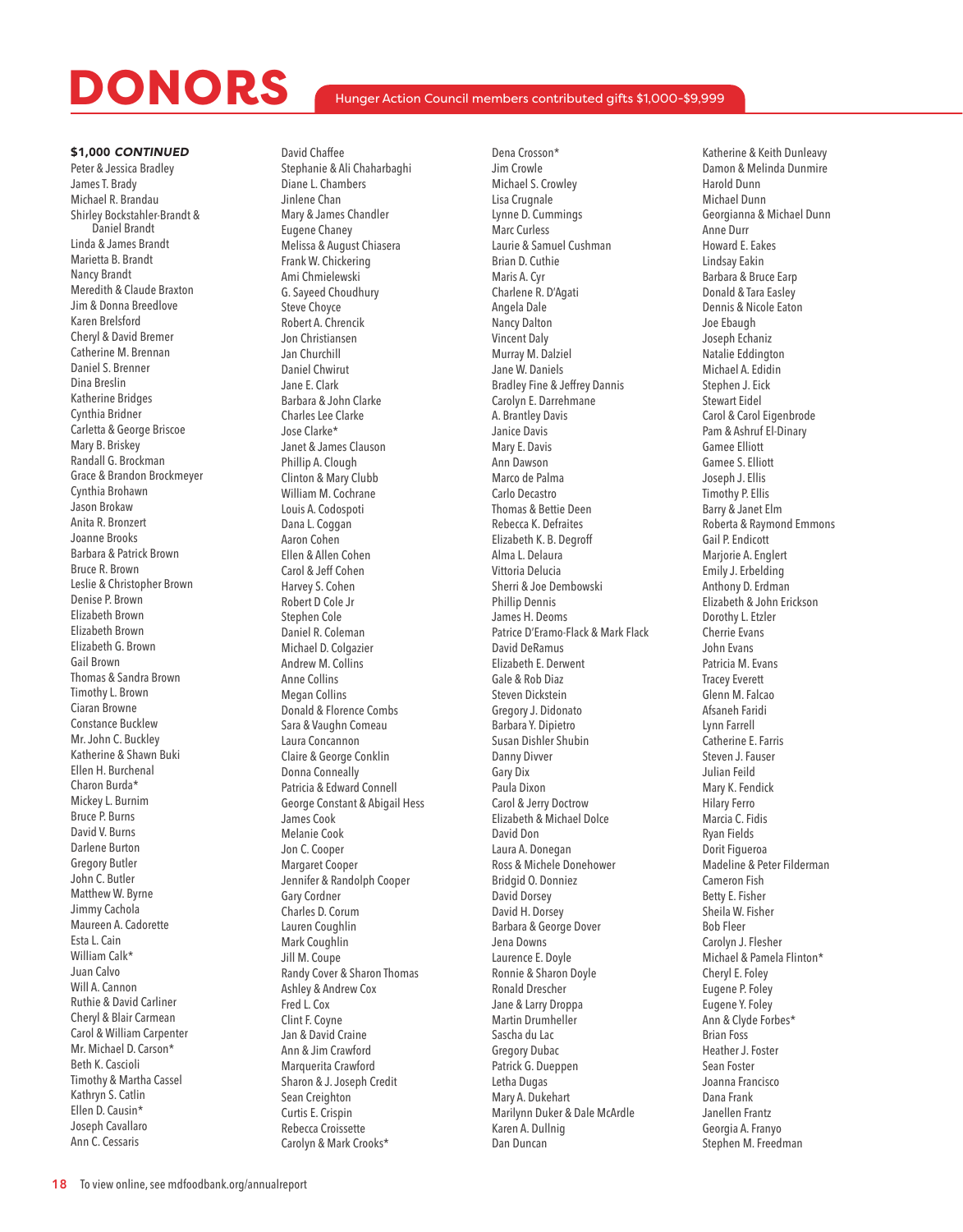Michael Frentz Michael J. Frenz Stacy & Herb Fried James R. Friel Joanne C. Frisch Noreen A. Frost Robert Fruit Alison Fuhrman Aimee & Mark Fulchino Katherine D. Fuller Pirie Gall Stephen C. Gallup Todd & Linda Galvin Georgeanna S. Garceau David Elwin Gardner, Jr. Nicholas D. Gardner\* Geoffrey S. Garinther Anne Garrett David & Suzanne Gaudreau Lucas W. Gayk David B. Gebler Ann Geddes Phyllis Gehman Arin R. Gencer Joseph & Barbara Gentile Katharine M. George Lisa A. Geraghty Michael Gershberg Margaret & Margaret Gertler Bruce P. Gibbs Amanda Gibson Avis P. Gienau Judy Gifford Betsey A. Gilbert Alice C. Giles Anthony Gilkerson Palmer Gillis Lynn A. Giltinan Dagmar Dunn Pickens Gipe Jeanette & Timonthy Gisriel Leah Glasheen Laurel W. Glassman Jenny M. Glenn John E. Glenn Andrew Glennan & Leslie Lindeman Deborah A. Godfrey Kathryn Goedeke Mariorie A. Goethe Arhonda Gogos Edward Goldmeier Elizabeth Goldring Gary Goldstein Fred L. Golladay Linda Gooden Mohan Gopaladesikan Paul Gotte Paul Goudreau Amy Gould James K. Govoni Donna L. Gozik Christopher Graae Beth Graboritz Robert Grandfield Michael Granger Kathy Graning

Rebecca Gray Robert Gray Travis & Cara Gray Lois Greenwald Cohen Nigel & Amy Greig Michelle Greiner Briana W. Gresko Joanne & Chuck Griesser Michael C. Grim Michael S. Grimes Ronnie Grubbs Sally Guilfoyle John L. Gurney Allan Gushue William J. Hackman Laura M. Hahn Michael & Kristan Halaiko Beverly Hall Kristopher J. Hall Priscilla D. Hall Sandra H. Hallameyer Vickie L. Hallenbeck Eric Hallengren Henry Halperin Anne Hamel Thomas J. Hampton Margo Handy Joseph Handzo & Liz Youmans Shirley & Martin Hanley Larissa Hannon Jeanette M. Harper Shelby Harrington Brian Harris Elizabeth Harris Walter M. Harris Carol L. Harrison Mary Harrison & Edward Schwartz Richard & Lois Harrison Robert Harrison Henry & Anne Hart Megan Hart Janet Harvey Ronald E. Haselnus Liza Hathaway-Matthews Jeff Haude Mary Hawbecker Diana Hawk Hannah Haynie James Haynie Diana D. Headlee Robert Healy Benjamin Hebert Ryan S. Hedrick Sean Heitt Jacquenette Helmes Nana Henderson Patricia L. Henderson Johanne Henrickson Sharon M. Henry Delegate Shaneka T. Henson Brian Hepburn Michael Hernandez Ms. Kathy A. Herold Terence Hetter Mark Hevey

David Hewett William Hibschman James W. Hickok Douglas Hicks Sarah Higbee Jane E. Hill Stephanie C. Hill Danielle Hilliard Sandy & Bob Hillman Pam & Sam Himmelrich Sarah & Devin Powers James Hirsch Keith Hiss Julie T. Hoang Brian Hochheimer & Marjorie Wax Beth Hochwarth & Steve Schonfeld Deborah Mahan & Charles Hock Linda A. Hodges Alan J. Hoff Margi & Steven Hoffman Janet & Francis Hogle Mina M. Hohlen Philip C. Holmes Patricia Holzberger Rachel Hope & Joseph Thibault Daniel G. Hopkins Natalie & Alan Hopson Lisa & John Horrigan Mary Hoskins D. Gregory Howard Mari Howard Lois & Edward Howlin Jordan Hucht Berenice Huffner Tim Hughes Grace & Stephen Hulse Natalie Hung\* Julia & Jeremiah Hunt Kelly A. Hunt Amyna Husain Thomas & Maureen Iler David Im Richard T. Ingram Daniel Interlandi Allison Jaccard Wendy M. Jachman W. Andrew & Lauran Jack Alan N. Jackson Brooks & Beverly Jackson Debra & Tim Jackson Cynthia & Donald Jacoby Jean P. Jacocks Maryam Jamal Tracy Jansen Barbara Jeffries Douglas Jehl Thrasher's French Fries Katherine & McKay Jenkins Kris H. Jenner David L. Jennings Janet & Jim Jester Holly & Michael Johansen Carlethea Johnson Graham Johnson Joseph Johnson

Rachel & Justin Johnson Cassandra & Timothy Johnson Susan Johnston Daisy R. Jones Debora L. Jones Monica Brandes & George Jones James & Alice Jones Greg Jones Marques T. Jones Sandra Jones Robert Jordan Wanda & Robert Joseph Paula M. Junghans Amit & Kristen Kalaria Roberta Kamin-Lewis Linda L. Kamosa Leacy Kanach Joseph B. Kane Min K. Kang Shaw-Hong Kao James B. Kaper Chayla & Gerson Kaplan Steven M. Kappes Ash Kapur Jasneet Kapur Tobi Karchmer Pamela & Kamal Kardosh Kenneth Karlin Gregory J. Kato Marian & Barry Kaufman Robin Kaufman\* Mr. & Mrs. Allen Kayne Jonathan Kayne Virginia A. Keane Brian M. Keelty Stephen H. Kehoe Cynthia & Alan Kehr Robin L. Keith Daniel & Lorraine Kelleher James T. Kelliher Keith Kellner Sheryl & Brian Kelm Jill A. Kendrick Thomas Kenney Lynne M. Kerber Dennis Kershner Anthony & Amanda Kesich Genesta Keys Gilby Kim Randy Kimble Jackie King Hannah Kinney & Holcombe Grier Kristie & Joseph Kinslow Douglas F. Kirk Marian & Fran Kirley Kari Kishiyama Chris & Sharon Klots Sue Knapp Pamela J. Koday Warren T. Koffler David P. Kokalis Amanda Konradi John & Inge Konther Margaret S. Kosmerl Christopher V. Kosmowski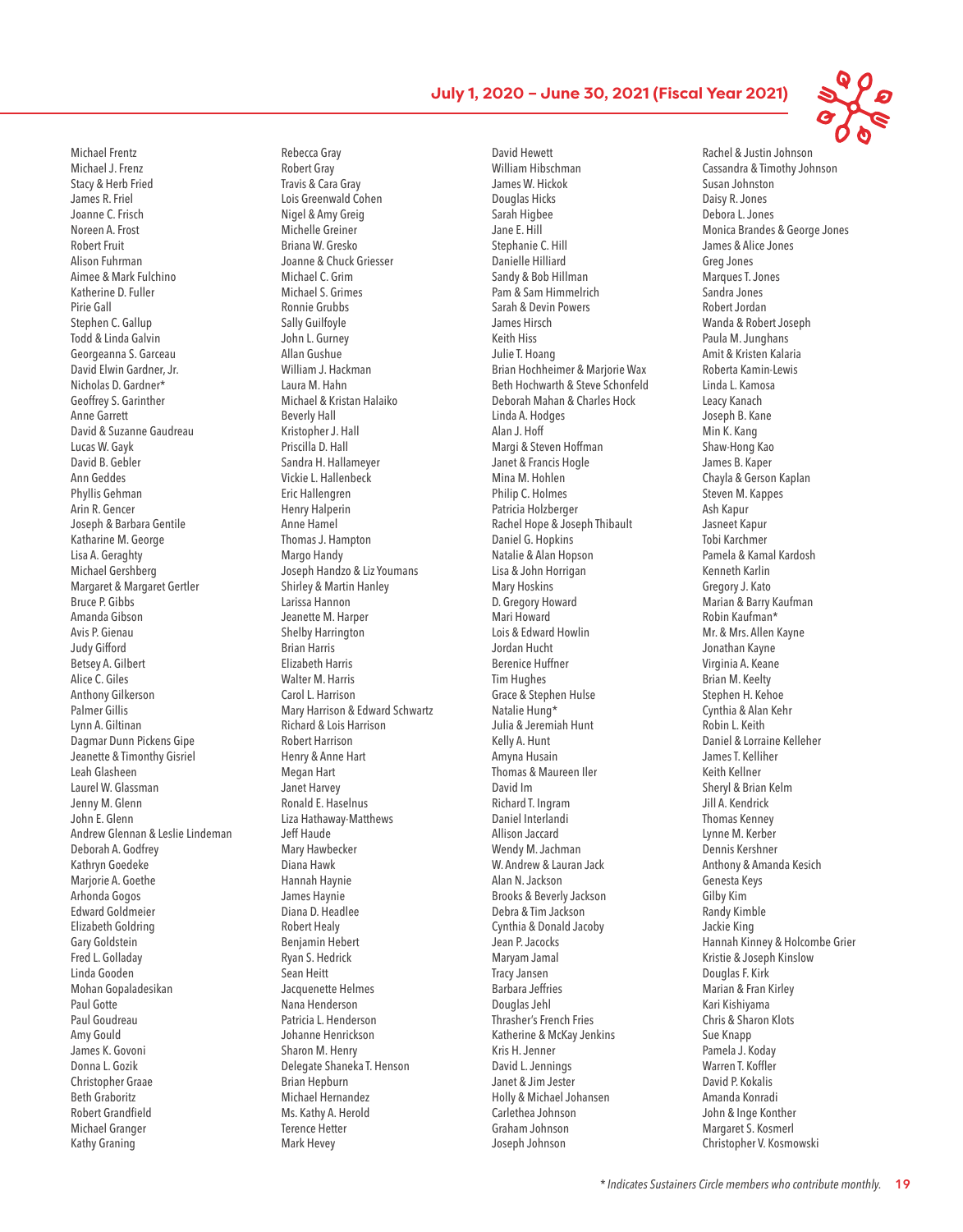### Hunger Action Council members contributed gifts \$1,000-\$9,999

### \$1,000 *CONTINUED*

Sharon & James Koury Beth & Michael Koval Mary Kozub Neal Kraft\* Jim & Ann Kramb Leslie M. Krause Peter Kreindler Jacklynn & John Krick Andrea Van Arsdale & Jeffrey Krimmel Balaji Krishnamurthy Steven I. Kroll David A. Kross Kathryn L. Krycka Kristina Kubala William D. Kuehler Madeline Kuehne Sharon & Jeffrey Kulik Mark J. Kushner Peter Lafer Mark R. Laird Helen Lamarr Lisa C. Lamarr Ruth V. Lampi John Lang, III Anna Langrehr Mark Lapointe Christopher Lashley Gretchen M. Lasswell Joyce & James LaTondre Kathleen Lauderdale Charles A. Laur III Carol Lawson Jeffrey R. Lawson Walter Layfield Michael Leaf David R. Leasure Elizabeth A. Leatherwood Richard C. Leatherwood Stacey & Brian Lee David Lee William Leibley Howard Leibowitz Forbes Leland Carl & Nancy Lenhoff Joyce W. LeTaw Ernest & Anne Levering Megan Lewis Jean Y. Liang Herbert E. Lichtenstein Mrs. Terry L. Lierman Matt & Krista Limmer Carol Lindeman Annette Lindemann Alexandra C. Lindemon Janine R. Linden Kimberly B. Linderman Deborah & Samuel Lindsay Thomas M. Lingan Martha L. Linksz Sandra I. Liotta Joe Little Therese H. Liu Ronna F. Lodato Carol M. Lof

Tamara & Scot Loiselle Robert Loken Robert E. Loomis Dottie & Douglas Lopez Monica Lopez Kenneth G. Lore Denise O. Love Felicia Lovelett Peter Lucas Regina & John Luce Danielle T. Lucid Alicia A. Lucksted Ellice Y. Luh Linda M. Lund Nancy Lundquist Jeffrey M. Lunsford Miriam Lupien Katherine & Paul Luskey Frances S. Lyles Kathleen Lyons Linda J. Lytle-Foster Vijay Mabhyankar Louise A. Machen Mr. Colin A. MacLachlan Margaret Macnamara Stephanie Maenza Marian S. Maihan Sibyl & Dennis Malatras Suresh Mallikaarjun Steven Mandelberg Marsha & Richard Manekin Ellen R. Mangels Kevin P. Manley Marianne Mann Sara G. Manning Michael A. Mannone Samier Mansur David & Karen Marcellas Julie & Joe Marcotte Toni Marion John Markowski W. Douglas Marks Melissa Y. Markward Stephen Marsh Melissa D. Marshall Sara & George Martin Tim Martins John & Mary Martinson Steven M. Maruca Chin C. Mason Todd Mason Shirley A. Massey Rev. George Mathew Martha & Kenneth Mathews Louis & Anne Mathews Richard Mathews Demetrios & Rebecca Matsakis Daniel Mau John L. Mauck Manju A. Mavanur Anne S. Mavor Nancy M. May Christopher & Gail Crofoot Elizabeth & James McAveney Margaret R. McCampbell

Pamela A. McCarthy Ben McCathern Kelley McConnell Victoria S. McConnell Frank McCormack Andrew McCormick Stephanie T. McCormick Chloe McCoy Joanne B. McDermott Kathleen McDermott David McDonald Alexandre McDonnell Craig S. McDowall Joan & Kevin McHugh Karen McKenney Kathryn McKinley Deryl McKissack Alex McLean Samantha McLemore Daisy & James McTighe Megan K. Mechak Julie Medalis Daniel Meekins Sini Mehra Michael & Joanna Melia Eric Melin & Elizabeth Hays Linda Melton Tina & Thomas Menefee John Metzger Mr. & Mrs. Alan Meyer Peggy A. Meyer Yvonne R. Meyer William & Donna Michel Donald Middlecamp Laura & Jeffrey Middleton Rebecca Mike Barbara L. Miller Deborah J. Miller Heidi H. Miller Helene Miller Jay Miller Jennifer Miller Zeke Millikan Joyce S. Mink\* Thomas Minkin Miriam Z. Mintzer Cathy R. Mitchell Douglas Mitchell Patricia J. Mitchell Jeffrey S. Moak Elizabeth Mock Richard & Yasuko Modjeski David Mold & Ruthann Zern Barbara Molinari Tom & Marian Molinaro Jason M. Molinsky Rachel & Travis Mollica Patricia E. Moloney John Monaghan Linda J. Moniz David Mooradian Irene & Bruce Moore Virginia L. Moore Donna & Terrence Moran William Moran

Margaret & Frederick Morand Jennifer M. Moriarty Drew Morin Joan & Herbert Morin Diana Morris & Peter Shiras Erin Morris & Chris Mills Ashley L. Morse\* Charles A. Morse Mary & Stephen Moss Constantina Moyer Thomas C. Mulherin Luke C. Mullany Carol Mumma Nelson & Sandra Murphy Ralph Murphy Annie Murray & Gustavo De Los Reyes Sandra & Kenneth Murray Teri S. Nachazel Janice & David Nagel Christina Narr Gwendolyn Nash Debra & William Naumann Ken M. Navarro S. W. Nayder Patrick Neary Kenneth Nechin & Annette Bicher Steven Nell Brian M. Nemer Kenise M. Newby Stephen Newell Marcus Newton & Natalie Yzer-Newton Thao D. Nguyen Rich Nicholas Margaret & Robert Nichols Susan M. Nikoomanesh\* Jane & Peter Norman Douglas Norton Steve & Sue Norwitz Timothy P. Notley Michael P. Novey Daniel Nowak Edward Obaza Laurie Obitz Danny & Kathy O'Brien Jessica O'Connell Kathleen O'Connell Michael Oconnell Joseph J. O'Connor Martin O'Connor Meredith Ofstead Alex Oh & Henk Brands Sabine & Gene Oishi Olamiju Olagbegi David Olson Governor Martin O'Malley Rowena O'Meara Kevin S. O'Neil Louise Oneill Karen & Joel Oppenheimer Ira & Nancy Oring Teresa Orlando & Antoinette Frisch Eileen & Brian O'Rourke Erika Orris Andrew W. Orrison Peter B. Orthwein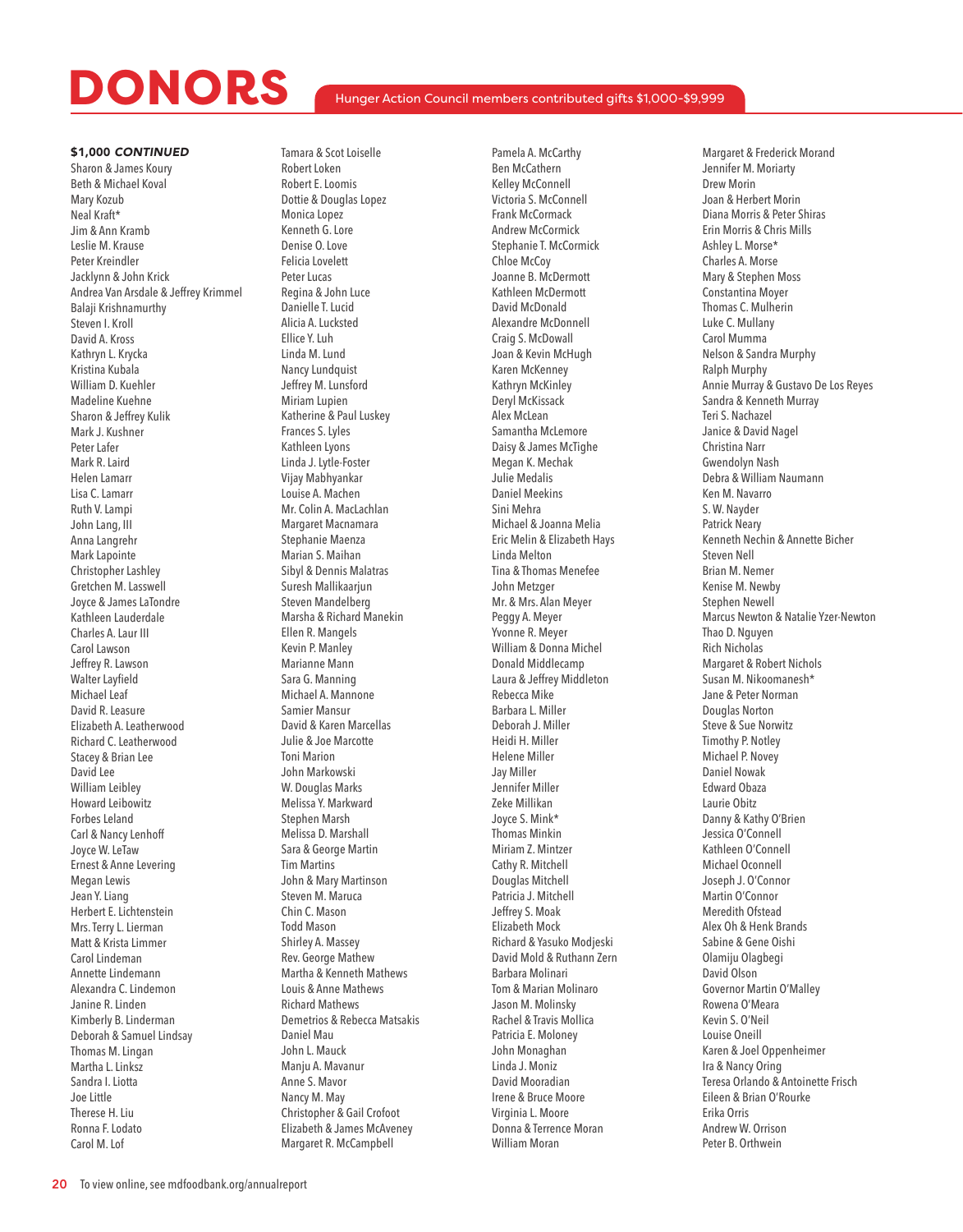Carol Osgood Peter J. Pac Daniel V. Packy Gayle & Thomas Page Craig A. Paker Linda Lee Panlilio Peter P. Panyon Micki Parkinson Karen & Fred Parks Carolyn Parr Thomas A. Parsons Michael Paszkiewicz Willa Patterson Juliana & Charles Pax Jim Pazzanese Murray & Laura Pearlman Richie Pearlstone & Amy Elias Paul Peck Susan S. Peck Carleen M. Pedersen Cynthia Pehl Brian Pendoley Deborah Pennington William Pennington Marie Pereira Jarrett B. Perlow Julia & Joseph Persinger Bethel Peterson Chad Pfrommer Kenneth E. Philhower Helen Phillips Susan Phoebus Tracy L. Pickle Michael J. Pierre Teresa Pisano\* Linda & Joseph Pistone Sue & Mike Pitchford Paul J. Podorski Ross A. Pokorny Michele C. Pollock Allison Poltorak Cheryl A. Powell Agnes & E. Emerson Powell Michael & Linda Poysa Michael & Jillian Poysa Tonya Praharaj Jacqueline Prather Mark & Wendy Preslan Dr. Khushrow Press Katherine & Charles Padgett Amanda E. Price Jonathan & Melissa Price Jennifer & Karl Protil Elissa J. Proto Julie Proudfit Coleman Sheila Purkey Susan Puterbaugh Linda B. Queen Sandra Raisin Karen Raley Reuf Ramic Victoria T. Ramirez Vandana G. Ramulu Marian & Harry Randall Christine M. Rapa

Deborah & Adam Rappaport Mary C. Ratcliffe Barbara J. Rauschenberg Bharath Ravichandran Emily Read\* Robert C. Read Dianne & Brian Reamy Dorothy G. Reddy Harvey L. Reed Lawrence A. Reid Wiley Rein Kimberly Troch & Gregory Reisler Brenda Rever Patrick & Stasia Reynolds Richard E. Rice Lisa B. Richard Anna & John Riggs Mary E. Riley Wendy & John Ripa Mary Ripkin Cynthia S. Risser Harriett & Charles Riter Steven D. Rizzi Gee Y. Ro Esther Robinson Parker B. Rockefeller Cynthia E. Rodgers-Waire Jennifer H. Rodkey Sarah Rodowsky Maria E. Rodriguez Lisa & Bruce Roed Richard A. Roepke Ellen S. Rogers Joyce M. Rogers Steven E. Rokita Luis Rolon Barbara Roman Paul Rosenfelder Dorothy L. Rosenthal, M.D.\* Nancy & Marc Rosenwasser Patricia & James Rosner Steven R. Ross Phil & Brianne Roth Gordon G. Rothrock Jayne & Timothy Roxey Brian & Heather Rubens Harriet & Stewart Rubin Jean Lewis & Michael Rudie Malissa Ruffner & John Odell Samantha H. Rukert Kurt Rumsfeld & Margo Herron Aisha Rupasingha Donald J. Russell Robert & Lelia Russell Carol & David Russell-Harding\* Michael S. Rutledge Katharine W. Rylaarsdam Martin Safer Antone A. Salah David Salkever Teresa Salters Joseph Samuel Elizabeth D. Sandbower Sandra & Mark Sanders Elizabeth Santin\*

Connie & Jaivon Saunders Dorothy E. Saville Omar S. Saydjari Mark G. Sbarra Alton Scarborough Mark J. Schactman Barry D. Schapiro Carol J. Schatz Jonathan Schatz Amy & Edward Scheinerman Victoria & Thomas Schetelich Lee A. Scheuer Albert Schilf Kate Schiller Edward & Frances Schinner Rachel A. Schleichert Peichin Wu & George Schlossnagle Mary B. Schmid Joseph Schmidt Christine E. Schmitz David M. Schneider Sheila Schnellenberger Mary & Steven Schottroff Jeffrey & Jeanne Schraeder Gary Schroeder Bob & Mary Schroeder Holly M. Schroen Brooke Schumm H. & Debra Schwartz Jonathan Schwartz Joseph Schwartz Martin Schwartz Katherine Scilla Jonathan Bromberg & Barbara Scott Mark Scott Timothy D. Scott Cheryl Scribellito Colette C. Searls Alex T. Sears Sarah & Michael Sedlak Jodi Segal Pearl & Alan Seidman Eric Seifter Jacqueline Seltzer Wendy Selznick Bayinnah Shabazz Neil T. Shade Kimi Shank\* Richard Shapiro Kimberly A. Sharp Kevin Shea Donna & Michael Shear Anita & James Sheckells Andrew Sheldon Mr. & Mrs. Clayton K. Shelhoss Mark A. Shelnitz Michael Shepherd Sharron A. Shepphard Charlotte A. Sherman Shwu-Lin Sheu Melissa & Clinton Shifflett Robin Shifflett Kristin S. Shimmin Robert Shoenberg Kathleen & Ronald Shuey

Mark Shwetz Richard & Kathlyn Sia Kenneth Sibila Richard B. Silberstein Sherry & Jeff Silver Michael A. Simcock Stephanie L. Simek Jon E. Simon Judy R. Simon Lowery S. Sims Janet Sinclair Peggy & John Singleton Vadivelu Sivaraman Marilyn M. Skinner Harry M. Slade Barry Slevin Kathryn Small Barbara Smallwood Rose Smiley & David Raderman Barbara J. Smith Brooke Smith Carol & Stephen Smith Craig & Gracie Smith Dominic Smith\* Graylin Smith Jean G. Smith Scott & Lorraine Smith Michael Smith Robert T. Smith Dr. Thomas J. Smith & Dr. Joann N. Bodurtha Jennifer & Jay Snouffer Robert M. Socher Gerralyn & Michael Sola Andrea M. Solan Laura B. Sole M. Josef Sommer Teri Soos David K. Speer Reginald L. Spence Susan L. Spence Maria Sraver Abner A. St. Jean Carrie St. Jean Bonnie Stainman Keith Standfield Henry H. Stansbury Rosalie L. Starchok Keith Staton Vered Stearns Carol H. Steele Frederick & Michele Steffens Cara L. Steib Karl V. Steiner Gladys & Steven Steptoe Karen L. Sterner Christine A. Stevens Nancy K. Stevens Barbara & Robert Stevenson Judith L. Stewart Lillie Stewart Philip Sticha Ruth Stilphen Pat & Ron Stokes Dina S. Stolman Barbara S. Stoms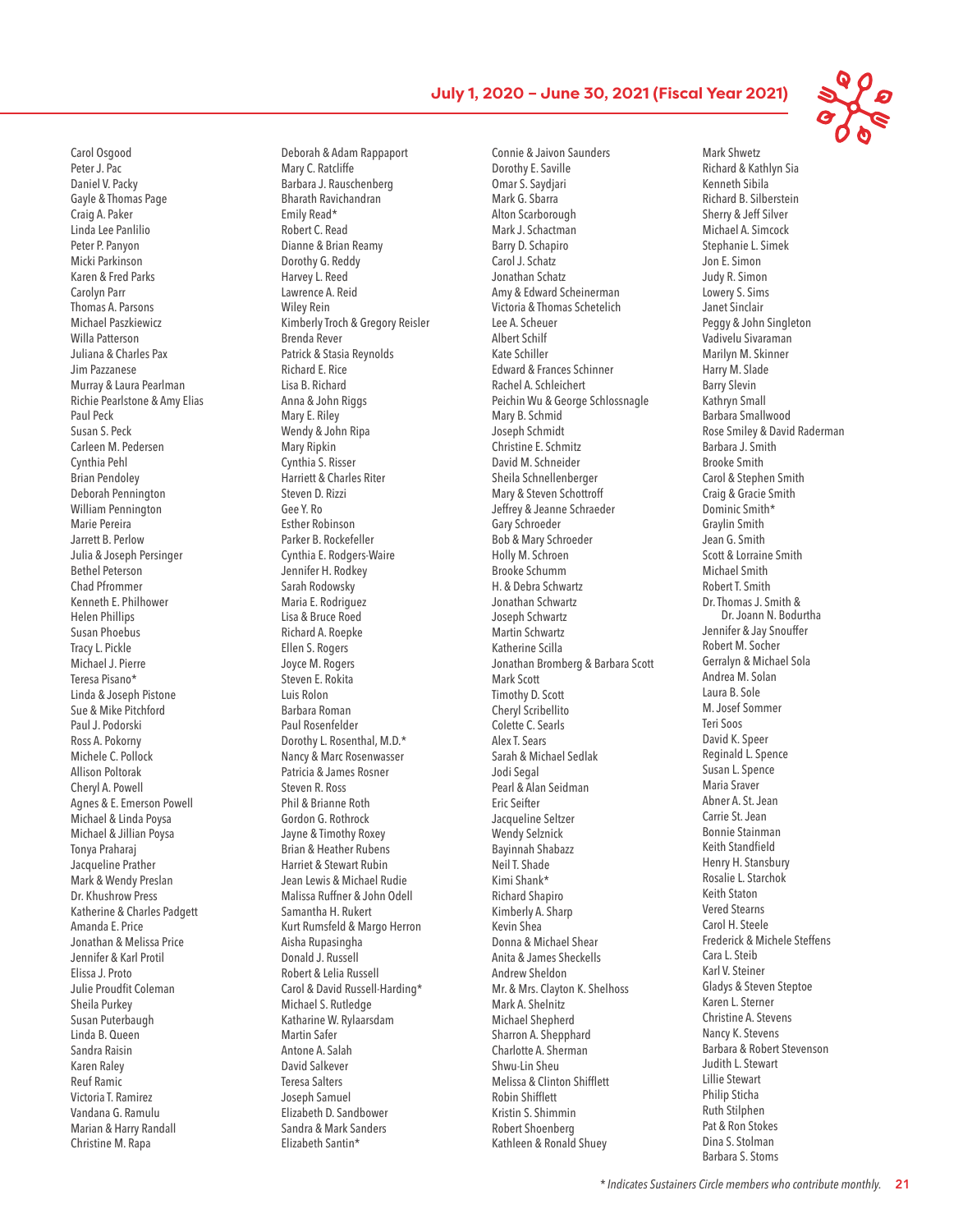### Hunger Action Council members contributed gifts \$1,000-\$9,999

#### \$1,000 *CONTINUED*

Mr. Duke L. Stone & Dr. Robert M. Horner Nina & Daniel Storch Stephanie Stoughton Gilbert L. Streeks John L. Strieter Shawn Stringer Lynne M. Stuart Sharon H. Sturch Venkatesan V. Subramanian Brian Sullam Timothy E. Sullivan Chen-Chih J. Sun Aditya L. Surapaneni Christina Swanwick Cornelia Sweezy & Steven Cope Tara L. Swoboda Charles E. Talisman Judith & Alan Tapper Jill & Joseph Tatham Marlene & Peter Tattle Nicholas Tatum Janet H. Taylor Ralph & Carol Taylor Penelope & W. Stewart Taylor Michael G. Tebeleff John E. Tefft Jack Tevis Sumeska Thavarajah John Anthony Theis Donna & David Thomas Sharon Y. Thomas Carol Thompson Charles & Cecilia Thompson Gail Thompson James Thompson Vernita Thompson Annabelle & Chester Thurlow Joseph Tierney Barrie & Mat Tilghman Mary Tilghman & Raymond Truitt Gladys C. Timbrook Walter E. Tinkler Deepnarayan Tiwarri Timothy Tooten Sandra & Halden Totten Herbert L. Tracey Sarah Trageser Linh Tran Thanh Tran Laura Travis Fred A. Trenkle Elizabeth Trimble M. Brent Trostle Zachary T. Trusty Henry F. Turner James D. Turpin Angela D. Tweedell Billy Twigg Rosalie R. Tydings Ralph & Margaret Uebersax Melissa Ugelow\* Marion Underwood Richard Uskert & Amy Lowe Peter & Leslie Vaccari

Anne Vaeth Janice & Victor Valdisera Mark Valentine Autumn M. Van Ord Katherine & Gregg Vanderheiden Daivd & Phyllis Vanmetre Laura Vatenos James Vaughan Karen Vaughn Robin A. Vaughn Emily Ver Ploeg Rebecca Verbus Mary C. Vernetson Phyllis O. Vetter Jennifer Vinson Carol & Martin Vittek Diana Voelkel Helen & Stuart Vogel Karen L. Von Hagel Ann Von Lossberg Robert Wachtler John C. Wagner Kathryn Wagner Jean M. Wainstock Ellen B. Wakefield John Wakeman-Linn Patricia A. Waldron Irma & Mack Walker Marion E. Walker\* Ken & Mary Ellen Walsh Susan A. Walsh Angela Walter Mackenzie & Daniel Wamhoff Ken Ward Richard Ward William H. Warehime Helen Wasserman Mary Lou Waters\* Lawrence Watson Betty Watts John Watts Maria J. Wawer Michael Wazenski Julia Weatherly & William Rourke Rebecca A. Weaver Sandy & Barbara Weeks Thomas G. Wegemer Sara & Michael Weinberg Loribeth Weinstein Drs. Margaret & Robert Weiss Michael Weissert James E. Wells Kevin Wenchel Beverly R. Wendland Michael J. Wentworth Cecily Werner William F. Werner Brian & Deborah Wessner John C. West Kevin Westreich Cheryl Wetmore Bradley M. Wheaton Amy S. Wheeler

Douglas Whitcomb Carol & Harold White

Ruth R. White Sean P. Wicks Elizabeth & Lee Wilhelm Deidre Wilkins Albert Williams Jonathan E. Williams Louise W. Williams Stephen P. Williams Steve Williams\* Meghan Willis Jonathan Wilson & Jessica Barron Karen K. Wilson Maurice Wilson Monica E. Wilson Alfred A. Windeshem David Winecoff Tracy L. Witmer Jeanne & Joseph Witte Robert Wolf Aaron J. Wood Barbara Wood Helen Woods Barbara N. Woodward Chris Woodward Paul A. Wright Teri Wright Nicholas Yates\* Thomas J. Yates Martha M. Yeager Yuan C. Yeh Ray & Jeannie Yep David A. Young Elisabeth Glowatzki & Thayer Young Jackalyn & Harold Youra Alexandria Cauthen-Zach & Christopher Zach Nina Zelic John Zelinske Jeanne Zell John Zeman Robert & Toni Zepp Judith & Leo Zickler Michele M. Ziegler Morry A. Zolet

## SUSTAINERS CIRCLE

Zoey Aarons Theresa Abato Regina Abbott Shanelle Abdullah George P. Abitante Hasan Aboumatar Grace Abraham Lewis Michael Abraham Sharon Abraham-Gordon Emily Abrams-Stephens Elizabeth Achar Martha & Jerome Acks Benjamin Adams James M. Adams Martha J. Adams John Adornato Advantage Tax & Accounting

Ryan Ahearn Biba A. Aidoo Daniel W. Akalou Joshua Albers Theodore Albert & Janis Boster Lawrence & Joyce Alberts Justin Albright Lisa Alderson Roxanne Alei Charles F. Alford Carol H. Allan Genevieve Allen Joanne M. Allen Teresa Allen Tracie & Carson Allen Michele M. Alley Elizabeth J. Allison Brenda Aloi Elizabeth Alonzi Linda W. Alpern Patricia M. Alt Jeremy Altman Patricia & Bruce Altner Evelyn M. Amaral Matthew P. Ambrogi Mary Lou Ames Theresa Ammons Shiva B. Anand Alex Anderson Lauren Anderson Khephren Andrews Louise Andrews Margaret M. Andrews Anointed Believer LLC Anonymous (95) Verna G. Anson Ronald E. Antlitz Deborah R. Apple Mira E. Appleby Carla A. Aresco Ramshankar Arjunraja Evan Armour Alice Armstrong Ashley Arnold Joan W. Arnold Carole Arnwine India Artis Mark J. Arvidson Francoise H. Ateto Sara S. Atienzar Helen Atkinson Kelley N. Atkinson Mary L. Atwater Austin L. Aubinoe Theresa M. Augustin Jean M. Austin Raymond Austin Fani Avramopoulos Grace Awantang Alexander R. Ayer John Babish Deborah & David Bacharach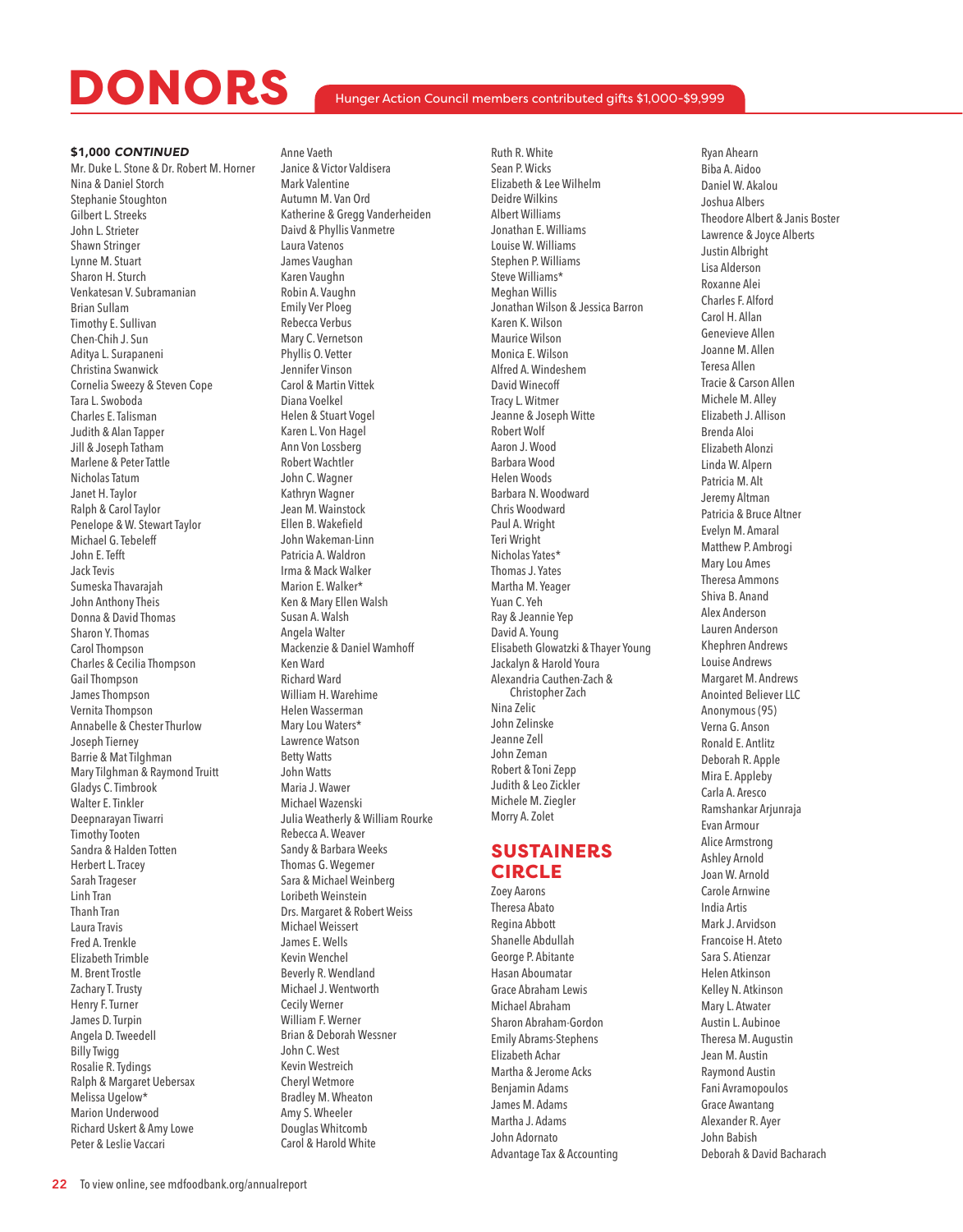Michael Bragunier

Martin Bachmann Nancy & John Backert Laurie M. Bacon Mark B. Bacon Shanta Bacon Debbie Badawi Alex Baddock Brenda Badger Vincent T. Bagli Karen A. Bagwell Patricia A. Bahr Christina Bailey Emma & William Bailey Greg & Lisa Bailey Kathleen C. Bailey Mary Julia Bailey Olivia E. Bailey Robert T. Bailey Barbara E. Baines Brooke Bainum Kathleen Baker Susan Baker John Balaban Sharada Balachandran Melanie P. Balakit Drucilla J. Baldassano Michael Balfe Joann Ball Angela Ballew Nicole S. Balliette Christine Bane Carl J. Bansbach Mary Barajas Kathleen K. Barbagallo Patricia Barber Garth S. Barbour Kenneth Bargerhuff Peter Barker James C. Barklage Jacqueline & Timothy Barnaba Genevieve F. Barnes Onya D. Barnes Helen K. Barnett Judy & Michael Barnett Jane A. Barone Yuval Baror Alexandra Barrett Jamie Barrios Bobbie & Jeffrey Barron Laurie Barrow Karl Barrus Sandi & Mike Barry Anthony Barry-Oliver Richard D. Barth Nathan A. Barthel Nicholas Bartolotta Rev. Charlie L. Barton Andrew T. Baskerville Bill Bass Scott Bass Dunlea Bates Susan Bath Mary J. Bathon

Mark Batson Angelina L. Battaglia Eileen & David Battee Bernard & Sandra Baucum Donna L. Bauer Melvin & Lynne Baughman Ann S. Baum Nathan Baum Julie Baumgartner Pamela & Leslie Bayless Jennifer Beall Mary E. Beane Betty Lou & David Beaudin Mr. Jeffery Beaudry Monica & Ken Beck Dr. Tracy Beck Walter Beckerman Leslie M. Beckett Katharine Beckford William Beckman Sue Beckner Michael P. Beczkowski Michael J. Beegan Ann Beegle & William Law Barbara Beenhakker John Beitzell Cindy & Mark Beliczky Jonathan Bell Juliana Bell Peter O. Bellmio Shirley Belz Catherine J. Bem Kathryn A. Bender Dinah H. Bengur Kathryn B. Benhoff J. Joseph & Mary Bennett Kym Bennett Jodie Bensman Carolyn Bentley Catherine Bentsen Sharon B. Benus Cecilia Bergeria Jamie Bergin Stephen Berkebile Jennifer & John Berkey Ellen E. Berkov Gillian Berluti Stephen Bernard Daniel Bernazani Mr. C. T. Bernhardt Patrice Bernstein Laura Bertran Bonnie & Daniel Besseck Eric S. Beyer Linda Beyer Mahasweta Bhattacharya Rachel Bibee Donna Biddinger Joe M. Biddle Deborah S. Bigelow Joseph T. Biglin Marina Bigsby Carole Birchettr

Juliet F. Bishop Leslie & William Bishop Jaime & Charles Bishow Darcy Bisset Eileen & Kevin Bittner Mary Jo Bittorf Dixie L. Blades Stephanie L. Blake Bettie W. Blakely Robert Blakely Robert A. Blanding Jr. Jo Blankenburg Erin T. Blind Elizabeth Bloom Elroy & Elizabeth Blue Bruce I. Blum Helen M. Blum Joanne & Henry Blum Robert M. Blundin Frances Boehl Darlynda K. Bogle Emily B. Bogle Ruth & Karl Boin Michelle Boizelle Kevin Boland Donald Bole Teri G. Bolinger Mrs. Faith Bonham Matthew Bonnitt James BonTempo Mrs. Anne T. Booher Deleanor & Cordell Boone Lee Boot Nancy J. Booth Sonny Borja Robert Borochoff Janice & Larry Bortner Cynthia Borys Stephanie Bosley Gayner Bosworth Louis C. Bothwell-Travieso Robert Boun Matthew Bourque Larry R. Bowers Isabella Bowker & Sean Wilson Linda Bowman Bob Boxwell Regina T. Boyce Janet Boyd Sessaly & John Boyd Kelly Boyd Mary Boyd Gregory J. Boyer Raymond L. Boyer Kelly T. Boyle Ann C. Bracken Tom Braden Alyson M. Bradford Sharon L. Bradford Sophie V. Bradford Daphne Bradley Ms. Janet Bradley Joan C. Bradley

Kathleen Brahimi James Brailer Kathleen & Arthur Branch Arnold Brandenburg Kathleen A. Brannigan Samantha Brasel Kathleen Braspennickx Claire G. Braswell Mara A. Braverman Shirlanda Braxton Betty Brenner Lee Dana Brenner Susan Brice Josh & Liz Brickman Nancy Bridges Virginia N. Bridges Lynette Briggs Patricia S. Bright Elizabeth A. Brininger J. Douglass & Diana Briscoe Megan Britt Nichole A. Broderick Michael Broida Ralph Brome Sue Bromm Estelle Brooks Christopher Broome Andrew Brown Barbara A. Brown Cheryl Brown Christopher D. Brown Clarence Brown Colin & Joi Brown Denise Brown Gloria Brown Irmgarde Brown Jeff Brown Jennine M. Brown Mark V. Brown Marye Rawlings Brown Nancy M. Brown Patricia Brown Phyllis A. Brown Ronald Brown Bridget & Russell Brown Sati Brown Stanley H. Brown Sue & Mark Brown Najjiyya Browne Roy Browne Jr. Marshal C. Bruce Karen Brucksch Mark Brudenell Raymond Brule Myriem Seabron & Brianna Brumbaugh Clare Brunner Donovan T. Bruns Brandy Bruyere Dennis Bryant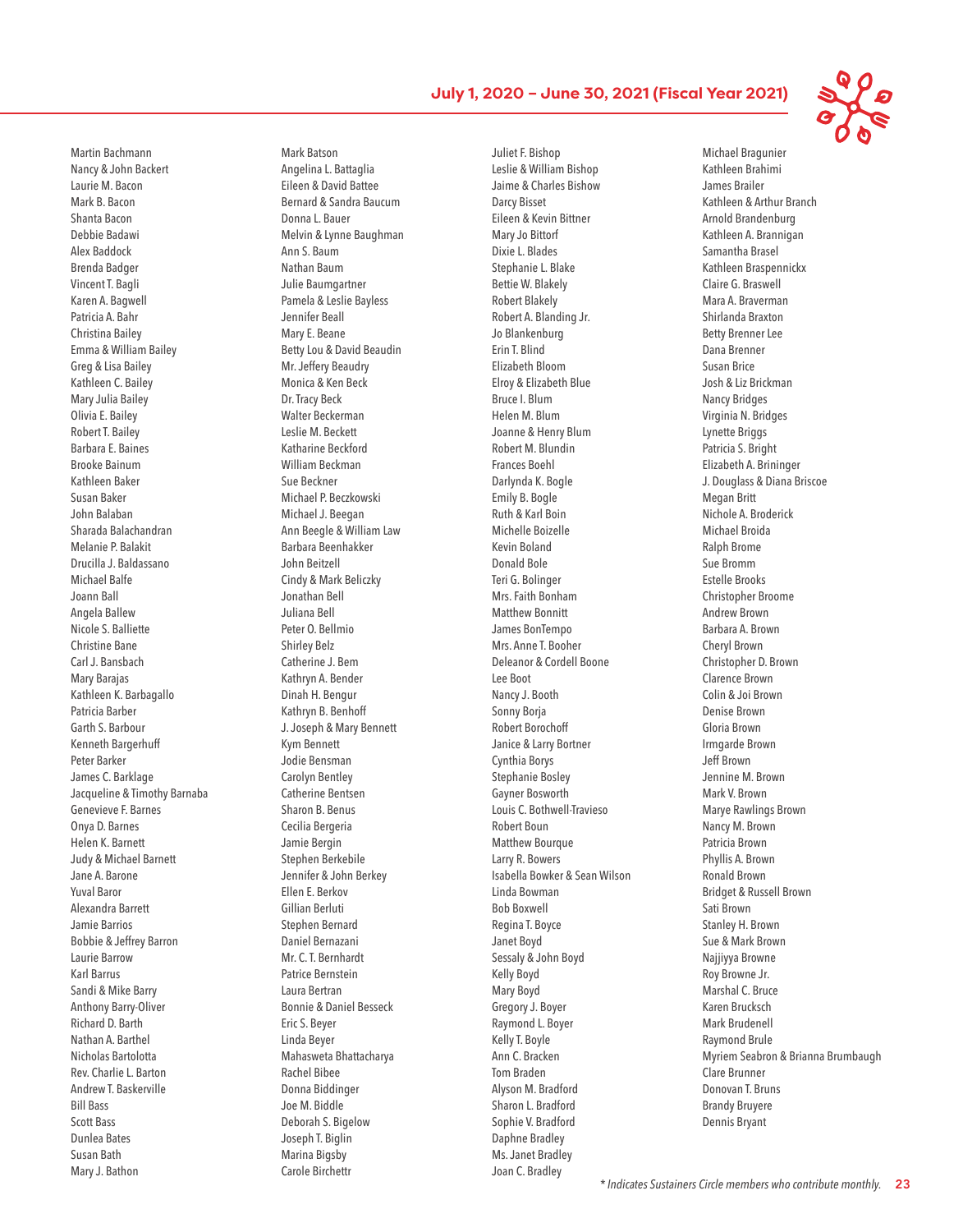#### SUSTAINERS *CONTINUED*

Yvette M. Bryant Louise Bucco David Buck Rodney Buckingham Mary C. Buettner Maurine & Frederick Buettner Samual Buettner Diane F. Bufter Blendie S. Buie G. Gregory Bullen Caterina Bummara Daniel Bunn Stephen Bunn Barbara M. Burgett Kathleen & James Burke Claudia J. Burns Jennifer L. Burns Glen Burris Allison Burton Doris Burton Lois Burton Meredith Burton Joyce & William Burton Stephanie & David Bushey Stephen M. Busky Rebecca J. Butcher Sarah Butcher Dawn Butler Kaitlyn Butler Monica & Mark Butler Patricia & Roger Bylsma Charmaine Bynum Darryl L. Byrd Susan & Joseph Byrne Joseph B. Byrnes Marshall Caggiano Peter K. Cahill Tom Cain Chong & Mark Calambro Alison Calder Mabel H. Calderon Malone Kim Caldwell Gina M. Calia-Lotz Kathleen Callan Lori & Keith Calvo Joanne Cambridge Lisa M. Cameron Jared Campbell Kevin Campher Darlene G. Camus Sara J. Canan Frances A. Canavan Zaida R. Candelario Elaine & John Cannella Lynne M. Cannon Sharon F. Caplan Janet L. Capra Margaret Caputo Rachael Caputo Ann Carberry Mariela Cardona

Robert N. Carhart Susan Carle Sylvia M. Carlin Ann Carmody Paula M. Carmody Susan T. Carmon Gilbert Caroff Bryce Carpenter Merlaine B. Carpenter Amanda L. Carr Margaret M. Carr Marlene Carr Gaetan & Mary Carrier Carrie & Ward Carroll Kerry E. Carroll Pat Carroll Vanessa G. Carroll James H. Carrozza Deborah H. Carson Mr. Michael D. Carson William M. Carson Loretta P. Carstens Bill R. Carter Estelle Carter Joan Carter Karen D. Carter Naima Carter-Monroe Mical W. Carton Alexandria & Michael Casey Robert G. Castagnera Christopher J. Castellano Colleen Castle Joanna Casto Linda Catling Terry Catucci Erin Cayce Robin Ceasar Patricia Cecala Anna & Christopher Celenza Joseph H. Celtnieks Phyllis Cephas-Osunde Margaret Cervarich Rodrigo Chacon Patricia & John Chambers Quinn Chance Ralph L. Chapman Joy C. Charles Judith M. Chatfield Tania Chatterjee Sarah Chau Sukhwinder Chawla Zahra Cheema Joannie Cheng Lucas Cheng Marc O. Cherbonnier Jennifer Cheslock Leslie Chestnutt Pushp L. Chib David W. Chilton Sally Chiroff Robin Chrestenson Mervyn Christian

Katina Christopher Brandon Chuhran Todd Cichonowicz Nancy O. Ciesla Gulen A. Ciloglu Kathleen M. Clair Rosemarie & Charles Clapin Emily Clark & Demere Woolway Lucia & Timothy Clark Tanya C. Clark Joanna L. Clarke Laura J. Clary Genevieve Clemens Timothy J. Cliffe Charles Clow Donna Cochran Gerard J. Cohee Matthew Cohee Pamela Cohee Fronda & Richard Ottenheimer Gordon Cohen Jane W. Cohen Lisa Cohen Nina Cohen Rhea Cohen Mary Coker Monique Colbert Elizabeth Cole Denee C. Coles Joseph & Anita Collins Anthony Collins Beverly A. Collins Alexandra & Robert Collins Robert & Joan Collins Chriseda Colucci Reuben Raymond Coluzzi Maria Comas Michael Combs Valeree & Mark Combs Phinesha Compton Gerald C. Conaway Mary & Michael Concannon Rebecca Condyles Susan & Robert Conley Elizabeth Connell Elizabeth Connor Heather Connor Maura M. Connor Alice & Jeff Conover Georgia Conroy Anna M. Conti Mr. David Conway Melanie B. Conway Jeffrey C. Cook II Mary A. Cooney Andrea Cooper Montelagra Cooper Maria Cooperman Katherine Copanic Jennifer & Craig Copeland Kimberly Corbitt

Evette & Michael Corley

Irina Cormier James & James Corrigan Robert L. Costa Eric Costello Judith C. Couch Peter W. Coulson Elise Couper James Courtney Leah Couture Amelia Cover Bailey Covington Cynthia & J Stephen Cowles Marylou Cowles Cynthia Cowman Eric Cox Miya Cox Rachel Cox William Cox Marcella Coyne & Patrick Mauro Kathleen Craft Jared Crain Harold A. Cramer Sherry Cramer Heather Crandall Cynthia & Mark Crandall Denise Crane Leneida & Lewis Crawford Steven Crawford Judith & Thomas Crawford Alan L. Creveling Roy I. Crockett Chelsey Cropper Andrew W. Crosby Polly Crosby Nevin Crouse Aida D. Cruz Denise A. Cruz Michael Cryor Manuel Cuerdo Jennifer L. Culbert Mary Cullen Jamie Cummings Raymond J. Cummings William T. Cunningham Claudette Cupid Dallas Cupps Cynthia A. Cuprzynski Marquita Cureton Susan E. Curley Brendan M. Curran Larry Currotto Laura Curry Mary Curtin & Pranav Saha Carole & Daniel Curtis Darah Curtis Virginia Cushing Nancy Cusic Carol Custer Alma Cwiek William J. Dabbs Anna Dabrowski Peter C. Dadamo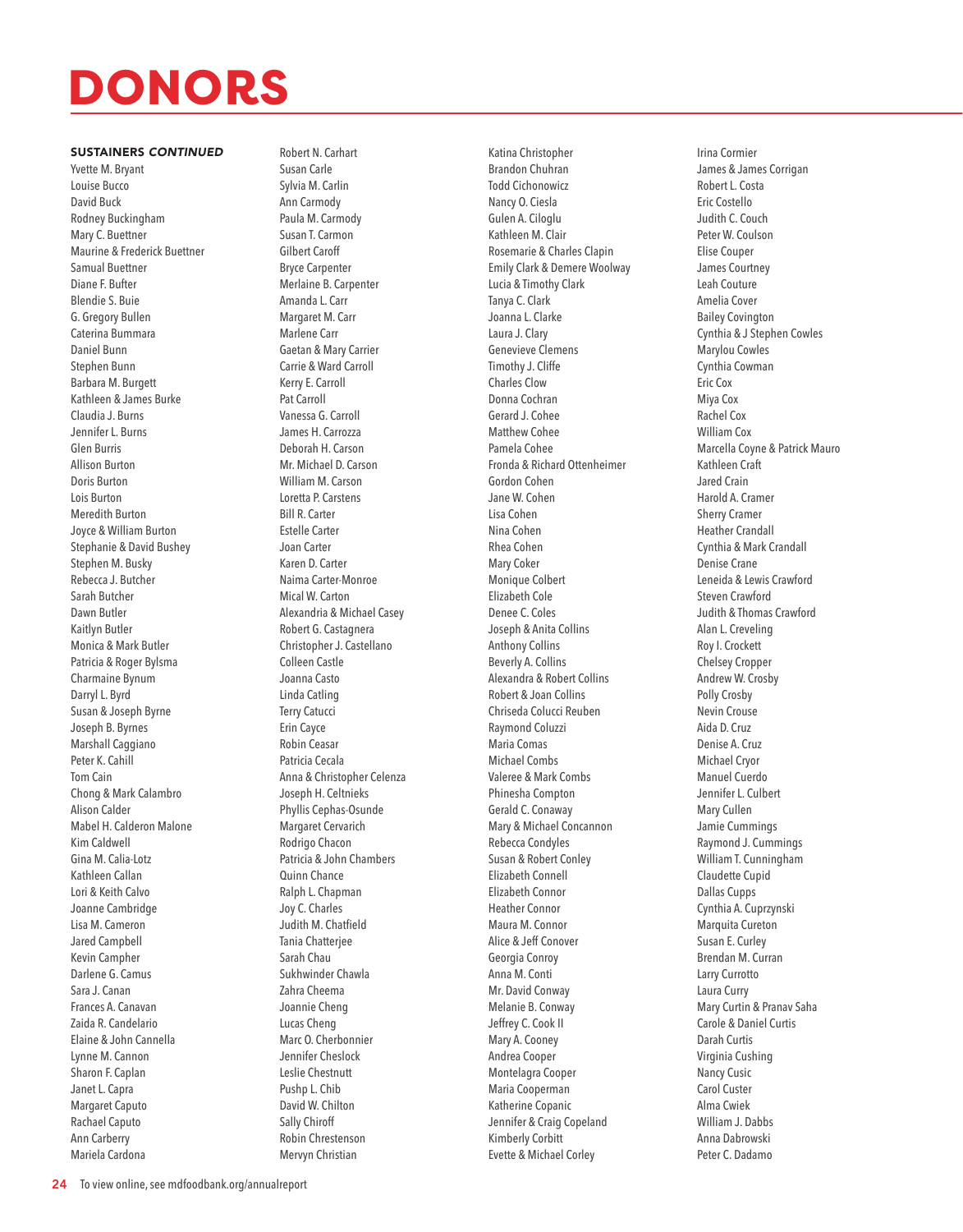Mary R. Dagen Gislin Dagnelie Lisa A. Daigle Jeanne F. Dailey Matthew Dailey Karen & John D'Alessandro Don & Laura Dalton Anne Daly Jane L. D'Ambrogi Andrew N. Daniel Colene Daniel Marcia Daniel Barbara F. Daniels Sandra Daniels Cardenia L. Dansby Janice & David Dare Orchid Dargahi Franklyn G. Darnis Pranab A. Das Bryce Davenport Nancy Davenport Andrea G. David Alexis Davis Carol & Stephen Davis Carolyn & Dan Davis Deseree Davis Eric Davis Helen A. Davis Karen M. Davis Kathleen M. Davis Laura A. Davis Michael & Andrea Davis Nancy Davis Rosslyn D. Davis Andrew Davison Josh Davlin Thomas D. Dawkins Ralph C. Dawn Abbie Day Mark Dayton Nancy E. Dean Alice Dearing Thomas Deater Edward Debrabander Katrin & Jonathan DeCamp Donald & Diane Dehaven Sergio M. Del Castillo Richard Delaney Leonard Delozier Regina Deluise Emilie & Paul DeMillo Angela Demmons Ms. Marilyn Demorest Susan H. Dempsey Sophia Dengo Patricia Denholm Corinne Denney Miguel Dennis Barbara E. Dentz Anna Denzel Catherine Derbes Patrick Derr

Bansri Desai Sunny K. Desai Brad DeSantos & Hector Negron Michael Deschu Nancy V. DeVilbliss Angela Devito Mark T. Devlin Daniel Dewberry Regina Dews James M. Di Gloria Alejandro Diaz Donald Dichmann Laura Dickerson Leia J. Dickerson Linda M. Dickerson Maureen & Keyo Didier Mary Dieteman Louise Dietz Stephanie S. Dietz Bernard Digiorgio Alice & Thomas DiLaura Timothy Dilauro Diana-Cristina Dima Angela M. Dimuel Michael Dink Margie T. Dixon Paula Dixon Roslyn & David Dixon Carolyn & Herbert Dixson Susan C. Doane Thomas G. Dobry Amy & Glenn Doering April & Kevin Doherty Jody Donellan Katie Dongarra Michael S. Donnenberg Mary P. Donohue Hans & Rebecca Donovan Deborah Dorr Elaine & Kevin Dorsey Richard W. Douglas Beverly Douglass John Dovi Samuel E. Dowding Donna D. Doyle Quinn Doyle Carolyn Dozat Barbara & Carl Dragwa Kelly Drake Subramanyam Dravida Linda L. Dredger Brent Dreibelbis Lucas Drerup Elise Drewes John Duberg Julia Duchastel Alfreda Dudley Cara E. Dudzic Ms. Kari L. Dueber Heidi & Joseph Dugan Katherine Dugan Genevieve M. Dunaj

Elizabeth Duncan Victoria Dundics Douglas D. Dunlop Patricia Dunn & Jeri Bullock Joanne Dunnigan Doris & William Durand Anita & John Durel Lisa Durff Nicholas M. Durham Catherine M. Durm Jill Duvall Arlene O. Dvorine Margaret Dwyer Laura Dyas Leroy H. Dyer Betsy & Timothy Dykes Tom Eager Marcia East Jennifer Eastman Sylvia J. Eastman Charlene & Michael Eaton Charles G. Eberhart Sharon Eddy-Stevens Harold Edge Martha & Paul Edgeworth Deanna Edmunds & Zachary Moeller Barbara Edwards Anne B. Effland Steven Ehlers Mary J. Ehret Rebecca Ehrlich Lars Eidsness Barry Eigen Kelli Eimer Patricia & Dave Eisenberg Charles & Karen Eisenbies Kirsten Eland & Alan Levine Ruth A. Elder James D. Eldridge Leslie S. Elhai Gabriel Ellenberger Jill Ellington Jeff Elliott Lillian C. Elliott Emma & Ben Ellison Michele Ellison Celeste Elnaggar Douglas N. Elseroad Danielle M. Ely Ruth & Bill Emmerich Gary Emond Elizabeth Entwisle Margaret Epps Mary Ernsberger Kim Estell Tracy Estep Alicia B. Estes Carlos Estrada-Franco Elisa Estrella James A. Etzel Debora A. Evans Julia Evans

Kandis & Matthew Evans Peter S. Evans Timothy Evers Joshua Ewen Audrey J. Ewin Cynthia Fager Jenifer & Sean Fahey Satonya Fair Joan D. Faltot Vkhye G. Fan Joseph Fantini & Theresa Rubio Michael Faraci Agnes Farias Reginald Farmer & Stacey Sartor Laura Farnan Kathleen & Gregory Farno Sarah Farrington Mary Fasano Sharon Fastnaught Nicki Fatherly Dawn M. Feakes-Lange Joe Feeney Teri Feher Leisa M. Fell Amy & Matthew Ferenschak Bruce Ferguson Ms. Terry M. Fernandes Peggy Ferrell Raymond H. Fetterer Mary K. Fey Bryan Fiesta-Righter Courtney Filigenzi Laura M. Finckel Nancy L. Fink John Finlayson Robert D. Fioretta Christina Fisher Laura Fisher Paula D. Fisher Joseph & Elizabeth Fitzgerald Roger Fitzgerald Sean T. Fitzpatrick Amber Fitzwater Roger J. Flaherty Nancy E. Fletcher Ashley S. Fleur Rosemary & Brenton Flickinger Patricia Flowers David Foertsch Wade Forbes Holland C. Ford Rebecca L. Ford Susan T. Ford Bernadette Forman Stephanie Fortune Scot Foster Alexandra Fotos Linda Fousek Susan M. Fowler Susan & Herb Fowler Jomo Fowlkes Christine H. Fox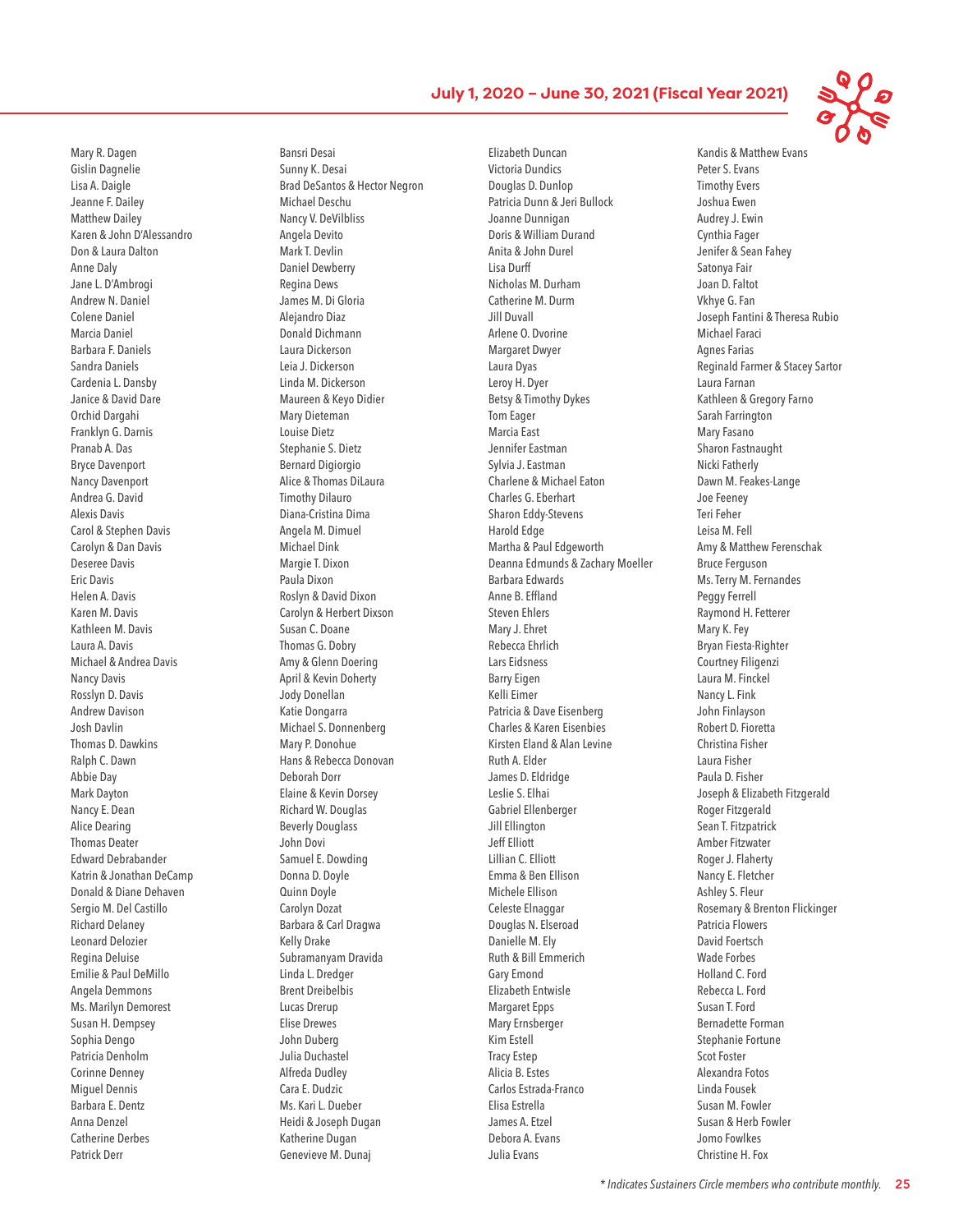#### SUSTAINERS *CONTINUED*

Jaclyn J. Fox Rebecca Fox Cristan France Carolyn A. Francis Janet Frank Joan C. Frank Rosalie A. Frank Eric Franklin Elaine Frazer Theodore & Shirley Fredericks Brian Freeland Linda Freud Samantha R. Freund Denise Frey Dennis Frey Sharon A. Frey Tracey D. Frey Eric J. Fridman Suzan B. Friedman Tema Friedman Andrea L. Friend Jill & Richard Fronck Ann P. Frost Wini & Roger Fry Catherine & David Fu Gregory G. Fuller Alisha Fullerton Marcella & Larry Fultz Allan T. Funk Glenn D. Furbish Holly S. Fussell Joanna Gadsby Michelle Gagne Mattie Gaines Virgil Gaiter Karmela Galla Teresa Galligan Christina Gallo Michael M. Galloway Lisa & Gerald Galuardi Irene & Anthony Gamboa Beth Gansky Eileen M. Garcia Stephanie C. Garcia Diana N. Gardiner Katie Gardner Kevin J. Gardner Rachael Gardner Teresa O. Garest Shirley L. Garrett Miriam J. Garrity Ralph A. Gaston Linda C. Gauchat Patricia L. Gavin Debra J. Gayles Ibrahim Gba-Kamara Ronald F. Geary Len Gebase James R. Geidel Wayne F. Geisbert Sanford G. Gelrod

Mario Gennaro Alberta A. Gerald Kim Gerber Katie A. Gerhardt Rosanne M. Gesker Paul Gessler Carol Getsinger Robert Gettel Ms. Allison Giamannco Irene & Frank Giarratano Bryan Gibson Saul B. Gibusiwa Johnathan Gilday Chrystina Gilgeous Breon Gilleran Roberta A. Gilligan Alan M. Gilliland Laura M. Gillis Paul F. Gillis Betty B. Gilman Holly Gilmore John Gilpin & Joanna Kelly Rob Gingerich Harold S. Ginsberg Gerard Giordana Ana M. Giordano Christina Girotti Lynn & Stephen Gisriel Edgar W. Gist Joanne & James Giza David Glaser Rivka Glaser Judy Glass Kimberly Glass Susan Glass Mary M. Gloss Jeanne M. Gobel Gary J. Gogolinski Denise Goheen Jack L. Gohn Nikita Gokhale & James Hagan Ponnuthurai Gokulakrishnan Barbara Golaski Richard E. Goldsby Arlette Goldstein Jeffrey D. Goldstein Kenneth Goldstraw John Gomeau Cecilia I. Gonzalez Dawn Gooding Ellen Z. Goodman Eric Goodman M. Susan Goodman Melinda B. Goodman Paulette Goodwin Elizabeth & Robert Gordon Katherine Gordon Susan Gordon Susan A. Gorman John Gorski Scott Gorsuch Marjorie A. Goss

Judith A. Gottlieb Dana Gottloeb Neil Grammer Croft Grantham Warren Graser Ellen T. Gray Katrina A. Gray Horace Greeley Anita Green Erin Green Michael Green Shannon Green William Green Julianna Greenberg Linda & David Greenberg Doug & Margee Greenberg Eric Greene Randolph Gregory William Gregory Kate E. Greifzu Kathy & Noel Gressieux Barbara & Bruce Grey Brian Gribble Nancy & Nancy Gribbon William Griever Andrea Griffin Gordon Griffin Kelsey Griffin Laura & Jack Griffith John & Beverly Griffith Scott Griffith Steven J. Griffith Rachel Duncan & Jonathan Grimaldi Michael Grimes Jessica Grimm Colinette C. Grimmett Zachary Grimmett Gregory Gronski Meghan Gross & Chad McCaughey Kimberly & Michael Gross Rachel Gross Dianne Grove Gloria J. Grove Sharyn K. Grove Mary & Garth Gruver-Byers Thomasine D. Guberski Pamela Guedel Judith A. Guerrieri Linda M. Guers Jeffry F. Guido Ashley Guinn Gul Guleryuz Ann-Michele & Eric Gundlach Lakshmi & Kusum Gupta Clara Gustafson Alexandria N. Gutierrez Debbie Guy Phuong Ha Alexis E. Haakensen David Haarz Michael & Michele Haberman Shelly L. Hack

Jamie & Fady Haddad Peter Hady John Hagerman Alice M. Hajjar Andrew Hale David A. Hall Kita L. Hall Margo Halle & Richard Manichello Teresa Halsch Linda & Neal Halsey Amy & Marc Halushka Rebecca S. Hamer Ann Hamilton Laura Hamilton Roy H. Hamilton Susan M. Hammond Damian Hammontree Emily Hamsher Kindred Kathryn A. Handler Julie Haney Amy Hanna Hannah Hanover James Hanssen Muhammad & Naseema Haq Sara M. Haque Jeffrey & Amanda Harbert Steven M. Hardesty Donna W. Hardin Erin C. Hardy Olivia Hardy Constance M. Harich Deepak Hariharan Carleton Harkins Christine Harley Richard W. Harloff Carolyn Harnick Carol Harper Gail M. Harriman Claire Harrington James Harris Melven E. Harris Robin Harris Hubert M. Harrison Sarah Harrison & William Kerr Stephanie D. Harrison Colleen Hart Matthew G. Hartman Margaret A. Harvey Tara Harvey Nathalie J. Haslbeck Amy R. Haslett Michael T. Hassan Julie A. Hassett Michael S. Hatfield Melvin F. Hauf Charles Haugh & Sinead Nyhan Susan D. Haugh Darlene Haught Kristi Haven Margaret M. Haven Tabitha Haverkamp Elizabeth Havlik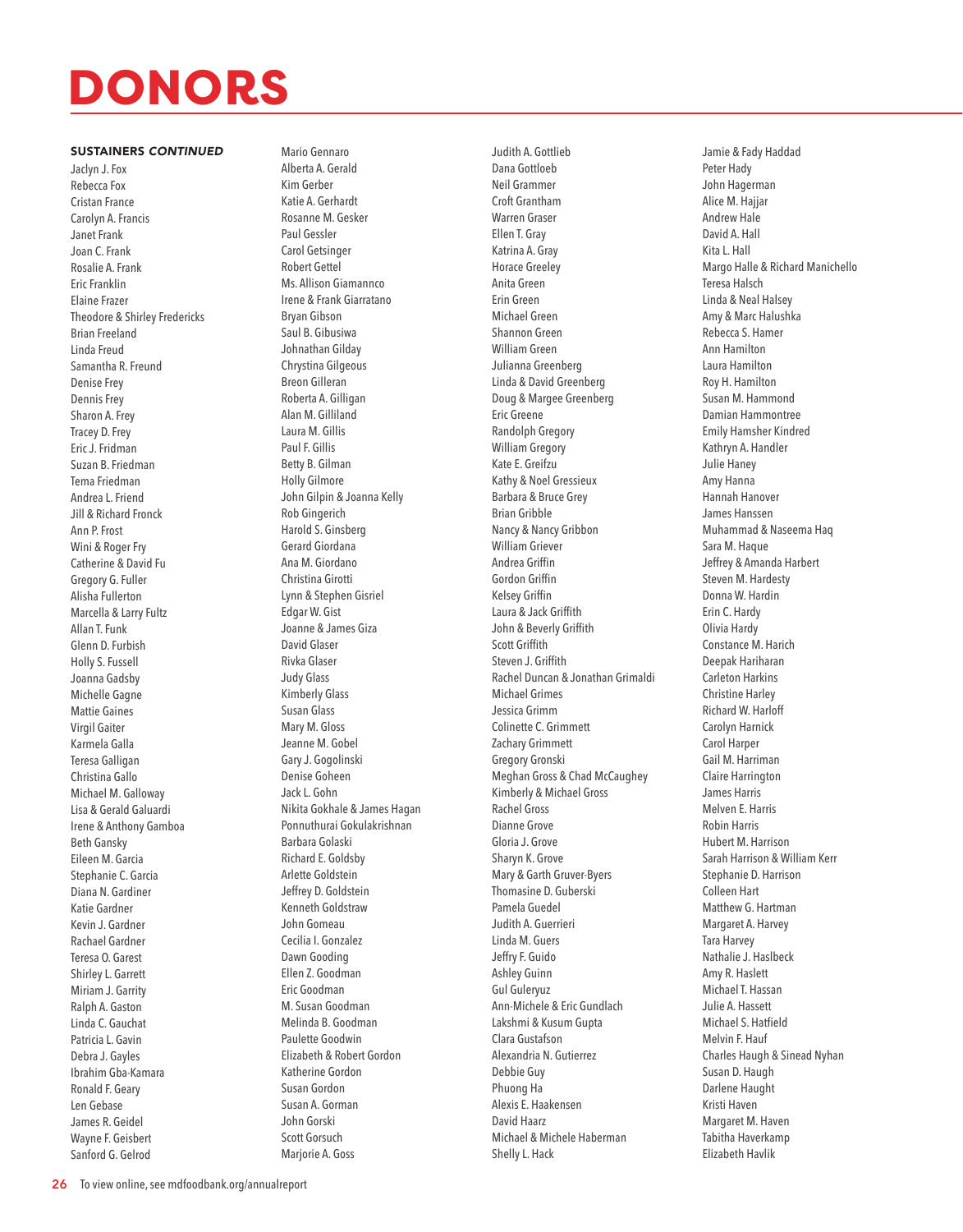Jeanette P. Hawkins Emma & Lisa Hawthorn Cassi Hayden Janet L. Hayden Kathleen Hayes Denise Haynie Bruce Hays Charlita Hearn Heart Ministries Ltd Carla M. Heath Melanie & Michael Hecht Patricia M. Hecht Lindsey D. Hedrick Beth L. Heerdt Ann M. Heether Audrey A. Heil Brittany Helmick Kathryn Helms Bonita F. Helsey Shirley A. Hemby Courtney E. Henderson Mario J. Hendricks Paula Hendry Michelle A. Henggeler Brooke Hennessy Kenneth Hennigan Connie B. Hennings Manuela Hensman Robert L. Henson Elizabeth & Corey Henton Artemis M. Herber Stephanie Herman Dennis Hermann Ellen & Jonathan Herndon Claudio J. Herzfeld Chris W. Hess Terry R. Hess Stephanie Hetland & Mark Lam Judith Hewitt Stephanie Heydt Monica J. Heyl Elizabeth & Peter Hibbard Catherine T. Hibberd Evan M. Hicks Jacqueline A. Hicks Tina & Brian Higgins Kelli Higley Jeanine L. Hildreth Jacqueline Hill Jewel M. Hill Maria Hill Stewart Hill Walter W. Hill, Jr. Paul A. Hillebert Ruth A. Hilliard Laura P. Hilliker Ann Hines Verily A. Hines Thomas & Valerie Hirsch Gabriel J. Hiza Chris Hoban Susan Hodges

Susan H. Hoen Donald F. Hoffman Thomas J. Hoffman William Hoffman Patricia Hoffmann Denise & Doug Hofstedt Ann Hohmann Wendy Holbrook David & Cheryl Holdefer Joy Holderness William Holdrich C. Vonzella Holland Maureen E. Holland Sharon & Abraham Hollander Timothy Holley Douglas & Nancy Hollobaugh Felicia Holloway Judith Holm Edward & Martha Holshue Eleanor S. Holt Shannon Holt Donna J. Hood Peggy Hool Eric Hoopert Felicia V. Hopkins Ethna B. Hopper Regina Hoppey Arlene F. Horner Robert Horst Roy & Lendra Horton Karen A. Hott Elizabeth Howard Joanne M. Howard Shaun Howard Amanda Howe Elizabeth Howe Valerie & Robert Howe Donny R. Howell Gregory Hrinda Lily Hsu-McCausland Charles Huber Mary D. Huddleston Chelsea Hudson Betsy & Thomas Hudson Shirley Huffman Jane & Geary Hufstedler James R. Hughen Mark Hughes Nancy & Harold Hull Elizabeth Humes Joann Humm James T. Humphrey Andrew Hundt Rebecca Hunsaker Eric-Enrico Hunt Lilton N. Hunt Olivia K. Hunter Carrie Huntley Bridget M. Hurley Matthew T. Hurley Christina Husk Karen K. Hussey

Bethann Hutcheson Deborah A. Hutchinson Patrice Hutton Kathleen E. Hyde Megan Hyde Michael Hyman Rachel A. Ichniowski Norma Imershein Jae In Nancy Ingham-Kenyon Michael R. Ingram Deborah & Nick Intveldt Kenneth W. Ireland William A. Irgens Tove & David Irving Sylvia M. Isaacson Tami Ito & Michael MacDonald Malini Ivatury Candy & Greg Iverson Donna Izquierdo Elaine E. Jackson Lauretta Jackson Leo J. Jackson Leona Jackson Marsha S. Jackson Rodney Jackson Gerri L. Jackwood Eric T. Jacobson Manizheh Jahromi Alison James Angela James Mara James Matthew James Racquel James Claire Jamieson Elizabeth Jamison James Janis Jonathan B. Jarvis Meghan R. Jarvis Julius Jefferson Kerry A. Jeffers-Parente Brien Jeffries Laila Jeizan Adrienne C. Jenkins Cheryl A. Jenkins Corey L. Jenkins Kristina Jenkins Lynae K. Jenkins Megan Jenkins Sarah K. Jenkins Teresa Jeschke Carolyn K. Jewell Ian Jobling Adam Johnson Adrian A. Johnson Alverta Johnson Angela Johnson Brian Johnson Christina Johnson Christina Johnson Deborah A. Johnson Derek T. Johnson

Ellwood K. Johnson Janet E. Johnson Karen A. Johnson Odis Johnson Pamela & Douglas Johnson Patricia Johnson Raven Johnson Robin T. Johnson Mary & William Johnson Judith & Jon Johnston Amy M. Jones Angelina D. Jones Deborah L. Jones Deborrah Jones Ms. Deloris Jones Earl Jones Jessica Jones Monique & Kevin Jones Sian M. Jones Stephen M. Jones Wayne Jones William & Elizabeth Jones LaTonia A. Jones-Britt Joyce E. Jordan Marlene Jordan Heather A. Joslyn Anna M. Joyce Annamaria B. Joyner Patricia Juchniewicz Carolyn Judge Mary J. Jurkiewicz Patricia Kaehne Luciane T. Kagohara Marnie Kahn Peter A. Kahn Manju B. Kaku Carolyn Kalinock Andrew Kallstrom Sonia Kalra Eileen M. Kalwa Sridhar Kamala Ms. Elizabeth M. Kameen Mohamed Kamel Francis Kane Elizabeth & Michael Kane Tobin Kaneshiro Bixa K. Kanneth Douglas J. Kaplan Shahana N. Karim Pia Karlsson Deana L. Karras Donna & George Kasnic Robert Kass Nicole Katsikides David Katz Karen Katz Steve Katz Karen S. Kauffman Andrew & Janet Kaufman Thomas Kawecki Lisa & John Keats Annmarie Keane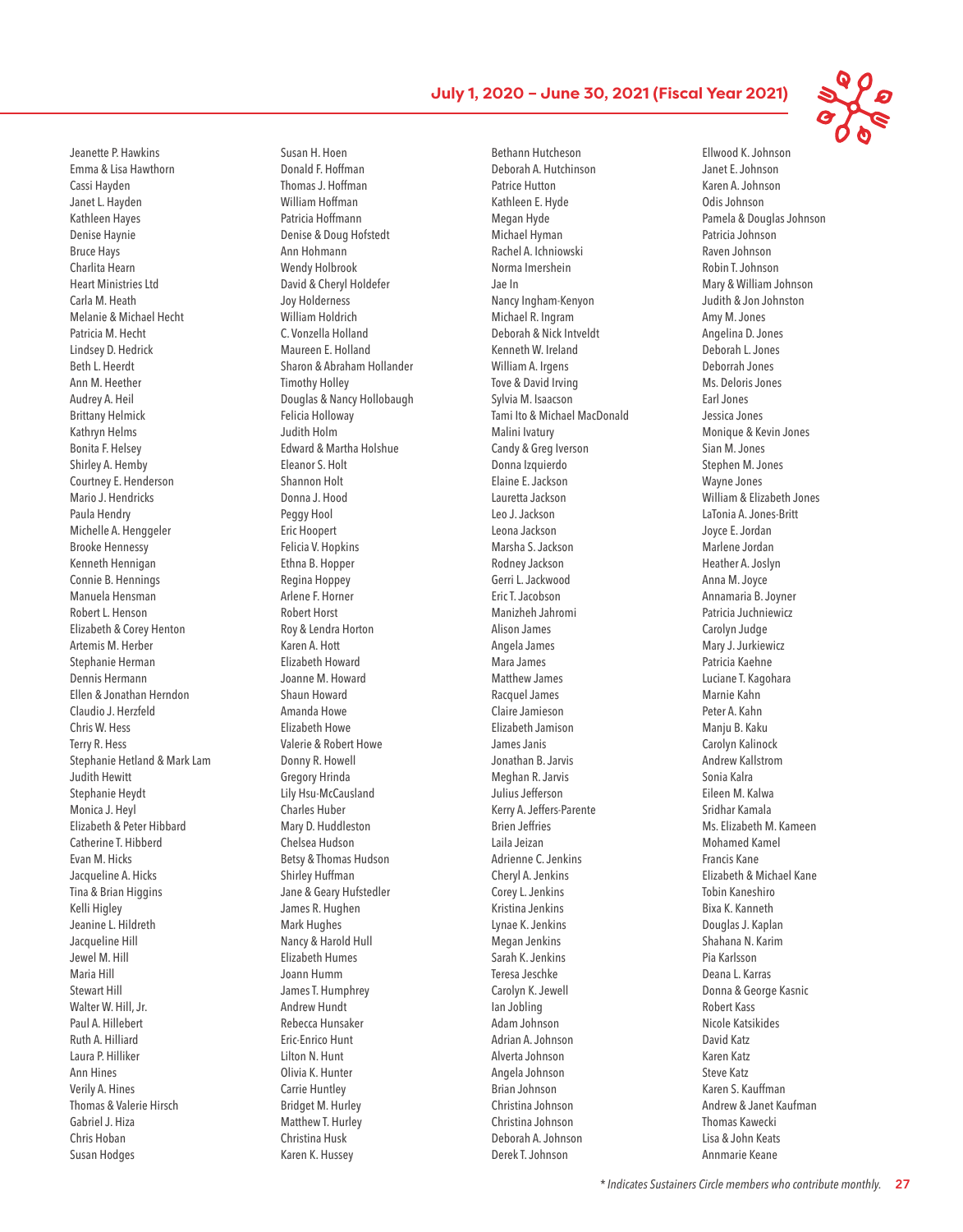#### SUSTAINERS *CONTINUED*

Eithne F. Keelaghan Jerrilyn Keene Prudhvi Keertipati Carol Kehring Arnold Keller Eileen & David Keller Tara Kelley Paula & Robert Kellogg Christine B. Kelsey Morgan Kempthorn Maria Kendro Jonathan Kennedy Michael Kennedy Scott Kennedy Sharon M. Kennedy Mary A. Kenney Maureen Kenny John Kerr Robert A. Kerr Karen E. Kesler Kerry & Albert Ketler Leigh & Alan Ketterman Jeffrey Kettner Jennifer Keyes Rosemary & Stuart Keyes Lola & William Keys Houda Khaled Ayesha Khalil Tayaba Khalil Harpal Khanuja Jonas C. Kibelbek Catherine E. Kiefe Stephen M. Kiene Robin Kight Erin Killough Alice Kim Bang J. Kim Eun Kim Sue Kim & Jobe Martin Stephanie & Robert Kimmons Conchita M. King Linda King Janice & Thomas King Jennie Kiniry Angela T. Kinn Lesley E. Kipling Sophia Kipre Christine Y. Kirby Patricia E. Kirkpatrick Howat Chris Kirkpatrick Steven R. Kirsh Joseph Kiskaden Ann & David Klaes Rebekka Klausen Jeffrey H. Klenzing Debra Klink Holly Klink Elsie H. Klumpner Christopher Knickerbocker Sigurd Knippenberg & Elisabeth Jakobsen

Rebecca Knowles Rodger D. Knox John D. Kocovinos Kolman Kodeck Wendy & John Koehler Irma & Marcel Kohler Ruhail Kohli Christine & Charles Kohls Xina & Paul Kojzar Jacob A. Komisar Shelley Komisar Crystal Konny & Brian Costello Andrea Koo Tanya S. Kooi Christian Koot & Jennifer Van Horn Anthony J. Kopas Arthur M. Koppelman Venkata Koppula David Kordus David H. Koshgarian Justin E. Kosmides Beth Kotchick Jennifer Kotlinski Ann K. Kotmair Mosope Kotoye Kathryn Kowal Celeste Kozlovsky & Geoffrey Wawrzyniak Katherine Kozycki David R. Kraemer Risa & Steven Kramer Sabina & Nicholas Kratzmeier Elise Krause Ramona Krauss Elizabeth D. Krell Amanda Krisher James Krist Elizabeth Kristoffersen Rich Krug Hillary R. Kruh Sharon Krumm Roxanne & Kurt Kuhn Judith R. Kunnes Julian Kupper Lisa Kupper Nathan A. Kurtanich Simon Kurtz Eric Kusmaul Yong & Jin Kwoun Patricia Kyle Elizabeth M. Lacovara Gary LaFrance Monna Laird Rachel Lake Annette & Richard Lakein Rosemary Lamacchia Dawn Lamar Meaghan Lamarre Guy P. Lambert Paul K. Lambert Gaetano Lamberti Francine Lampros-Klein

Lois A. Lannin James Lape Carla Lapine Steven Lapsley Janet M. Larrimore Mary C. Larrimore Benjamin B. Larson Shaun K. Latchford Erneisha R. Lauderdale Riza A. Laudin Paul T. Lauria Steven LaValle Miriam Lavender Rose Laverghetta Kevin Lavey Jordan G. Law Robyn Law Ellen M. Lawler Ann C. Lawrence Christopher T. Lawrence Susan Lawrence Cathy Laws Nneka Lawson Beth L. Lawton Cherokee Layson-Wolf Leonard Lazarick Stefanie Lazer Geoff & Elainne Lea Jacqueline G. Leach Robert M. Leahy Bruce J. Leasure John & Grace Leatherman David Leathery Cathy Leaycraft Debra A. Lee Donna W. Lee Eunmi Lee Marcelle Y. Lee Kathleen Leeper Tracy Lee-Williams Marc Leffer Peter Legg Harold Lehmann Jeffrey Leips Victoria & Kenneth Leitch Linda Lemar David P. Lemire Bruce Lenderking Samuel Lenox Carol E. Lent Pamela S. Leonard Andrew Lepczyk Brenda Lerner Laurence Letich Jennifer R. Levering Nancy & Carl Levesque Catherine A. Levey Stephen P. Levine Ronald M. Levitan Steve & Nancy Levitsky Joy A. Levy Jill E. Lewin

Barry L. Lewis Brenda Lewis Clifford Lewis Joseph R. Lewis Samantha Lewis-Hue Elizabeth L. Ley Whitney Lhotsky Jaclyn B. Libby Laurence Ligon Jody Limbacher Christine Liming Robert Linck Jerri L. Lindblad Juliet Linderman Kathryn Lindgren Kathryn A. Lindquist Bruce Lindstrom Barry Linkner Laura & Jonathan Links Virginia A. Lipscomb Charles Liptz Ray H. Lischner Greg & Carol Lisman Kathleen M. List Danielle L. Litchford Matthew Littenberg Cynthia L. Little Mary K. Little Stacy Littleton Timothy A. Livengood Debbie Liverman James & Theresa Lledo Timothy M. Llewellyn Mary Loafmann Jessica & Scott Lockwood Andrea Locurscio Frances & Herbert Lodder Peter R. Loercher Barbara & Joseph Loftus John K. Logan Sean M. Logan William Logan Robert J. Logue Daniel D. Lohin John & Laurie Long Laura Long Stan & Terri Long Kelli E. Longshore Richard Louis Joyce C. Louque Mary Ellen Love Lawrence Lovelace Tyler Lovell Denise L. Loverde Teresa & Norman Loverde Jonathan W. Lowenberg Marilynda Lowery Ellen A. Luchinsky Frances Luchsinger Louis J. Luciano Jayne Lukas Donna Lukish

Terriann Lane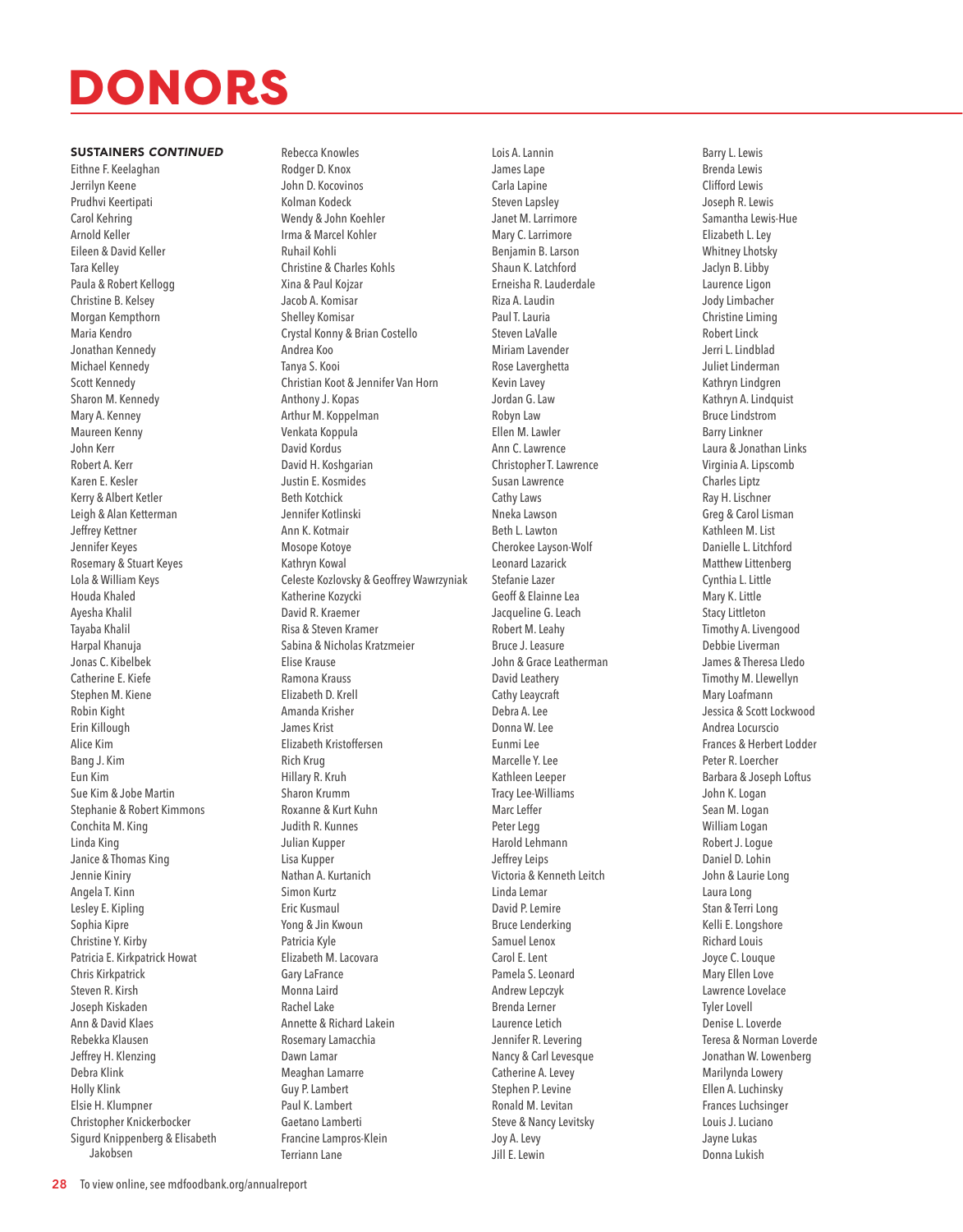Nathan & Kaitlin Luna Megan Lundgren Kathleen L. Lundy Alvaro Lupercio Jenni Lutz-Hull Potter Robin L. Lyate James Lynch Peter F. Lynn Stephanie & Warren Lyon Roger Mabe Jay MacCracken Brian MacDonald Gail Macinnes Donna & Edward Mack William Mackenzie Gary Madonna Sandra D. Maey Kevin Mager Donald Magni Christopher Maher Janet L. Maher Daniel J. Maier Rosina Maiers Gregory Maines Sharon Maisano Jacqueline Maith Paul Majors Kristine & Kurt Makiewicz Tom Malanga Maria Malave Alexandra Malcolmson Hasan Malik Francis M. Mallon Janis Maloney Meryna Manandhar Melissa Manchini Michelle Manhatten Sriram Manivannan Antonio V. Manjarrez Shelia M. Manley Nancy L. Mann Matthew Mannfolk Melissa Manno Daniel Mansfield Michael Manteuffel Joe Maranto Aaron Marasco Jennifer Marberry Julie Marble Lawrence M. March Ronald A. Marcolini Meghan R. Marek Scott Margolis Juliana Marin Bryan Marion Mary P. Marks David Marlowe Allegra Marquart Tobias A. Marriage Pamela A. Marrow Miranda Marsh Rossana & William Marsh

Jeffrey D. Marshall Carole A. Martens Charles L. Martin Clifton Martin Rev. Dr. Donna J. Martin Jacqueline Martin Jennifer Martin Dr. Joanne Martin Joyce M. Martin Lee Martin Lissette Martinez Robert Marton Diedre E. Marvel Jo Masenior Mary Mashburn Carol L. Mason Donald R. Mason Michele M. Mason Deborah Massenberg Darryl Massey Peter Matchette Arthur & Rebecca Mathsen Patrick Matthews Yvonne Matthews Nadia Mattiucci Michelle A. Matto David F. Matuszak Margaret Mauro & Richard Wagner George O. Mayer Steven Mayfield Marilyn E. Maze Kathleen Mazurek Kathleen McAvoy Jennifer A. McCabe Monica McCann William McCarthy Robert L. McCarty Catherine McChesney Beth A. McClain Jeanne McClellan Mary Alice McClintock Lindsay McConnell Robert A. McCormick Ronda McCoy Isabella J. McCracken Jenny McCrimmon Leslie J. McCuaig Amanda McCulloch Amy & Chris McCullough Shelly McCully Irene McCutcheon Maryellen & David McDermott James McDonald Mary C. McDonald Claudia McDonough Virginia & Reed McDowell Colleen M. McEvoy Margie & Michael McFarland Traci & Phillip McFaul Daniel McGee Debra E. McGhee Earl R. McGimpsey

David E. McGlew Karen V. McGlothern Billy McGough Bobbie A. McGowan Monica McGrath Lasonya & Clauzell McIntyre Kevin McIntyre Joanna McKee Linda D. McKee Ashley McKenzie Karen & Carl McKenzie Timothy McKenzie Meredith McKittrick Lucy I. McKnight Bette B. McKown Carol McLaine Karen McLean Kathleen G. McMahon Scott McMahon Patricia E. McManusf Mary J. McNamara Charlotte & Bernard McNeal Ryan McNelley Bree McNerney Lucas C. McNinch Nancy McPherson Christine K. McSherry Mark McTague Edward S. Meade Georgianna & Kevin Meagher Oddet E. Mears Dave & Marie Medeck Bibiana Medina Jose L. Medina Rachel & Scott Meek Paul A. Mehrkam Bruce Meinhold Jacquelyn S. Meisel Amy G. Meisels Aimee L. Meli Hiyalidys Melo Anna Melville Deanna Mendelson Eva Mengelkoch Mitchell B. Merback Janet Mercado Anita Merina Linda & David Merkel Leslie S. Merkson John D. Merrill Alisa Merritt William Messick Kathleen M. Mettle John E. Metzler Lyn Meyerhoff Rose Michaud Priscilla Michell Danica Middlebrook Yevgeniy Mikhaylov Emily Mikles Dwayne S. Milburn Peter Z. Milenkowic

Ronald Miles Adrian & Brian Miller Dionne Miller Dolores G. Miller James E. Miller Judith B. Miller Linda Miller Margaret S. Miller Mary Miller Michelle Miller Milton L. Miller Patricia Miller Katherine & Robert Miller Roy B. Miller Susan C. Miller Tracy E. Miller Paul E. Milligan Kathryn C. Mills Janet Millward Michael Miltenberger Frederick A. Minger Kathleen M. Minke Elva C. Minter Sandra A. Misch Aubrey Mishou Charlie Mitchell Joyce T. Mitchell Margaret Mitchell Sisilia Mo & Wei Zhang Evelyn M. Mogren Donald I. Mohler Teresa A. Moir Matthew Molek Karyn L. Molines Cristina Mollenkopf Joan Molnar Quiana Mondowney Maryann & Steven Mongomery Donna M. Monroe Chris & Linda Montone Glynis A. Moody Chris & Dan Moore Cynthia L. Moore Deborah B. Moore Jeffrey A. Moore Marcia & Jack Moore Maria L. Moore Marlon Moore Mary Moore Toni Moore-Duggan Allison F. Moorefield Donna L. Moorman Akintunde Morakinyo Stacey Morrison & Brian Morales Sabrina Morales Robert L. Mordhorst Terry M. Moreland Amy Morgan Brooke Morgan Mary L. Morgan Larissa Morgan-Borkowsky Claire A. Morgans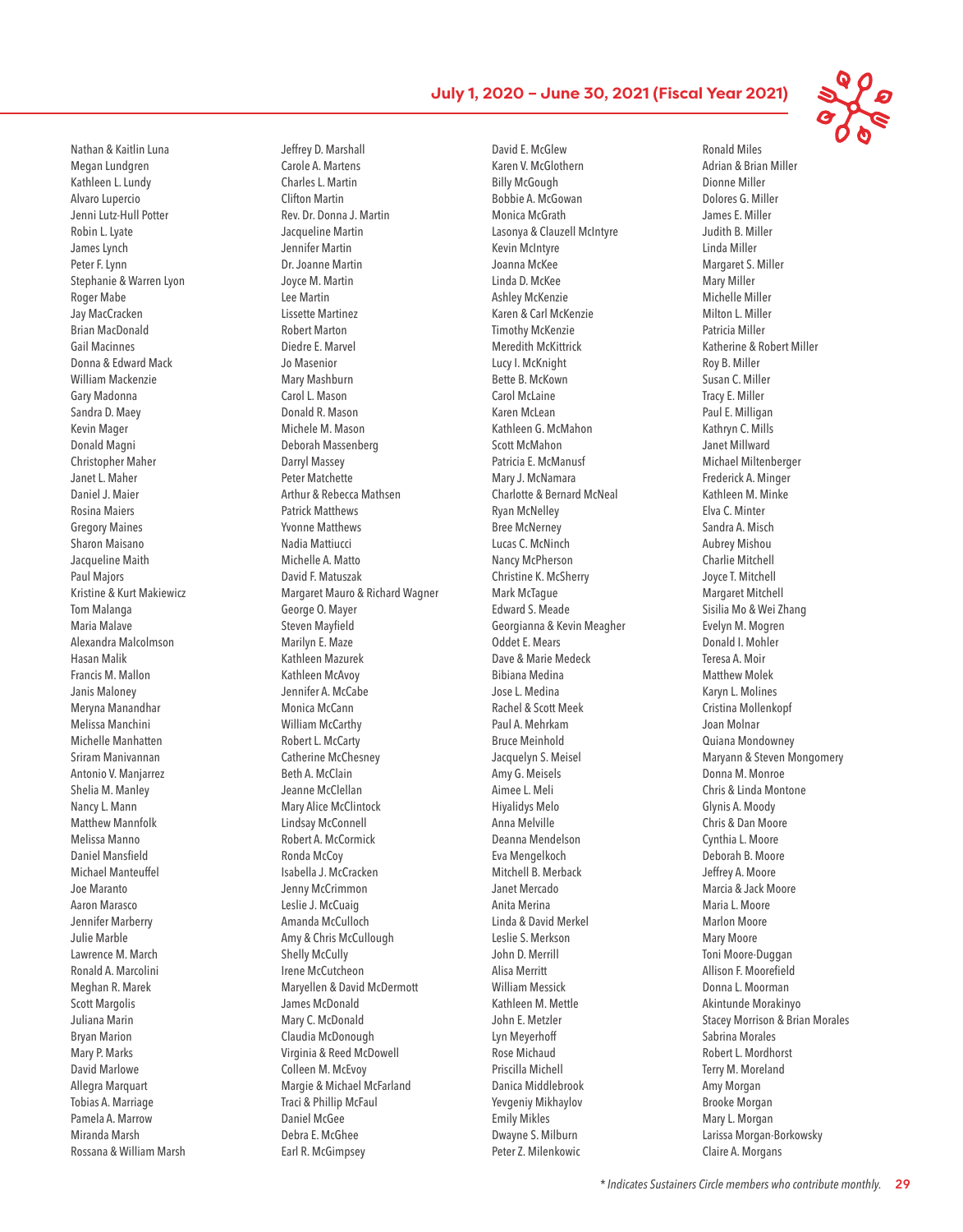#### SUSTAINERS *CONTINUED*

Harriet Morganstein Liora D. Moriel Anne Morin Lindsay Morrell Alice Morris Bryan K. Morris Carolyn Morris Carolyn H. Morris Jeffrey B. Morris Catherine Morrison Scott Morton & Janine Kucik Dorothy Moses Robert E. Moskowitz Charles Moss Harold & Barbara Mosser Augustus G. Moyer Carolyn Moyer Erica Moylan Bora Mpinja Timothy J. Mrozek Sheila P. Muccio Johnetta Mukes Diane & Russ Mullaly Carole R. Mullan Steve & Janet Mullany Joan Mullen Reed Mulligan Cynthia Mullin Anjali Mulloor Terence Mulvey William Munchel Nancy Munoz-Hoffman Nicole Munro Regina Murchison Janine Murphy-Neilson Jill & Donovan Murray Peter G. Murray Lakshmi Murthy Tim Muruvanda Andy J. Musliner Amy L. Mussen Ellen Mussman Aliyu Mustapha Susan C. Muth Katherine Myers Curtis Kennedy & Scott Myers Shahak Nagiel Nora & Aly Naguib Laura Nalls Jeffrey Nash Robert G. Nash Simon Nash Maryann Natale Ilene J. Nathan Linda Nathan Leah Naval Gladys Naylor Mary Nazemi Marjorie Neal Amy M. Neary Mary Needham

Dorothy E. Neely Cindy L. Neff Pete Nelson Lee & Norman Nesbitt Tamara L. Nestle Allison Neumann Michael & Sally Neumerski Charles & Sally Neustadt Tara Newfield Alan Newman Julie Newman Mrs. Kae Newman Mary Newman Candice Newton Paul Newton Jennifer & Paul Nezzio Dat L. Nguyen Hien Nguyen Mary R. Nichols Leslie S. Nielson Mary Kaye Nilan Robert C. Nilson Frances & Veryl Nilsson Karen Nitkin Jane Nitsch Linda Nitsch Elizabeth Nixon Patrick Noone Mr. Norbrook Katrina Norfleet Kathleen Norton Penny Norton Sherrie Norwitz Whitney E. Novak Paula R. Novakowski Natalie Nucifora Sylvia Nudler Andrea Nugent Lee A. O'Brien Steven L. Ocone Christine O'Connor Lisa O'Connor Maura O'Connor Roxanne O'Connor Diane J. W. O'Conor Charles Odell Laura O'Donnell Sharon E. Ohlhaver Folasade Oladele Deborah Oland Gregory Olds Lauren M. Oleykowski Stephen J. Olle Kathleen Olsen Shana D. Olshan Christina Olson Adetoun Olumide Omega Baptist Church & Ministries Kevin Omland Jason Oneal Patrick Onley Adam Orenstein

Elizabeth Orr & Charles Cottingham Suzanna O. Osatuyi Marcia J. Osborn Shannon B. Osborne Suzanne Oshinsky Ruth & Glen Oswald Hugh Otterson Susan Ouellette Gretchen Overdurff Christopher Owens Helen Owens Robert C. Pace Michelle L. Pack Yvette & Patrick Pack-Logan Jean M. Paffenback Margaret Pagan Elizabeth Page & Eric Painter Carla Palank Patrica Palattella Elisabeth Pallia Laura Palmer Alisa Palmieri Christine & Robert Palmisano Brian Panico Christine & John Pannell Phyllis & Michael Panopoulos Sallie & Edward Papenfuse Karen E. Papke-Shields Adlai Pappy Drew Para Julie Parham Nancy & Bruce Paris Thomas Paris Sally R. Parker Diana Parkison Windross & Livete Windross Shirley & Ed Parkison Joseph Parks Lori Parks Sheri Parks Jennifer L. Parry Will R. Parson Patreena & Stephen Parsons Colin Pascal Cornelia Pasche-Wikar Charlyne Pass Lisa Pass Tracy Patel Cassie Paton Trevor A. Patzer Volanda A. Peace Wilma Peachey Grant Peacock Stephen D. Pearl Leah P. Pedder Kimberly Peden Brian Peek Molly Peeples Nicole Pekarske Stacy Pelekhaty Nancy B. Pelton

Judith M. Peluso Leanne & Mark Pemburn Emily Pendas Patra Peng Richard Penhallegon Nancy & John Peper Wendy L. Perera Monique Perkins Nina Perkins Diana & Phillip Perkins James Perlie Julia M. Perocier Marvia Perreault Joseph & Kathleen Perrino Mary Perry Timothy Perry Janice Pesyna Arnhild Petersen Jill Petersen Breanna Peterson Joann Pettinicchio Chad Pfeifer Richard & Marian Pfeifer Susan Pfeiffer Stuart M. Pflaum Karl R. Pfrommer Brandyi Phillips David Phillips Donald Phillips Kimberly & William Phillips Martha Jane Phillips Sherry L. Phillips Michael & Amy Piccalo Leslie Pick Danielle M. Pierce Colleen Pierre Vanessa Pikler Denise R. Pinder Sean Pink Gregory N. Pinkerton Brina Pintzuk Lisa & Michael Pintzuk Stephen L. Pipkin Sue Pirolo Shikeena Pitts Susan & Jay Plafker Mary C. Plaine Aimee Plaisance Kimberly Plant Rheanna Platt Yvette M. Pleasants Dianne Pledgie & David Torres Ellen Pliska Gretchen Plumb Jennifer Pluznick Catherine Poe Eliza Poffenberger Steve Pohlhaus Sandra H. Polakavetz Genevieve Polk Gary Pollock Cynthia A. Pollum-Shuren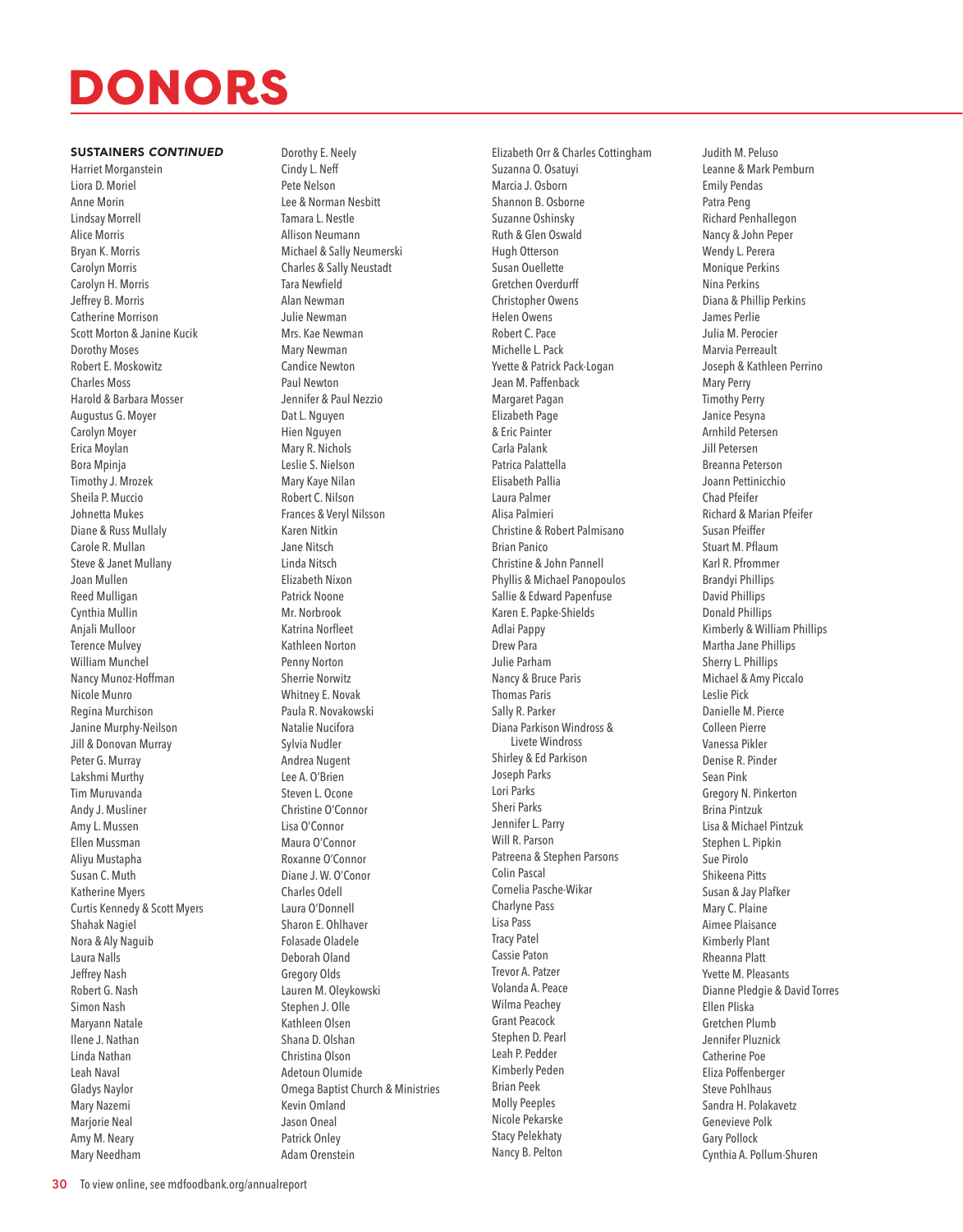Sonya Ponds Pamela F. Pope Lisa Porcari Janice Porpora Amy L. Porter Gregory L. Porter Michelle & Kevin Porter Lenora Porzillo Terry G. Posey John Posner William Posner Alexandra Post David Post Sheryl A. Post Vito T. Potenza Narendra Potluri Debra & David Potts Angela Y. Powell Nancy & William Powell Mr. Sean Prasser Laura A. Pratt Diane Pressman John R. Prestwich Donna J. Price Douglas C. Price Jan Michael & Mike Price Peter Price Caroline P. Price-Gibson Nancy Priest Sharon Y. Priest Gregory E. Prieur James Pritts Margaret & Mike Procario Alexander R. Prog Adriana G. Proser Kaliopi G. Provencher Angela & Steven Psenicska George Psnos Philip Pugh John L. Pullen Roshan Punnoose Dale Pupillo Tina M. Puthenpurackal Douglas Putt Nelson A. Pyle Kenneth N. Quam Farihah Quasem Charlene Quesenberry Jane & Martin Quinn Farheen Qurashi Alyson C. Race Reed Racette Cindy Ragin Tiffany C. Ragin Tia S. Ragland Medley Kristin & Timothy Raiswell Kathy M. Rama Ajay G. Rambaran Mairim G. Ramos-Lebron Arline Ramsey James Ramsey Mr. Bob Ramsey

Graham Randolph Karen Randolph Glen Ransom Thomas Rappold Sylvia & John Rath Bernard J. Rauscher David C. Raver Marjorie Rawhouser Brenda & James Ray Karen L. Ray Paula Ray Victoria Ray Susan L. Rayner Abdul Razaq RCP Food Safety Consultants Fritz Read Mr. Michael P. Reamer Mr. Ronald Reardon Barbara Redfearn Alexander Rediger Daniel A. Redyk Anna Reed Margaret L. Reed Dana L. Reeder Margaret A. Reel Franklin Regan Jennifer Rego Brown Gary Reguerin Judith H. Reid W. Robert Reid Krystin B. Reider Mary L. Reidy Maureen Reightler Michael F. Reilly Gretchen Reimert Monica Reinagel Richard D. Reinders Jocelyn Reinohl Eileen & Francis Reitemeyer Shannon M. Rembert Giles Reneau Lynda L. Renomeron Paul S. Rensted Christine E. Reshetiloff George L. Rettie Mayumi Rezwan Marybeth Ribar Lorrianne Jeanette Rice Stephanie Rice Ruth R. Rich Valerie Rich Keana Richards Teirra Richards Trevor F. Richards Celine Richardson Julie Richardson Katherine Richardson Kathy L. Richardson Zena Richardson Elizabeth Richter Joanna Richter & Chris Tonnesen Todd A. Rickert

Daniel Rideout Evangeline R. Ridgaway Lynn T. Ridgely William L. Ridgway Laura Ridler Donna J. Rieman-Rounsavall & John C. Rounsavall Diane & Delbert Riemer Creighton Riepe Mark E. Rifkin Robert Rigg Wanda & Dennis Riley Kelli Riley Sarah A. Riley Eunhee Rim Janet & David Ring Corey Ringer Andrea Ringgold Judith Ringle Kristine Riordan Tracy Ripani Barbara & Terence Risby Brooke Risdell Bethann & Adam Ritter Snyder Nicole M. Ritzau Rosetta T. Rizzo Brenda Roa Erica Roach Mary Robaczynski Veronica Robb Robbie Robbins Dale Roberts Floyd Roberts Lois D. Robertson Melissa A. Robertson Robert C. Robertson Kathryn Robinett Dennis D. Robinson Barbara & F. Robinson Janet Robinson Jenna Robinson Michael S. Robinson Noah M. Robinson Zelig Robinson Melanie Rocairte Rebecca L. Rocco Daniel J. Rocek Akiko Rockers Juan E. Rodas Tara S. Rodgers Tanya B. Rodich Kim Rodriguez Julie Roehm Ann & Anthony Rogers Cynthia L. Rogers Eleanor R. Rogers Jocelyn Rogers Paul B. Rogers Nancy Rohe Keith A. Rolfes Leigh Roller Linda Romanic

Sandra & Richard Romeo Tara Romine John M. Rooney Lynda L. Rooney Katherine Rorschach William Rosenberg Jay H. Rosenthal Kathleen A. Roso Laura & Jim Rossman Kirk Rossmeissl Judy & Robert Rothenberg Carol A. Rothermel Amy Rottier Chuck & Rick Rounds-Poloway Bernadette Roussel Dimos M. Roussis Jan Rowe Scott Rowe Frank H. Rowsome Arjun C. Roy Kathy-Ann Royster Evelyn D. Rubin Karen A. Rubin Deborah C. Rucker Courtney E. Ruckman Jenny Rudolph Mary A. Ruley Timothy Rumrill Frederick L. Rush Jennifer Rushing-Schurr Linda & James Russ Ruth G. Russell Susan L. Russell Rosanne Russillo Jean Russo Jo Ann & Neil Ruther Charles & Janet Ruttkay John V. Ryan Kathy A. Ryan Patrick J. Ryan Douglas Ryczko Beverly Rynex Andrea Sabaliauskas Brad Sachs & Karen Meckler Heather Sachs Erick Sadler Stephanie Safran Susan & Bogdan Sagatov Robin Sagoskin Elizabeth P. Sahu Meenakshi & Kailash Sahu Crystal Sailor Deepak Saini Gabrielle & Eric Saiontz Zachary Sakowski Maile K. Salinas Wendy Salkind Farid Salloum Stephen T. Salsbury Roy G. Saltman Daniel E. Sams Carolyn Samuels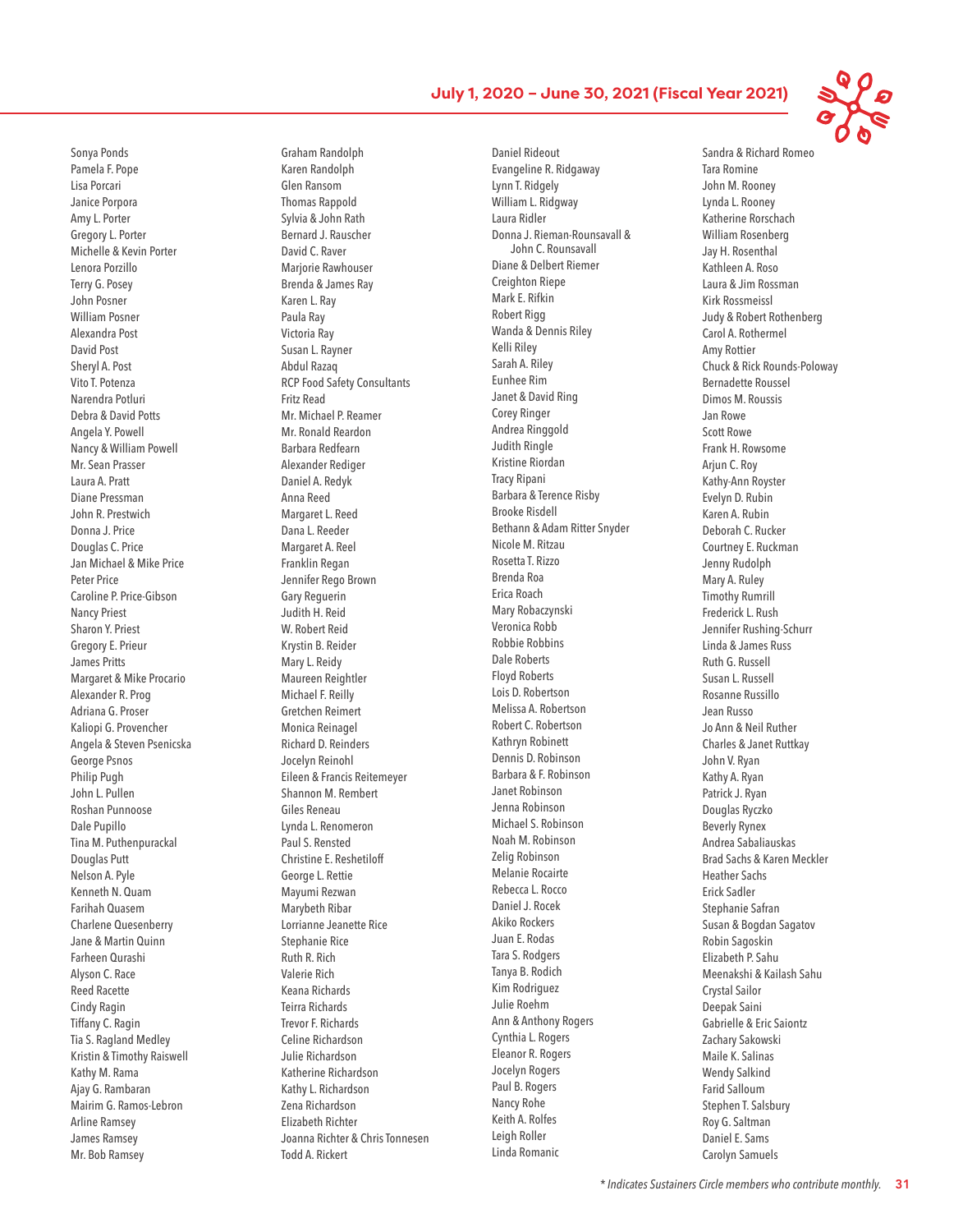#### SUSTAINERS *CONTINUED*

David M. Sanborn Jacqueline Sanders Jillian Sanford Sankofa Counseling Johanna Santa Rita Heather Santamaria Samuel Santana Ronald T. Santos Halima-Shadiat O. Sanusi James Sarlanis Jennifer G. Sarlin Rene Sarria Ada Satterfield Wendy Sauber Joan A. Saunders Kathy J. Saunders Jenelle Savage Carolyn Sawyer Krishna Saxena Thomas Saylor Elliott Scales Karl Scheel Carole Blake & Thomas Schell Brian D. Schenck Marjorie A. Schenk Michael Scherer Luanne Schinzel Jennifer Schittino Hristina & Bradley Schlaggar Darren Schmidt Jennifer Schmidt Lois M. Schmidt Mary Schmook Judith M. Schneider Ms. Judy Schneider Karen Schneider Joan & Jonathan Schochor Robert Schoenfelder Shelley Schoppert Michael Schor Leanne M. Schrecengost Claire E. Schreiber Maryjo & Barry Schreiber Weston Schreiber Chad Schrock Susan E. Schroeder Steven Schroen Terry L. Schubert David G. Schulenburg Rebecca Schulman Melody Schultz & Martin Sokolich Jonathan Schupp Kathy Schwabeland Courtney Schwartz Linda S. Schwartz John Schwartzman Kurt R. Schwarz Jillian Schweitzer Sarah J. Schwing Linda Schwirian Deborah & Samuel Scott

Douglas Scott Ellis A. Scott Lauren Scott Mary K. Scott Angel & Chris Scruggs Ellen Seagraves George M. Seal, Jr. Gail Sealy Suzanne & Christopher Sebald Thomas M. Sebastian Lisa S. Segel Joan W. Seitz Freida Sellami Rick & Deb Seltzer Toni Serini Paula Sessa Candace Seuferer Scott Seybrecht Amit Shah Alex Shangraw Gregory Shannon Debra L. Shapiro Michael R. Shaw Susan Shebel Karen A. Sheffo Farkhanda Q. Sheikh Denise Shell Ronald & Carol Sher Judith Sherk Dorothy Sherman Laura Sherr Karen Shields Rebecca Shillenn Michelle Shipp Jane C. Shivnan Paul E. Short Sarah Showell Nancy Shreve Melissa Shurland Joan Shutinya Mary T. Sidhwani Teena M. Siggers Ms. Ellen K. Silbergeld Maribel Silva Bracamontes Cathy C. Silva Marie K. Silverstrim Margery S. Silverton Crystal Simpson Joan Simpson Johnnie L. Simpson Julie & Vincent Simpson Kenneth Sinclair Jody & Marc Singer Rhonda J. Singer Gurnek Singh Sonia Singh & Ray Sigmon Margaret J. Sitaras Douglas T. Skeen Theresa L. Skepton Michael Skerker Leah M. Skica Frances Skinner

Debbie & John Skrletts Kenneth Skrzesz James H. Slacum Robert P. Slacum Vickie L. Slater Emily Slaughter-Delano Susan Sleve Elizabeth Sloand Patrick L. Smiley Margaret N. Smilow Albert Smith Angela Smith Brenda Smith Camille & Scott Smith Debbie A. Smith Dorothy J. Smith Duane Smith Elizabeth Smith George M. Smith Linda Janon Hutton & Glenn Smith James & Colleen Smith Kathleen Smith Kathleen A. Smith Kathleen F. Smith Lisa F. Smith Lisa M. Smith Lizzie M. Smith Nora & Ernest Smith Suzanne Smith Veronda Smith Virginia F. Smith Susan M. Smith-Frank Constance Smith-Hicks Elizabeth & Charles Smithson Lori Snyder John R. Sohn Randall Soileau Marienka Sokol & Ben Vanlandingham Joan Solly Amir Soltanian Tina M. Soman Cindy Somerville Karen C. Song Steven Songer Stephanie B. Sorensen Emily Sottlie & John Sottile Barbara J. Souter Jean-Anne South Sharon A. Spangenberg Sharon & Eric Speaks Rugenia Speight-Dennis Margaret F. Speir Julian Spencer Sue & Donald Spicer Ms. Jane Spicer Walter Spiegel Irina Spirina Lloyd J. Spivak Wendy Spranzman Hatim Abdel-Qader & Kimberly Sprecher Sheri & Todd Sprigg Diane C. St. Amant

Warrick St. Jean Shane & Emma Dowling Phillip Stadelman Gena S. Stanek Anne Stangl Mary Stanley Mary S. Stanley Tiara Stanley Barry Stapleford Jesse Staples Delia & Harold Stark Patricia & Lawrence Stark Deborah Starr Jane Emmet & Mark Stave Bob & Alice Steffen Thomas Steigerwald Kimberly R. Stein Mary & Matthew Steiner Tobie L. Steiniger Tamara F. Stenzel Cathy Stephens Monica & William Stephens David M. Stevens Galen Stevenson Louise D. Stevenson Regena G. Stevens-Ratchford Erin K. Stewart Kathryn B. Stewart Robert Stewart Stephie & Nick Stewart Mrs. Evelyn E. Stinchcomb Anne P. Stinson Thomas J. Stochl Deirdra Stockmann & Phillip Heslip Susan Stockslager Mary Stojak Anne Stoline Kathy & John Stolle-McAllister Susan & Reuben Stollman John & Pat Stoner Joyce Storer Julia G. Stoshak Lee & Christopher Straaten Marie Strasburg Joanne C. Strauss Gary Streeting Kevin J. Stringer Edward Stuebing Argathia Styles James Styles Erin Subramanian Kathryn M. Sullivan Territa Sullivan Chun-An Sun Patricia A. Sundberg Joan Susie Suriya S. Susindran Alicia Sussman Eric Sutter Adam Sutton Valeria Swartz-Diaz Rhobeca Sweat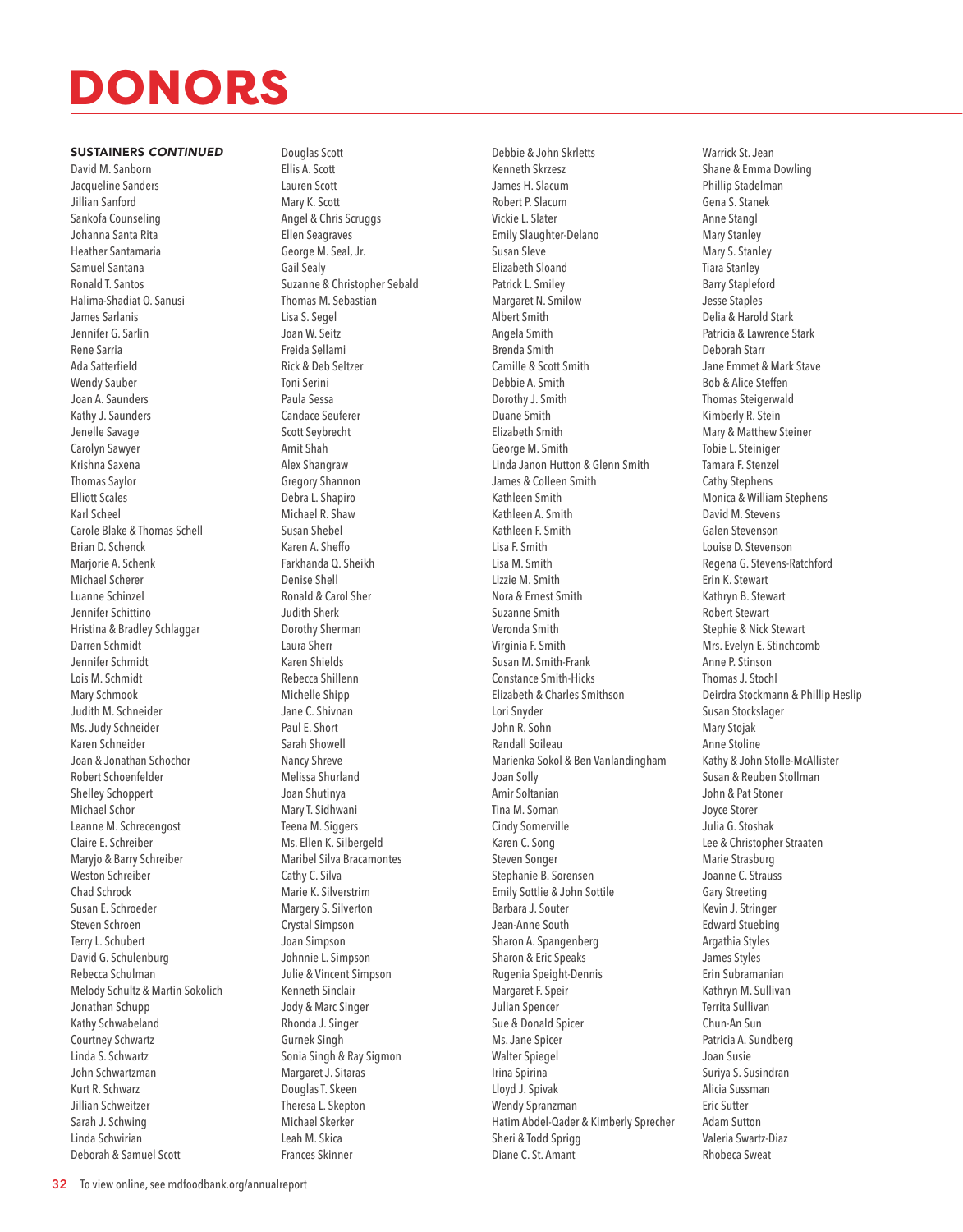Del Sweeney Duchess A. Swift Margaret & James Sydnor Stanley Synowczynski Cristin Szydlik Elleni Tadesse Ashine Nancy Tag Adeola Taiwo David H. Talbert Harlan Taliaferro Robert Talley Frances M. Tana Nancy Tanguay Brenda V. Tapley Jennie M. Tarantola Ramon Tasat Joseph F. Tassone Leonard Taube Cynthia A. Taylor Dwight Taylor Mr. Fleming M. Taylor Joan K. Taylor Lisa A. Taylor Patti Taylor Nicole Tedeschi Catherine Tengwall Nathan Tennyson Margaret E. Terry Monica Terry Andrew Thacker Peter Themelis Vijayanand Thiyagarajan Aaron Thomas Angela Thomas Anthony M. Thomas Clarissa & Lee Thomas Helen M. Thomas James & Kaye Thomas Janet Thomas John Thomas Kenneth M. Thomas Laura J. Thomas Lauron Thomas Lexie L. Thomas Melvin R. Thomas Susan B. Thomas Darlene & Willie Thomas Brenda V. Thompson Erykka Thompson Amanda & Harris Thompson Jane Thompson Lonnie J. Thompson Martha Thompson Victoria Thompson Marilyn & Allan Thorn Jamie Thurman Rohan Tikekar Jeanna Tillery Dee Tillotson Paul Timin Deirdre E. Tindull Laura Ting

Walter W. Tingle Chelsea Tischer Michael Tobolski John Todaro Kevin Todd Pamela & Jeffrey Tognola Jessica Ton Eric & Jacqueline Toner Theresa K. Tonge Sean Topel Veronica Torbert Shon Torney Anna M. Torres Jennifer Townsend Toby Towson Nicole & Jennifer Trader-Morgeson Joseph M. Trageser Susan & David Trail Cecilia Traini Deborah E. Trautman Mr. John W. Travis Jr. Alex Trent Debra & Mark Trent Michael Tripicco Lawrence Triplett Ronald Trivane Robert Trombley Marian E. Trossbach Patricia O. Truitt Jared M. Trusso Scott C. Truver Chihsheng Tsai Laurie & Gregg Tubbs Tiffany F. Tupper Matt Turbyfill Barbara & Dennis Turner Darienne Turner Deborah A. Turner Michelle L. Turner Shirley J. Turner Jennifer Turnham & Matt Mulcahy Emery Tyndale Lisa B. Uncles Stacey Underwood Sue Unger Sommer A. Upman Kristin & Greg Urban Lori Urban Ray & Kim Urena Nicole M. Utech John Vahey Lawrence R. Valcovic Nicholas Vallianos Mary Reed Valliant Peter & Susan Van Buren Bertram A. Van Engel Mr. Paul Van Horn Judy Van Ormer Melissa J. Van Ruiten Richard C. Vanden Heuval Gabrielle Vanderburgh Kimberlee Vandervoorn

Autumn L. Vanhorn Steven VanTill Robin M. Vaughan Douglas P. Vaughn Elaine Vaughn Patricia Vaughn Natesh Veda Maria Velez John Venable Thomas A. Ver Ploeg John A. Verbillis Erin Vernon Shelly Vernon Jeffrey B. Vertucci Diane W. Verzi Heather Vetzner Glenna & Charles Via Sara Via Kim & J. Vicchio Cheryl Vichness Debra H. Vickerman Noreen O. Victor Rodney Vieira Paula M. Vinciguerra Stephen Vining Ramana Viswanadha William A. Vita Adam Von Blon Robert L. Von Tersch Nicholas von Turkovich Mitesh N. Vyas Faith E. Wachter John Wachter Marilyn W. Wagster Elizabeth J. Waibel Magdalene Waithaka John Wajer Mark Wajer Carol Waldhauser Satish Walia Andrew M. Walker Barbara A. Walker Adriennes & Dale Walker Deirdre I. Walker Lucy & Richard Walker Shetarra Walker Roger Walkup Kelly Wall Roy V. Wallace Stuart Wallace Sydney Wallace Jean Waller Brune Margaret Wallis Janice & Jeffrey Wallop Rosemary Wallop Dolores Walsh Sarah T. Walsh Judy Walter & Donald Klima Carol S. Wandres Kathy & Robert Ware Joyce & Michael Warner-Burke Michael Warren

Tracy & Leslie Warren Jill Warzer Charlene Washburn Briana Washington Linda Washington Laura Watkins Mary E. Watkins James Watson Sue T. Watson Tom & Jan Watson Leslie M. Watson-Malachi Catherine & Mark Wattenberg Martha Watts Dennis Weaver Elizabeth Weaver Mary McCullouugh & Steven Weaver Matthew Webb Brian Weber Ms. Lois W. Webman Joyce Wedler Angelique Weger & Martin Zickgraf John Weigle Cynthia & Robert Weilminster Jane Weisbaum Shannon Weisman Mikaela J. Weisse Molly Weisse-Bernstein Laurie Weitzenkorn Gail Weldin Christine S. Wells Tamara & Daniel Wells Elizabeth A. Wells Jacqueline B. Wells Kate Welsh Martha B. Welsh Sharon M. Welsh Steve Wenger Carl A. Wertman Janet Weschler Nicola Wescott Sueann J. West Stephanie R. Westby Ouida & Lennox Westney Joann Weston Gwendolyn Wheatley Georgia N. Wheeler Josh & Joyce White Mary J. White Monya White Ruth White Susan White David Whitehead Emma Whitelock Amanda M. Whitener Kathleen White-Wenger Anthony Whye Margaret & James Wickless Mary & Kevin Wiedel William C. Wiedel Alina K. Wieprecht Susan Wierman Nelida C. Wigfall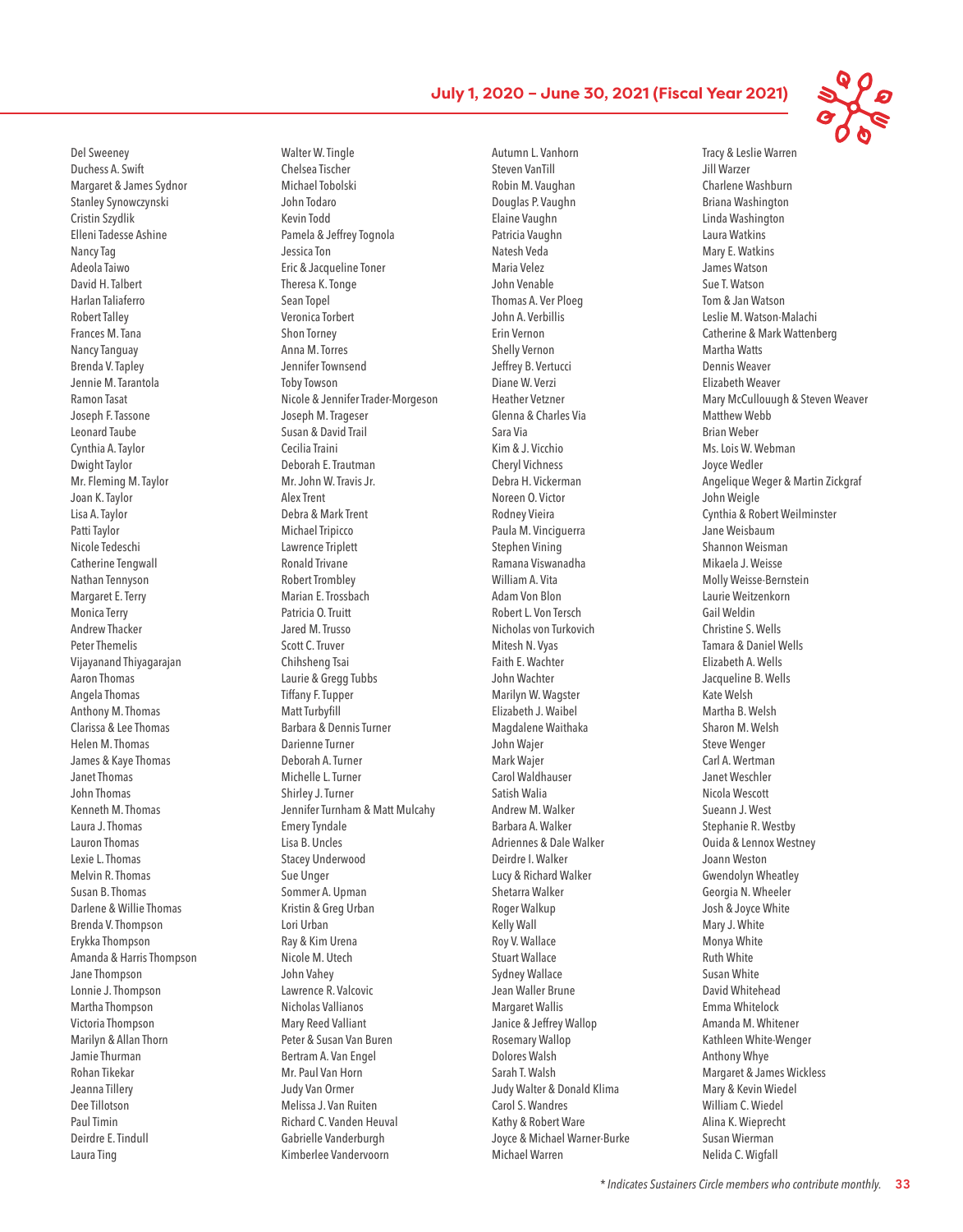#### SUSTAINERS *CONTINUED*

Dominic E. Wiker Michael Wilberg Carole G. Wilder Jessica Wiles Deborah M. Wiley Helen R. Wilkens Tania Wilkins Susan M. Willard Cheryl A. Willbanks Robert Willenbrink Claudia K. Williams David M. Williams Donna C. Williams Gail S. Williams James A. Williams Kristyn Williams Monique Williams Sylvia & Michaux Williams Tim Williams Shianne Williams-Brown Lee Williamson Paula Williamson Robert Williamson Olayinka Williams-Taiwo Catherine Wilson Ms. Jane Wilson Jeremy Wilson Kathryn Wilson Mark E. Wilson Matthew Wilson Patrick Wilson Susan Wilson Susan Wilson Shannon Wilson-Murray Susan Wilson-Stanzione A. Vaughn & Celia Winchell Richard Windle Jacqueline N. Windsor Jennifer Winebrenner Dara K. Winfield Sally M. Winston, Ph.D. Elizabeth Winter Brenda G. Winterling Patrice Winters Richard G. Wirtz Douglas & Andrea Wise Sheila Wise Thomas Wise Emily Wislowski Linda Wisniewski Fred Witcher Jennifer Witt Alice Woerner Sheila & Steven Wolf Theresa K. Wolf Pascaline Wolfermann Patricia & Mark Wolkow Carolyn & Ray Wollard David Wollneer Brian C. Wolven Henry Z. Wong

Jade J. Wong Ka L. Wong David Wood Ursula B. Wood Willie J. Woodham Susan Woodman Judyann Woods Kathryn Woods Pamela Woods Sarah L. Woods William Woods Helen L. Wootten Meklit Workneh Gary C. Worrell Veronica & John Worth Brandon K. Wright Christian Wright David & Robin Wright Robert A. Wright Thomas & Carolyn Kawecki Travis & Torie Wright Elaine Wuerstlin David Z. Wunsch Debra Wylie Margaret S. Wynn Rosemary Wyse Andrea Wysopal Sally & Ronald Yates Candace L. Young Carolyn Young Charles F. Young Karen P. Young Kristin & Roger Young Debra L. Yourick Mary P. Yox Jean M. Zachariasiewicz Miriam & Robert Zadek Syed H. Zaidi Carla Zamerelli-Clifford Sharon L. Zamkoff Siobhan Zarek Nicholas J. Zaremba Joanne & Hal Zaslow Jennifer K. Zaucha Virginia & Timothy Zawodny Kurt Zeller Eileen & Thomas Zerhusen Robert M. Zerner Phyllis Zerrlaut Gretchen Zimmerman & Frank Crumbaugh Susan M. Zito Vicki Zobel Elizabeth A. Zurek James Zwiebel

## ANN MILLER LEGACY SOCIETY **MEMBERS**

Anonymous (3) Charles A. Bisselle Marie Brannan Katherine B. DeWeese Margaret Don John B. Egger Deborah F. Englar Alice C. Giles Lauren Goodsmith Beth R. Horton Alan P. Keeny Clare B. Kownacki Gail Lambers Beth K. Leaman Denise O. Love Edward F. Maddox, Jr. Art Mele Jenny G. Morgan Kate Murphy M. Janice O'Donnell Robert Pena Bill Rayman & Frank King Herbert Ridder Sandra Saville Pat H. Shoemaker Beverly J. Sieglein Allen Spurr Christine A. Stevens Thomas V. Stocks Lynne T. Verioti Tracy L. Witmer Joan D. Zelinka James G. Zentgraf

## GOVERNMENT SUPPORT

City of Baltimore Department of General Services State of Maryland Governor's Office Arundel Community Developement Services, Inc. Baltimore County Executive & County Council Frederick County Government Baltimore City Mayor's Office of Human Services Caroline County Commissioners Emergency Food & Shelter Program Department of Housing & Community Development Somerset County Government Wicomico County of Maryland Washington County Gaming Commission Anne Arundel County Department of Health Rural Maryland Council Kent County Government Worcester County Government

## TOP FOOD **DONORS**

Acme ALDI Inc. Amazon BGE Big Lots BJ's

C&S Wholesale Grocers Inc. Canada Dry Coca-Cola Costco Eddie's Markets Food Authority Food Lion Freshly Giant Eagle Markets Company Giant Food Gordon Food Services H&S Bakery Harris Teeter, Inc. Herr Foods Imperfect Produce Jessup Produce Market Lancaster Foods Lidl Little Caesar Enterprises Martin's Food Market McCormick & Company, Inc. Nestle Pepsi Cola Perdue Farms, Inc. Performance Food Group PriceRite Redner's Rite Aid Distribution Center Royal Farms Rutter's Safeway Inc. Sam's Club Sheetz Shoppers Food Warehouse **ShopRite** Smithfield Foods Smucker Quality Beverages Spartan Nash Sprouts Farmers Market Target The Class Produce Group LLC The Fresh Markets Tyson Food Walmart Wawa, Inc. Wegmans Weis Markets, Inc.

## **COMMUNITY** FUNDRAISERS AND FOOD DRIVES Antietam Broadband

Baltimore Ravens Base2 Engineering **BrainTrust** Coldwell Banker DCCA Images For Baltimore IntelliGenesis Live Give Run Virtual Race Maryland Multi-Housing Association Maryland Public Television Morgan Properties Nexxis Solutions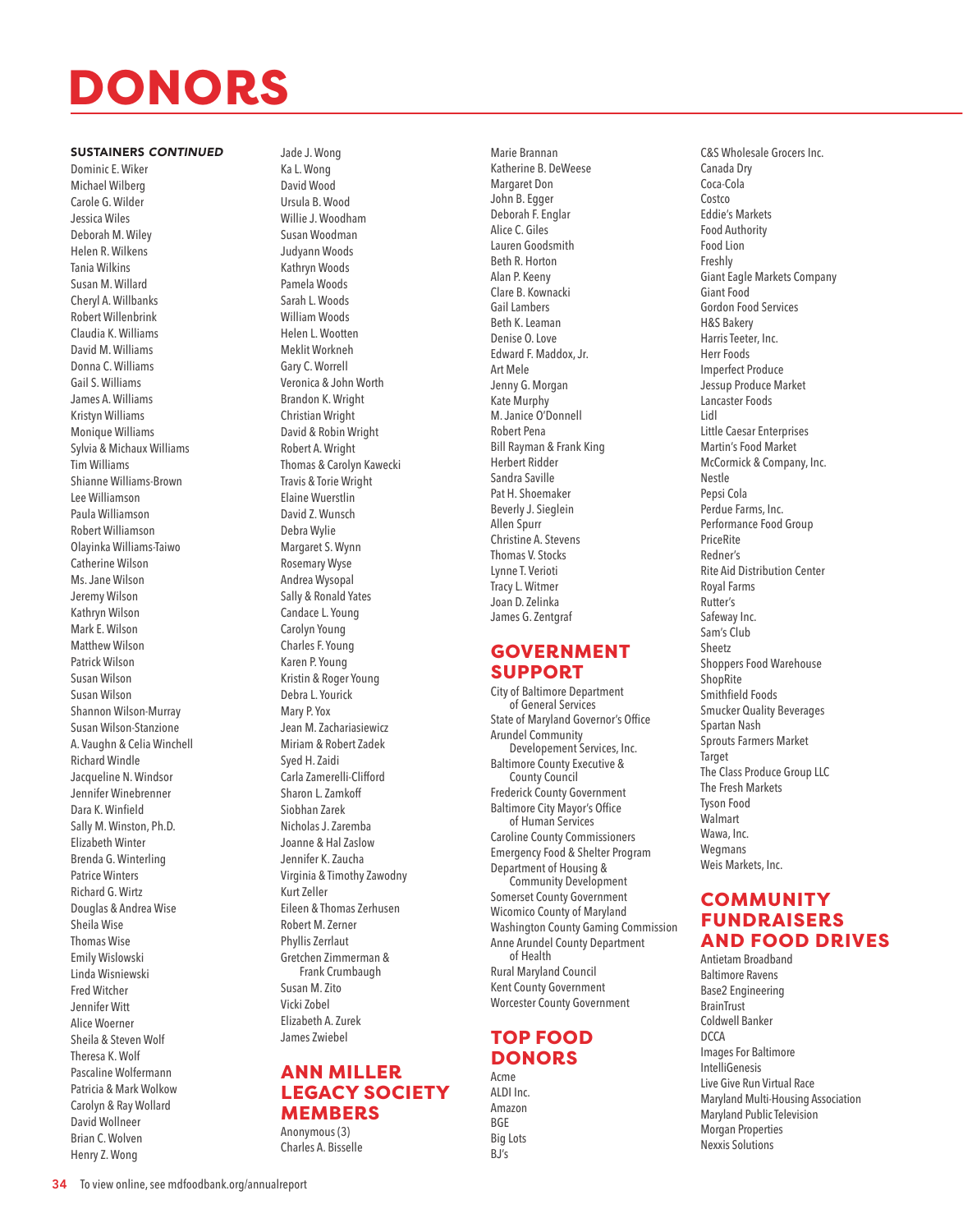

Seth Kibel Shield Consulting Solutions Shuck & Associates Tensley Consulting University of Maryland Emergency Medicine University of Maryland Medical System WBAL's Project CommUNITY 2.0c.

## IN-KIND GIFTS

Burpee First Books Food Lion idfive Dino C. La Fiandra, Esquire Local Marketing Solutions Group, Inc. Megan Staczek mk Consulting Engineers LLC Wakefern Weis Markets, Inc. Nick Wilson

## TOP VOLUNTEER GROUPS

Central Maryland Volunteers Ciena Giant Food Church of Latter-Day Saints Navy Price Modern Stephanie's Group WBAL NewsRadio WBAL-TV 11 98 Rock

## TOP INDIVIDUAL VOLUNTEERS Kevin Abell

Judy Acty Yolanda Adkins Haya Akhras Ben Albert Anonymous (4) Gary Arnold Titi Asmara Kathleen Bailey Alayna Baron Diane Bartkovich Jennifer Barto Laura Basom Annabelle Beavan Jeanine Becker Karl Beetz Pamela Bennett Logan Betkey Robin Betkey Susana Beza Dadre Blake Rex Bowerman Michael Boyle Marie Brannan Maritza Braxton Jim Breedlove Christina Brockenbrough Gail Brown Susan Bryan Brandon Buckson Nathanael Bulloch Stephen Bupp Allison Butlien Sally Callihan Carlton Carey Jr. Erin Carlson Bill Carter Treasure Carter Sandee Castagna Mark Cates Jonathan Celaya Edgar Cohen Gilbert Cohen Paula Connelly David Conover Donna Cornish Sophia Cortazzo Rachel Dangl Patrice D'Eramo-Flack Carolyn DiNatale Thu Dinh Brenda Belwood Tankeu Djiotchui Bruce Dorsey Todd Douglas Ajay Draper Lois Dreisbach Nolan Dyer Cassidy Dykes Deanna Edmunds Marvin Edwards Alexandria Ellington Macie Ellsworth Maria Engelbrecht David Erb Katherine Eshleman James Fauerbach Teri Feher Rafael Fernandrz Bob Filler Bradley Fine Mary Fischer Steven Fitzgerald Sean Flinchbaugh Andrew Flower Kiana Fok Cheryl Foley Andrew Fossett Christian Francis Jean Frazier Marisa Gatson Patricia Gavin Matthew Gill Ryan Gladden LaSean Gooden Xavier Gooden Sri Gorrepati Elizabeth Green Ruth Griffin Carol Griffith Beverly Gutmann David Guzman Rebekah Hacking

Amy Hagemann Seyed Hamrahian Aniyah Harris Darlene Haught JeQueri Hawkins Robert Heffner Victoria Heigh John Hejl Priscilla Henderer Iris Howard Ali Hussain Michael Ikeda Christine Ilgenfritz Marc Izzi Eric Jacobson Zena Jang Giovanna Jimenez Bernardette Jones Elan Jones Lisa Kann Margaret Kay Anna Kim Emily King Susan King Elaine Kittredge Joshua Kling Keith Knight Adam Konsistorum Alysia Korn Rickey Lane Karson Langenfelder Douglas Lee Mary Light Jenica Liu Sonya Lloyd Annette Logan Kate Looram Janine Lowry Kathleen Lyon Mohamad Majdalawi W. Douglas Marks David Marlowe Maureen McCabe Melinda McCafferty Emily McCosby Carole McDade Paul McEwan Ann McGovern Kathleen McIntyre Lynn McKenna Lucy McKnight Michael McLaughlin Bruce McMillian Melissa Michaels Elizabeth Miller Asha Minott Danita Mitchell Thea Mitchell Carol Monson Jalia Moon Christopher Muir Kate Murphy Dorothy Neal Kim Anh Thy Nguyen Rachel Nguyen

Van Anh Nguyen Jeannie Nichols Kathleen Noel Jennifer Novak Tim O'Hara Jessica Oberer Suzanne O'Connell Linda O'Hara Juliet Oroszy Steve Otell Volanda Peace Meg Peters Samuel Philips Denise Phillips Annette Pittman Patricia Pitts William Pomplon Emily Przybyla John Purdham Robert Rash Jack Ray Kelly Reid Judi Ricci Kevin Rice Christine Richardson Norma Ridgely Brian Riley John Rogers Judy Rooney Kylie Roup Douglas Rowe Lee Ruckdeschel Marcy Rutemiller Marlee San Sebastian Rebecca San Sebastian Franklin Sarabia Sahil Sardesai Alissa Sawhney Marcia Sawhney Rebecca Scallio Kate Schruefer Anna Schumann Kathryn Segal Katherine Seymour Neha Sharda Char Sharkey Dave Shea Yvonne Shea Christine Shi Beatrice Smith Regina Smith Wayne Smith Jennairys Soto Marquez Alex Sperling Donald Spicer Deborah Spring Dawn Stellmann David Stira Paul Sullivan Deidre Sykes Jaidyn Sykes Martin Tanabe Charles Taylor Joshua Taylor Martha Taylor